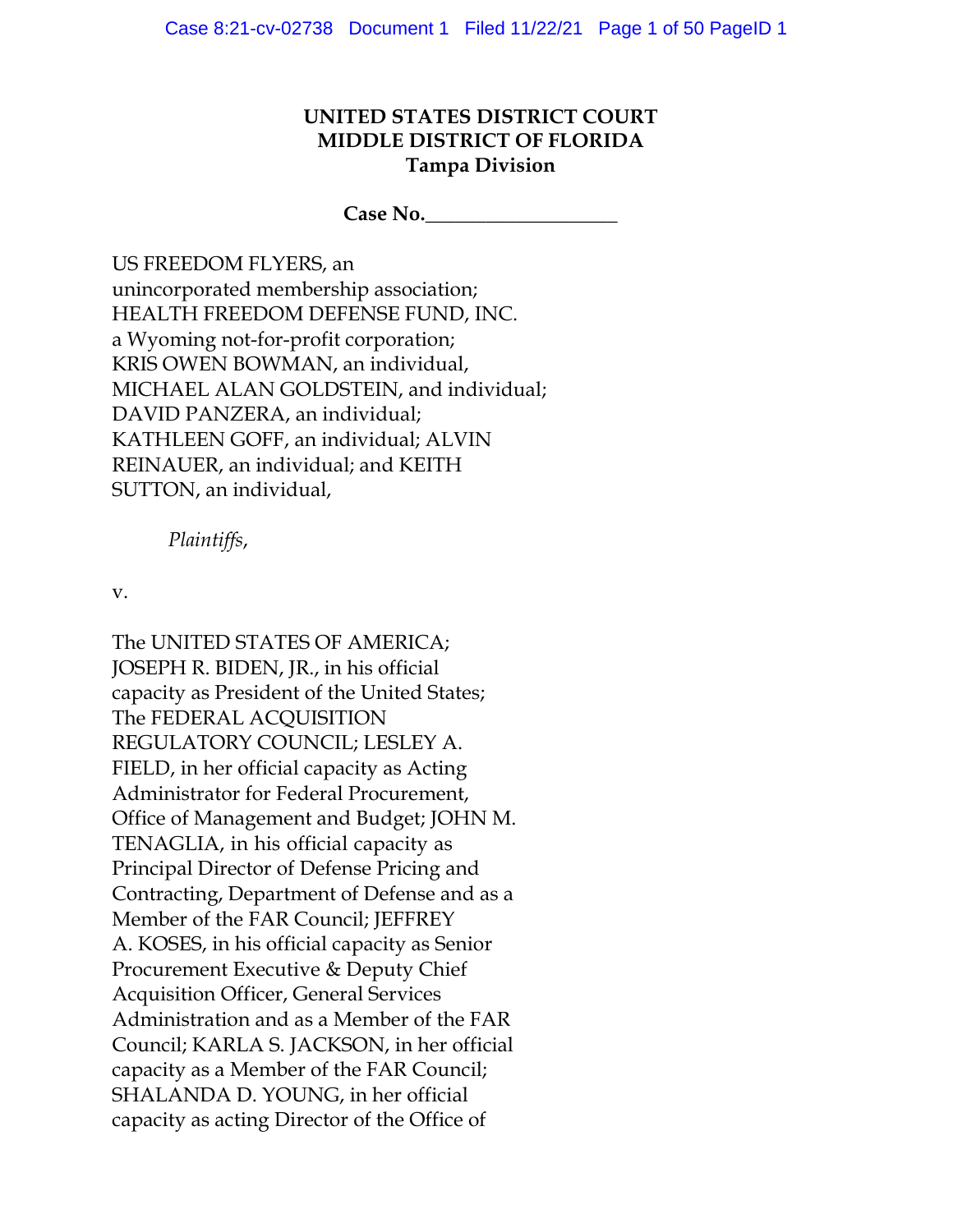Management and Budget; OFFICE OF MANAGEMENT AND BUDGET; the GENERAL SERVICES ADMINISTRATION; and ROBIN CARNAHAN, in her official capacity as General Services Administrator,

*Defendants*.

 $\overline{\phantom{a}}$ 

## **COMPLAINT FOR DECLARATORY AND INJUNCTIVE RELIEF**

US Freedom Flyers ("USFF"), Health Freedom Defense Fund, Inc. ("HFDF"), Kris Owen Bowman, Michael Alan Goldstein, David Panzera, Kathleen Goff, Alvin Reinauer, and Keith Sutton (collectively, "Plaintiffs"), by their undersigned attorneys, sue the above-named Defendants, and state:

## **INTRODUCTION**

1. The government of the United States has only limited powers, which are enumerated in the Constitution. To the extent that Congress enacts statutes to authorize certain actions by the Executive Branch, those actions are constrained by the relevant statutory frameworks as well as by the Constitution, itself. To paraphrase the words of Benjamin Franklin, we are still a republic, if we can keep it.

2. From the time that he was President-Elect, President Biden and his administration repeatedly denied any intention of enacting a nationwide vaccination mandate for COVID-19. In a press conference in July 2021, White House Press Secretary Jen Psaki stated: "Can we mandate vaccines across the country? No, that's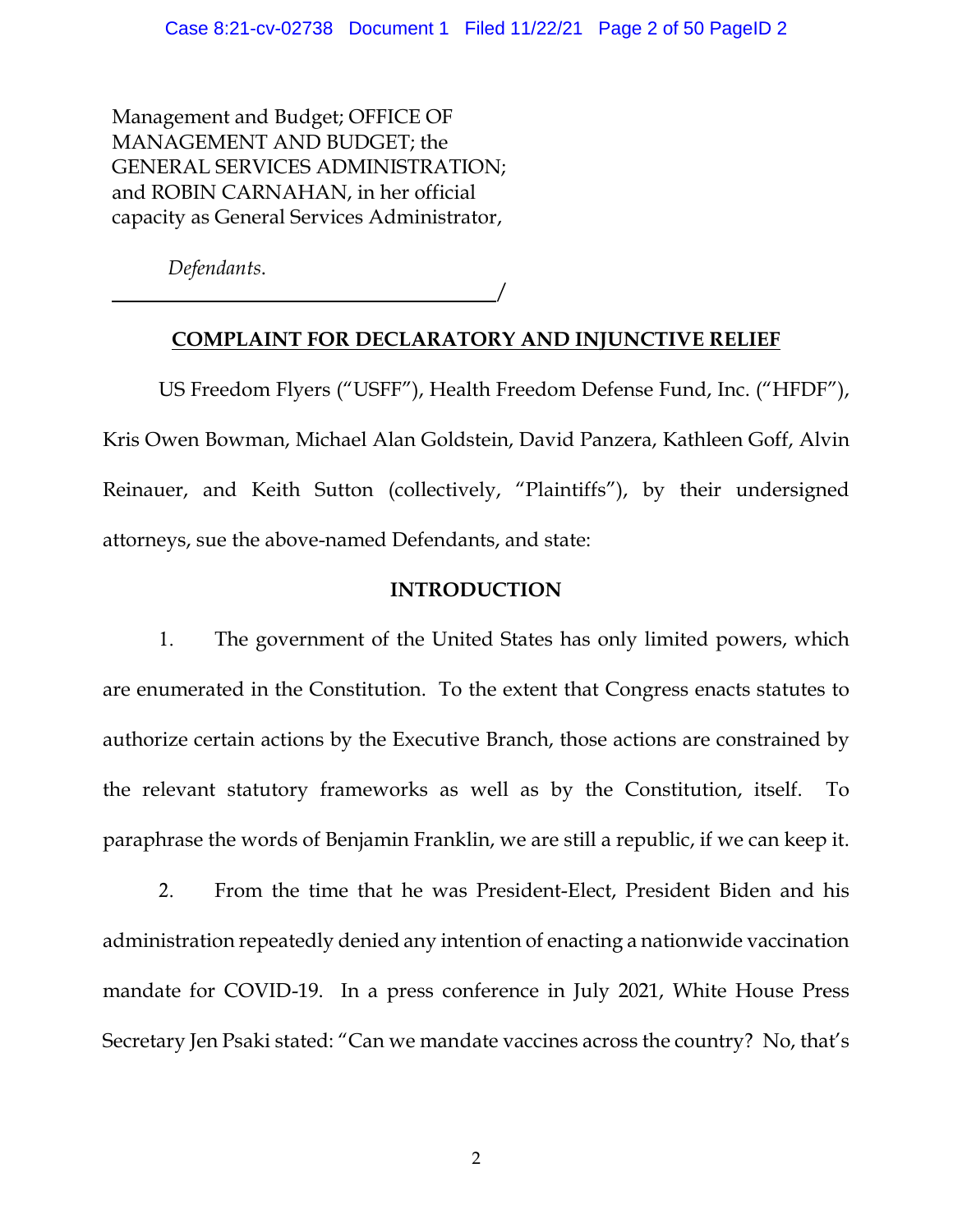#### Case 8:21-cv-02738 Document 1 Filed 11/22/21 Page 3 of 50 PageID 3

not a role that the federal government, I think, even has the power to make."1

3. Nevertheless, on September 9, 2021, Defendant Biden scolded the nation's unvaccinated population, "We've been patient, but our patience is wearing thin. . . ."

4. Purporting to rely on his authority to "prescribe policies and directives" under the Federal Property and Administrative Services Act of 1949 ("FPASA"), 40 U.S.C. § 121(a), and his power to delegate Presidential functions pursuant to 3 U.S.C. § 301, the President issued Executive Order 14042, which seeks for compel millions of private-sector employees who happen to be employed by businesses that contract with the federal government, or that sub-contract with government contractors, to be vaccinated against COVID-19 (the "EO"). The EO instructed the Safer Federal Workforce Task Force (the "Task Force") to prepare requirements for the vaccination of employees of federal contractors, among other mandates, subject to the approval of the Office of Budget and Management ("OMB").

5. In doing so, the President arrogated to himself general police powers over the lives of millions of people, which are contemplated by neither the Constitution nor any Act of Congress.

6. The mere fact of working for a company that does business with the federal government does not confer the power on the Executive Branch to dictate

<sup>1</sup> https://www.whitehouse.gov/briefing-room/press-briefings/2021/07/27/pressbriefing-by-press-secretary-jen-psaki-july-27-2021/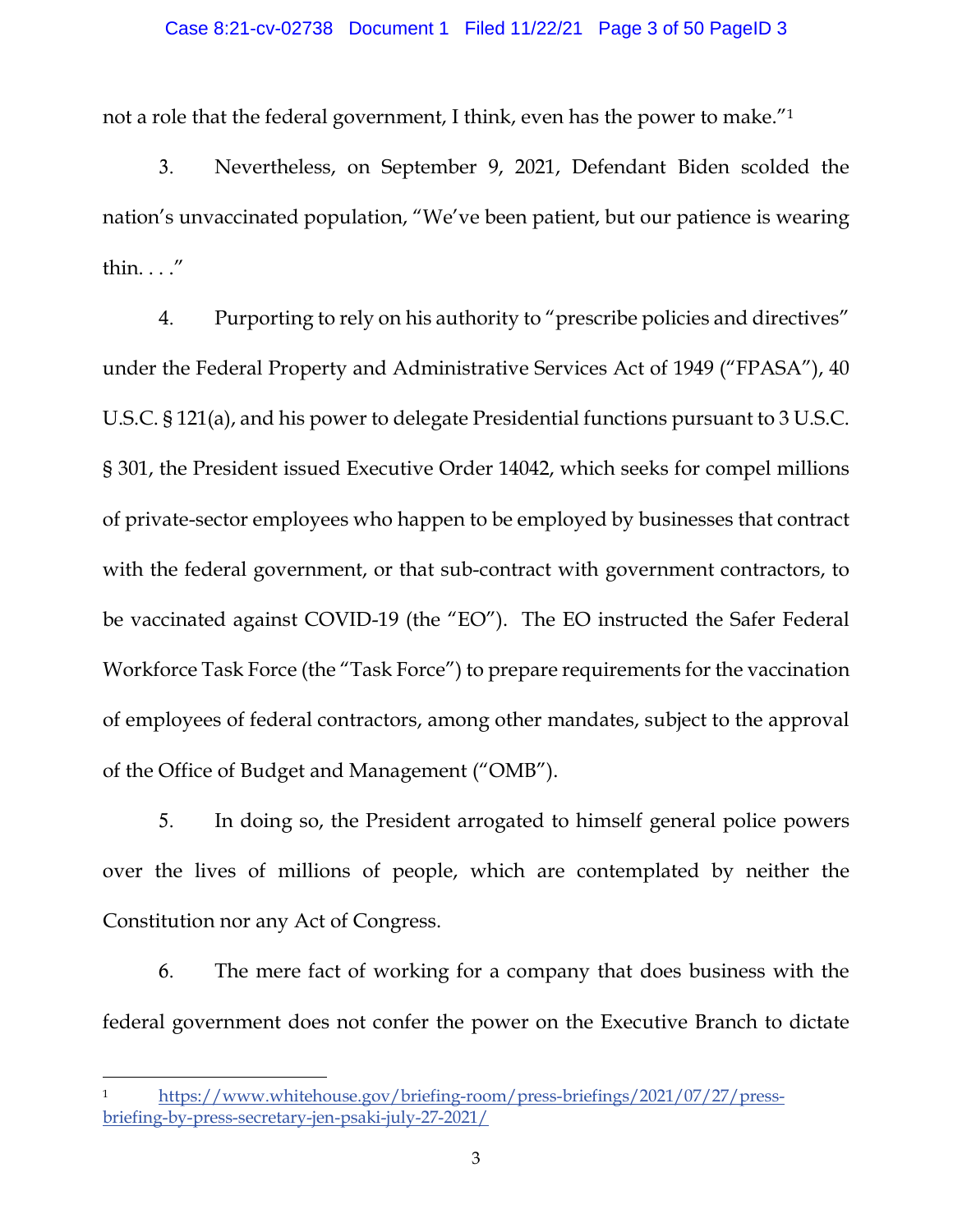#### Case 8:21-cv-02738 Document 1 Filed 11/22/21 Page 4 of 50 PageID 4

one's personal affairs, and certainly not the power to mandate that one be administered a particular medical intervention. The FPASA, on which the President relies, does not grant such power, nor could it. As the Fifth Circuit recently noted, "[a] person's choice to remain unvaccinated and forgo regular testing is noneconomic activity" that is beyond the reach of the Commerce Clause. *BST Holdings, LLC, et al v. Occupational Safety and Health Admin., et al*, Case No. 21-60845, 2021 U.S. App. LEXIS 33698, \*21 (5th Cir. November 12, 2021) (quoting *NFIB v. Sebelius*, 567 U.S. 519, 522 (Roberts, C.J., concurring); *id*. at 652-53 (Scalia, J., dissenting)).

7. Even if the Constitution did confer Congress with such broad powers, the FPASA section on which the President relies, 40 U.S.C. § 121(a), only authorizes the President to "prescribe policies and directives that the President considers necessary to carry out" FPASA. The authority to promulgate regulations, on the other hand, is vested in the OMB Administrator. *Id*. at § 121(c). Thus, the President purported to delegate a power that he does not have.

8. When Congress created the Federal Acquisition Regulatory Council (the "FAR Council") in 1988, 41 U.S.C. § 1302, it gave the FAR Council exclusive authority to issue "a single [g]overnment-wide procurement regulation." *Id*. at § 1303(a)(1)-(2). The Safer Federal Workforce Task Force Guidance, issued on September 24 and updated on November 10, 2021 (the "Updated Task Force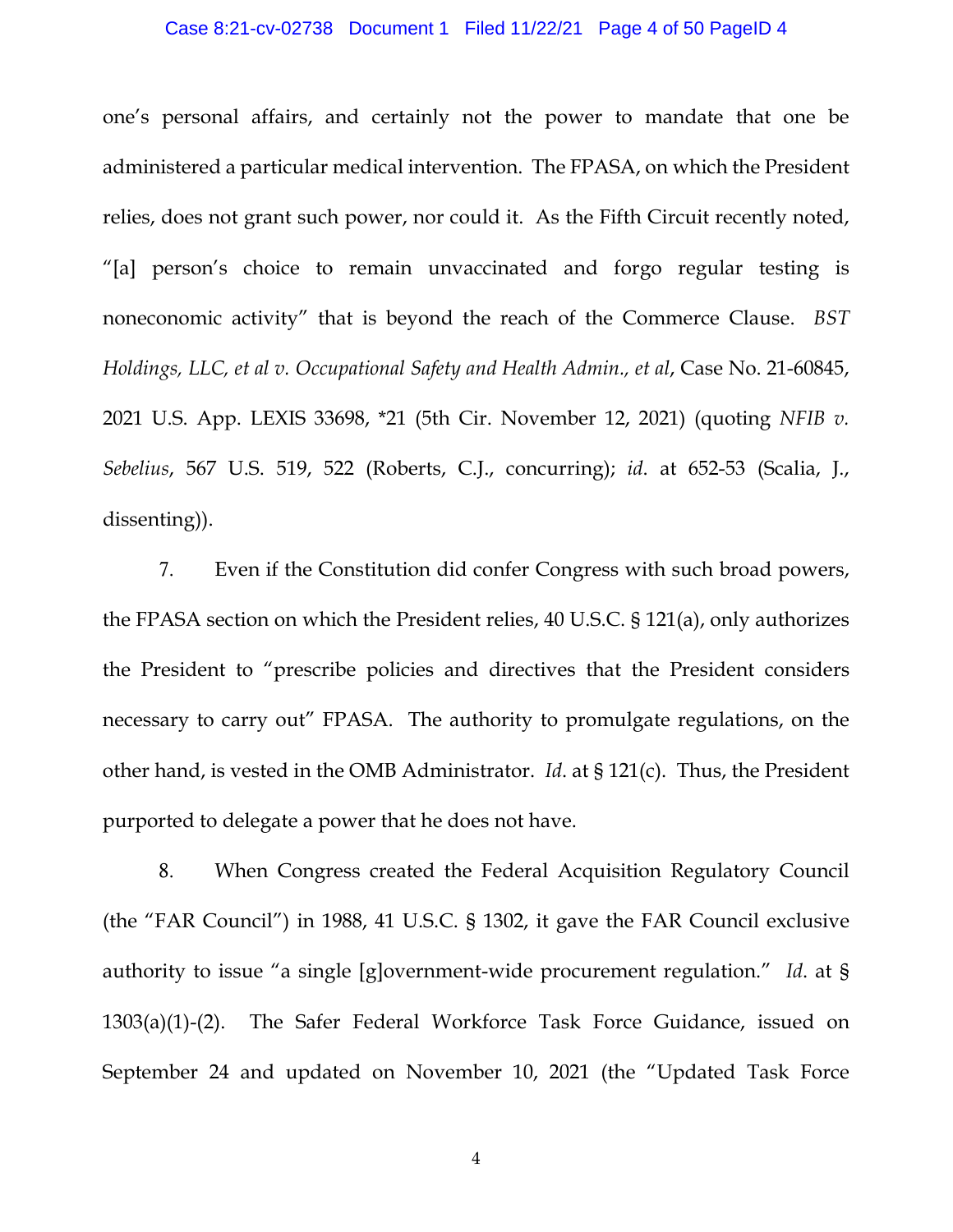guidance"), and the Office of Management and Budget ("OMB") rule approving same, 86 Fed. Reg. 53,691 (the "Original OMB Rule"), Revised on November 16, 2021, 86 Fed. Reg. 63,418 (the "Revised OMB Rule"), usurps that exclusive regulatory function.

9. Even if the FPASA authorized such a radical usurpation, the Administration's requirements failed to adhere to basic administrative and procurement law.

10. The Original OMB Rule, 86 Fed. Reg. 53,691, contained no reasoning at all. The Revised OMB Rule, 86 Fed. Reg. 63,418, fails to explain how enforcing a mandate for vaccination of employees of federal contractors will benefit the government through improved economy and efficiency.

11. As well, the OMB Director claims that the Revised determination is not subject to review under the Administrative Procedure Act ("APA") because it is made pursuant to a Presidential delegation under 3 U.S.C. § 301. 86 Fed. Reg. at 63,423. But President cannot shield agency action from review under the APA by purporting to delegate powers that he does not have.

12. In addition to the FAR Council being the exclusive agency for promulgating rules and regulations regarding government procurement, 41 U.S.C. § 1707 requires that the FAR Council issue notice and allow comments for any "procurement policy, regulation, procedure, or form," subject only to a narrow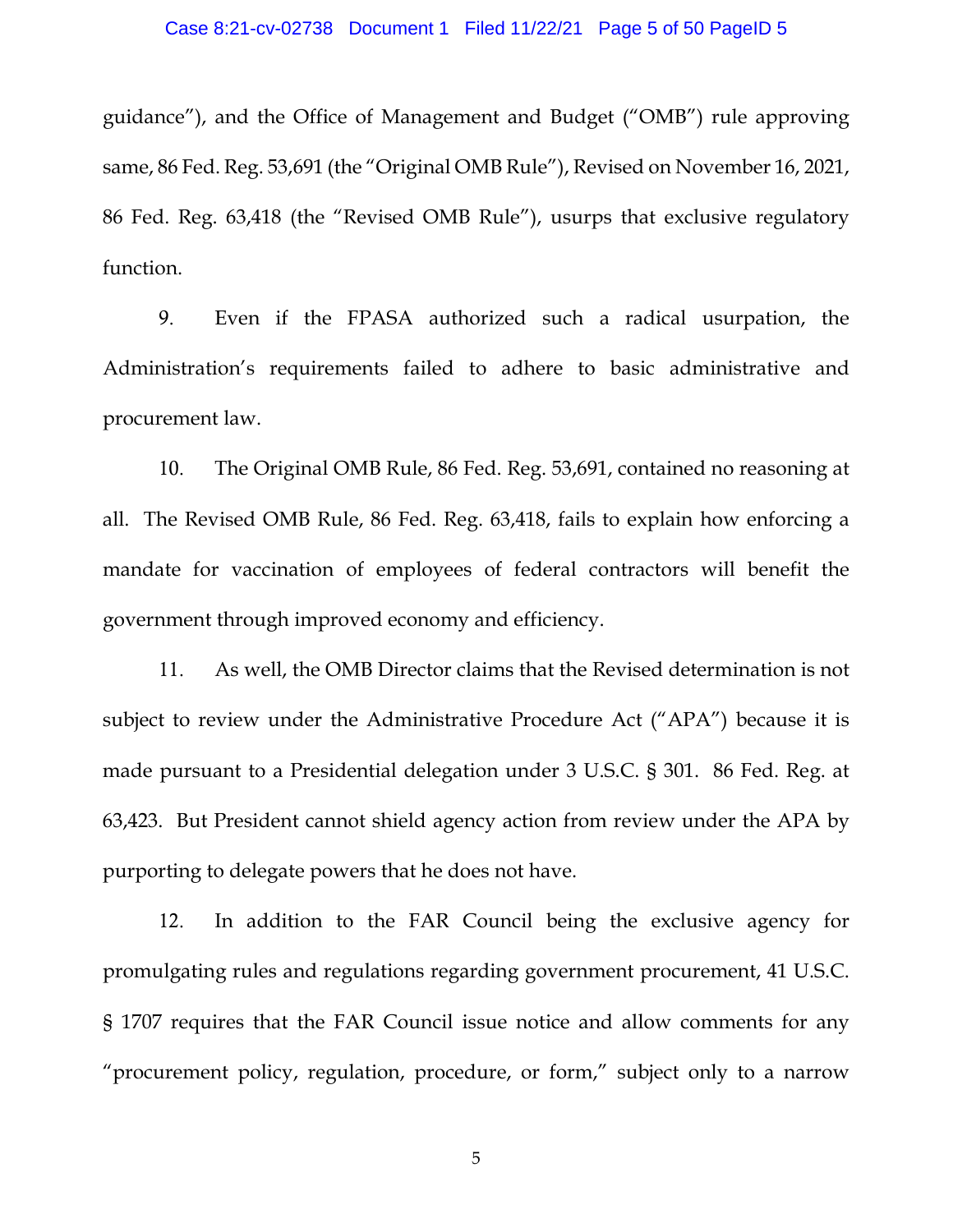#### Case 8:21-cv-02738 Document 1 Filed 11/22/21 Page 6 of 50 PageID 6

"urgent and compelling circumstances" exception.

13. The OMB Director asserts in the Revised OMB Rule that "[u]rgent and compelling circumstances justify waiving" the notice and comment requirement, 86 Fed. Reg. 63,423, pursuant to § 1707(d). In support, she merely recites the CDC's statistics regarding the COVID situation, to date. But as of November 2021, we have been living with COVID-19 for over 18 months, without any declaration of such urgent or compelling circumstances.

14. The OMB Director also asserts that the minimum delay for notice and comment required by  $\S 1707(a)\&(b)$  must be waived because otherwise the timeline for compliance would be stretched beyond the Task Force deadline of January 18, 2022 for full vaccination of contractor employees, and that maintaining this deadline is necessary to harmonize the Revised OMB Rule with the deadlines imposed by the Occupational Safety and Health Administration's ("OSHA") ETS and the Centers for Medicare and Medicaid Services' ("CMS") rule for healthcare workers. At best, this is circular reasoning, which presupposes that the Task Force guidance, OSHA ETS, and CMS rule already have the force and effect of law. Moreover, the OSHA ETS has been suspended following the Fifth Circuit's decision in *BTS Holdings, supra*.

15. At the same time that he entered the EO, the President directed the FAR Council to amend federal procurement regulations to include a contract clause requiring federal contractors to comply with the Task Force guidance, once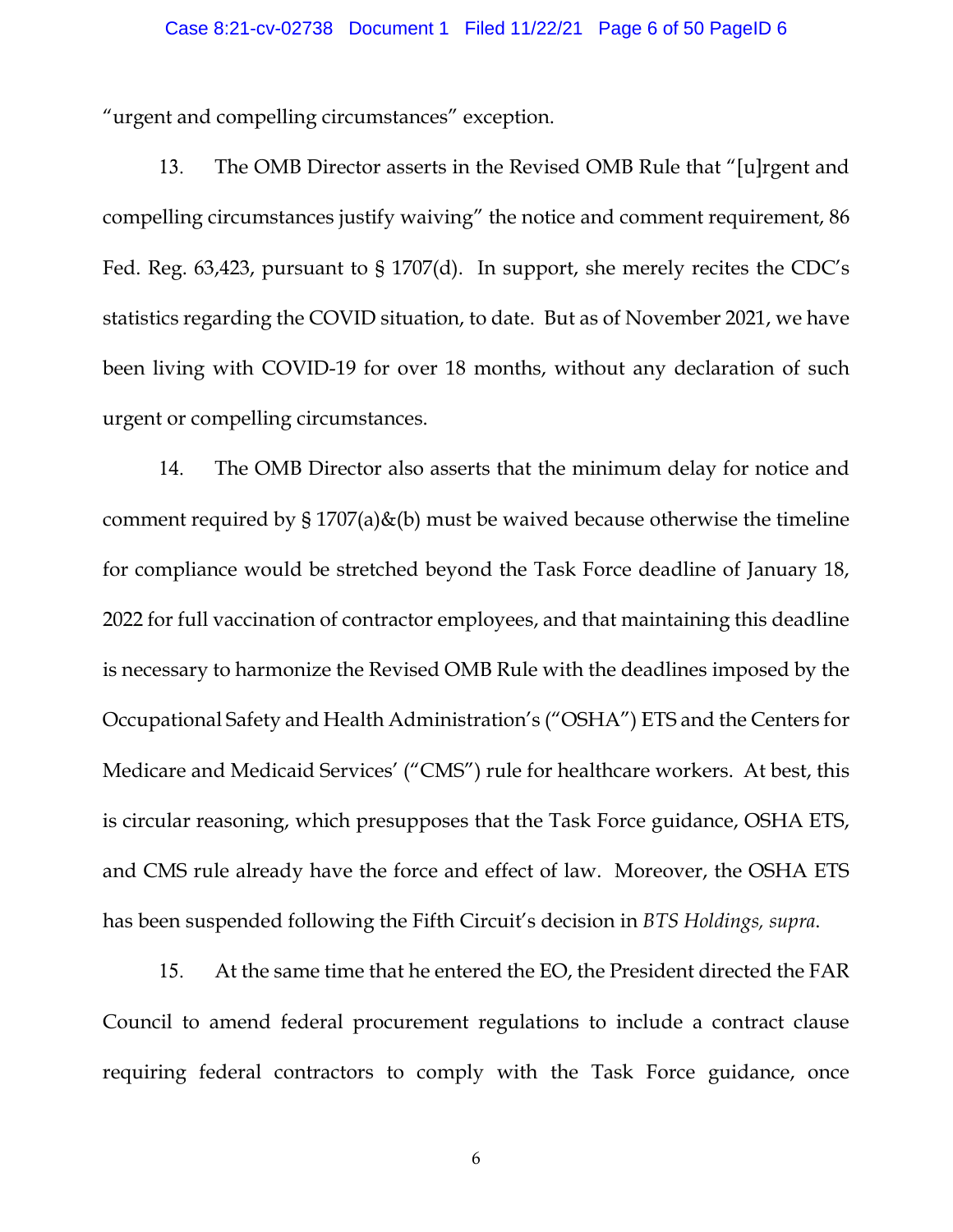#### Case 8:21-cv-02738 Document 1 Filed 11/22/21 Page 7 of 50 PageID 7

approved by OMB. 86 Fed. Reg. at 50,986. Here, the FAR Council also disregarded the notice and comment provisions of § 1707 by labeling the required contract clause as "guidance." Multiple agencies are including these requirements in their contracts, including contracts with Plaintiffs' employers.

16. These multiple layers of *ultra vires* acts, usurpations, and abuses of authority have all been entirely pretextual, in that the real driving force behind them has been to compel more of the population of the United States to become vaccinated – an objective that is beyond the reach of Congress, let alone the Executive Branch.

17. The purported goal of the EO is to "decrease worker absence, reduce labor costs, and improve efficiency of contractors and subcontractors . . . where they are performing work for the Federal Government," 86 Fed. Reg. at 50,985. But the President's EO, the First and Revised OMB Rules, and the original and Updated Task Force guidance will have the opposite of that effect by forcing the termination of thousands of essential workers from critical supply-chain and transportation industries that are already over-stressed.

18. The Biden Administration tacitly acknowledged the threat of its overreaching mandate to our supply chain and travel industries when it postponed the compliance deadline to January 2022. Not wanting to be the Grinch who stole Christmas, the administration tacitly conceded it is the Grinch stealing liberty.

19. As recently noted by the Fifth Circuit, "health agencies do not make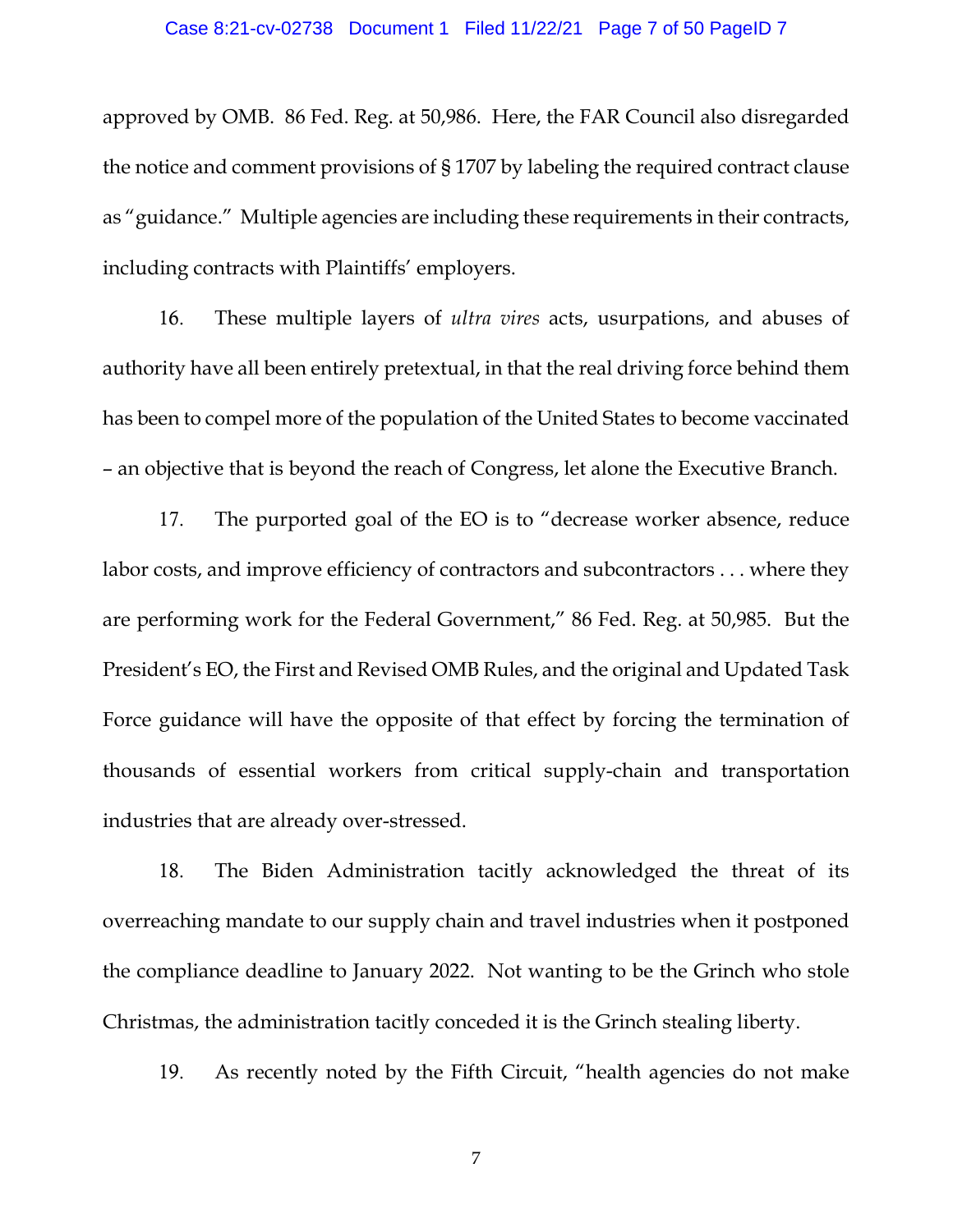housing policy, and occupational safety administrations do not make health policy." *BST Holdings*, 2021 U.S. App. LEXIS 33698 at \*26. So it must be said that federal procurement agencies do not make public health policy.

### **PARTIES**

20. Plaintiff USFF is an unincorporated association of individuals who are employed in various sectors of the transportation and logistics industry, and who oppose vaccination mandates. *See* Declarations of Andrew Lipina, Christian Tougas, and Megan Raebel, attached as Composite Exhibit "A". The primary purpose of USFF is to advocate for its members' rights to make their own decisions about receiving medical treatment and care, and to defend those rights from governmental overreach. USFF's members include employees of "covered contractors" across the country, a number of whom reside in this District, and who are directly affected by the subject actions of Defendants. They accordingly could have brought suit in their own right, but have chosen to rely on USFF to represent their interests in this case. The interests at stake in this case are germane to USFF's purpose, and neither the claims asserted, nor the relief requested requires the individual participation of its members.

21. Plaintiff HFDF is, and at all times relevant hereto was, a not-for-profit public benefit Wyoming corporation with its headquarters in Sandpoint, Idaho. HFDF is a member organization that seeks to advocate for and educate the public on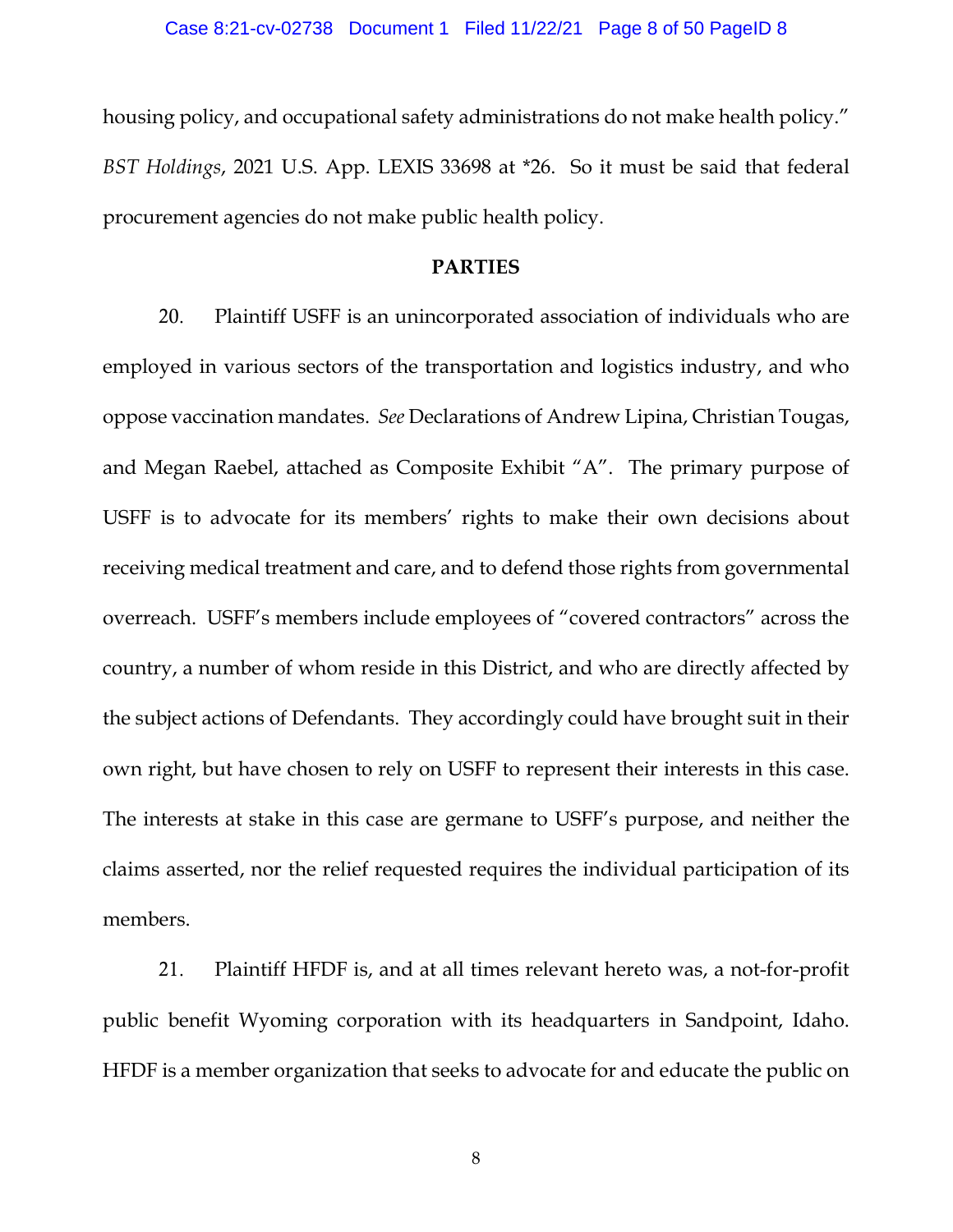#### Case 8:21-cv-02738 Document 1 Filed 11/22/21 Page 9 of 50 PageID 9

the topics of medical choice, bodily autonomy, and self-determination, and that opposes laws and regulations that force individuals to submit to the administration of medical products, procedures, and devices against their will. *See* Declarations of Eric Mallow, Antonio S. DiStefano, and Teresa Ricketts attached as Composite Exhibit "B". HFDF's members include employees of "covered contractors" across the country, a number of whom reside in this District, and who are directly affected by the subject actions of Defendants. They accordingly could have brought suit in their own right, but have chosen to rely on HFDF to represent their interests in this case. The interests at stake in this case are germane to HFDF's purpose, and neither the claims asserted, nor the relief requested requires the individual participation of its members.

22. Plaintiff Kris Owen Bowman is a resident of Sarasota County, and is *sui juris*. Mr. Bowman is a pilot for American Airlines, which is regarded as a "covered contractor" under the EO, Task Force Guidance, and OMB Rule. He objects to being required to be vaccinated against his will, and objects to the unlawful actions of Defendants as set forth herein.

23. Michael Alan Goldstein is a resident of Pasco County, and is *sui juris*. Mr. Goldstein is a mechanic for American Airlines, and is thus regarded as a "covered contractor" employee under the EO, Task Force Guidance, and OMB Rule. Mr. Goldstein contracted COVID-19 and fully recovered in March 2021, and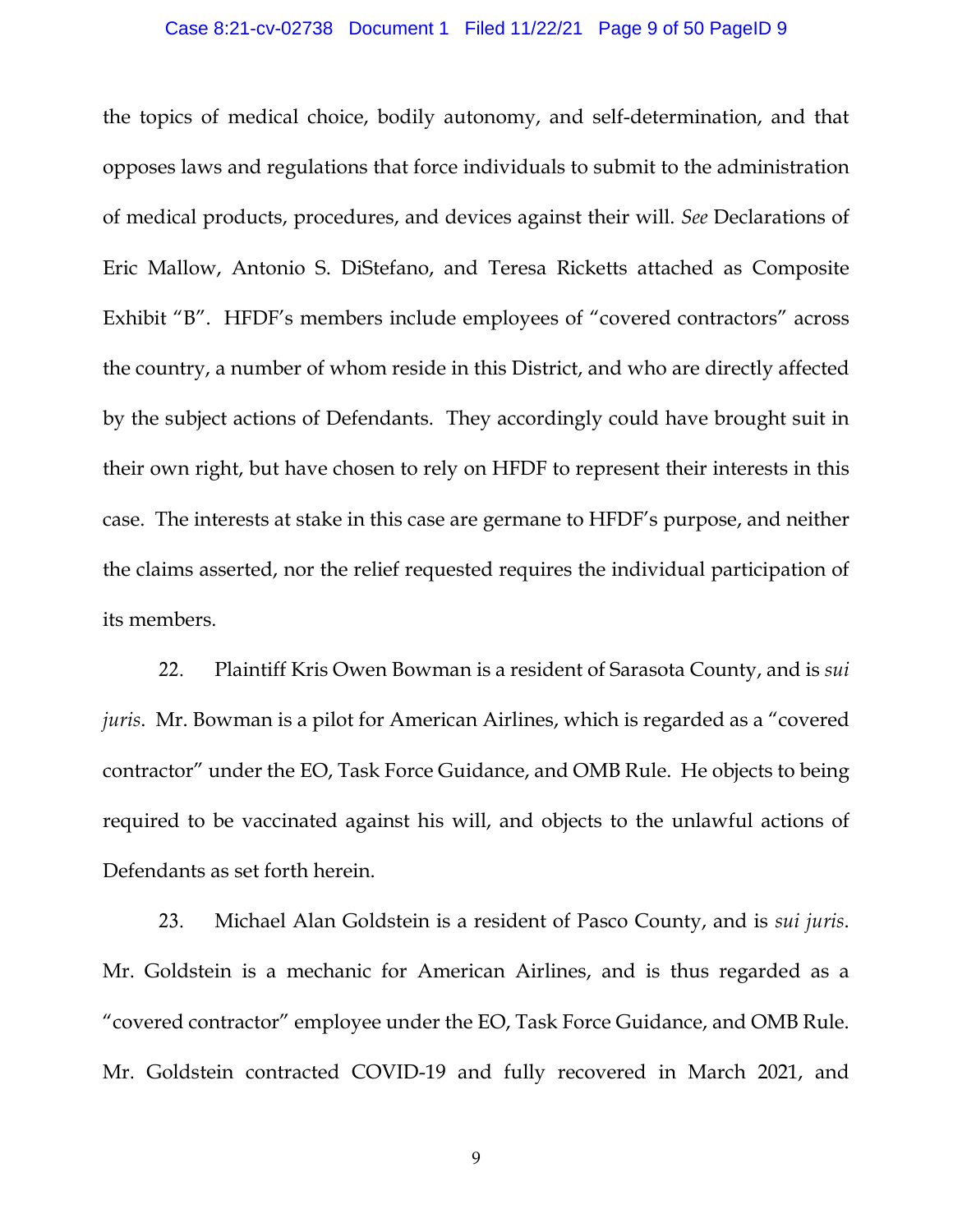#### Case 8:21-cv-02738 Document 1 Filed 11/22/21 Page 10 of 50 PageID 10

therefore has natural immunity to the virus. Because Defendants refuse to recognize natural immunity in lieu of vaccination, Mr. Goldstein is still required to be vaccinated, against his will.

24. Plaintiff David Panzera is a resident of Hernando County, Florida, and is *sui juris*. Mr. Panzera is a former military pilot and has been a commercial airline pilot for JetBlue Airways since September 2017. Because JetBlue is a "covered contractor" under the EO, Task Force Guidance, and OMB Rule, Mr. Panzera is being required to be vaccinated against his will. Mr. Panzera objects to the unlawful actions of Defendants in this matter.

25. Plaintiff Kathleen Goff is a resident of Polk County, Florida and is *sui juris*. Ms. Goff is a flight attendant for American Airlines, and is therefore a "covered contractor" employee under the EO, Task Force Guidance, and OMB Rule and is therefore required to be vaccinated. Ms. Goff was diagnosed as having COVID-19 after she administered CPR to an unresponsive passenger. While a subsequent antibody test was negative, she cared for one of her teenagers when he had COVID without contracting the disease. She objects to being required to be vaccinated against her will as a result of Defendants' unlawful actions.

26. Plaintiff Alvin Reinauer is a resident of Pinellas County, Florida, and is *sui juris*. Mr. Reinauer is a pilot for Hawaiian Airlines, which is a "covered contractor" under the EO, Task Force Guidance, and OMB Rule. Hawaiian Airlines'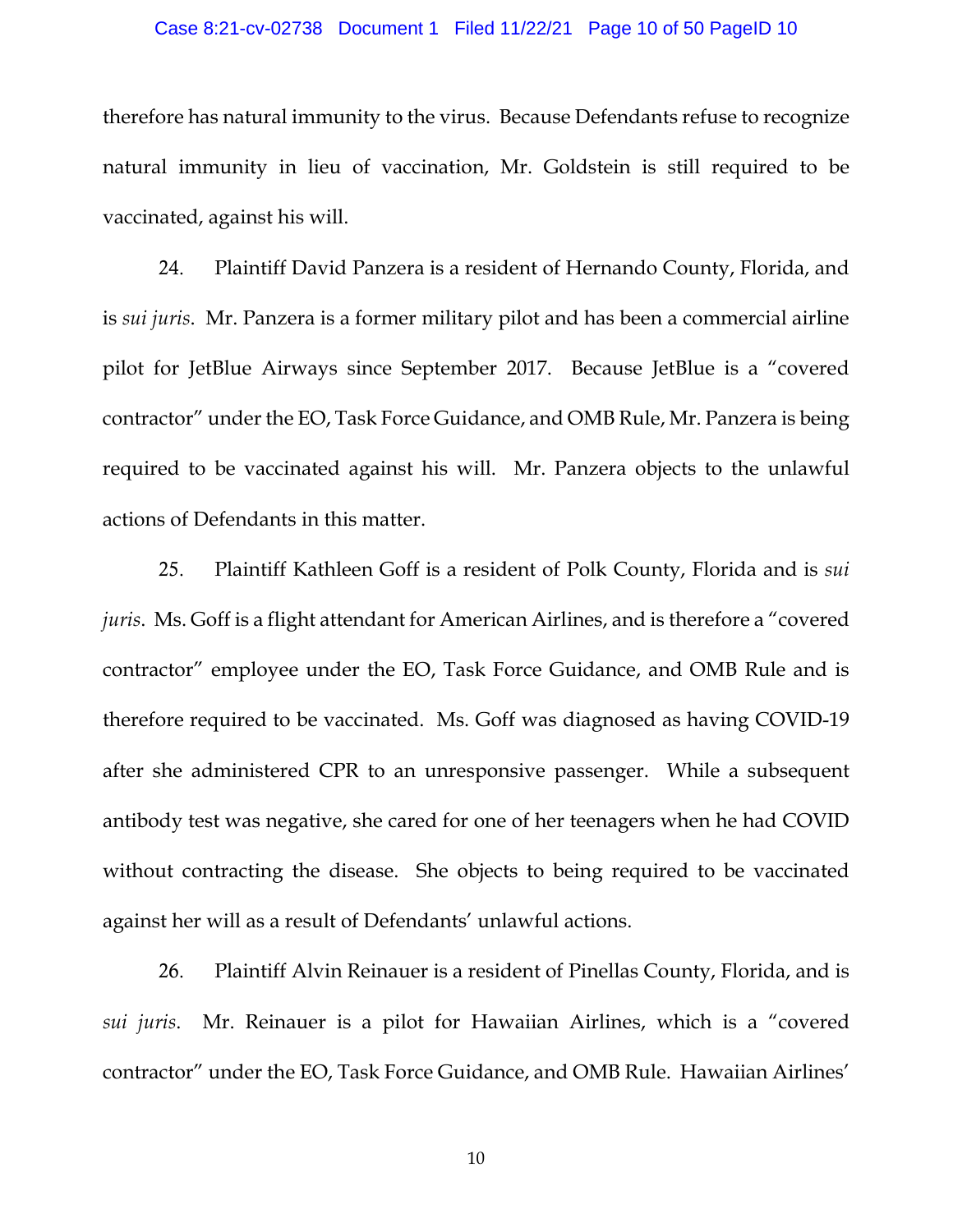#### Case 8:21-cv-02738 Document 1 Filed 11/22/21 Page 11 of 50 PageID 11

contract with the federal government is for the operation of a small number of dedicated aircraft, which Mr. Reinauer has had no involvement in operating. As such, he feels that the unlawful actions of Defendants have effectively conscripted him into the role of government servant. He has had severe allergic reactions to vaccines in the past (influenza B and anthrax), but was unable to obtain a medical exemption due to the restrictive mandate of Defendants.

27. Plaintiff Keith Sutton is a resident of Pinellas County, Florida and is *sui juris*. Mr. Sutton is a customer service agent for Allegiant Airlines, which is a "covered contractor" under the EO, Task Force Guidance, and OMB Rule. Mr. Sutton objects to the unlawful actions of Defendants, as set forth herein.

28. The term, "Plaintiffs," is used herein to include USFF, HFDF, and their affected members.

29. Defendant Joseph R. Biden, Jr. is the President of the United States, and issued the challenged Executive Order. 86 Fed. Reg. 50,985.

30. Defendant OMB is an agency within the Executive Office of the President. On November 10, 2021, OMB issued the Original OMB Rule and the Revised OMB Rule, the latter of which approved the Updated Task Force guidance. 86 Fed. Reg. at 63, 418.

31. Defendant FAR Council is responsible for "manag[ing], coordinat[ing], control[ling], and monitor[ing] the maintenance of, issuance of, and changes in the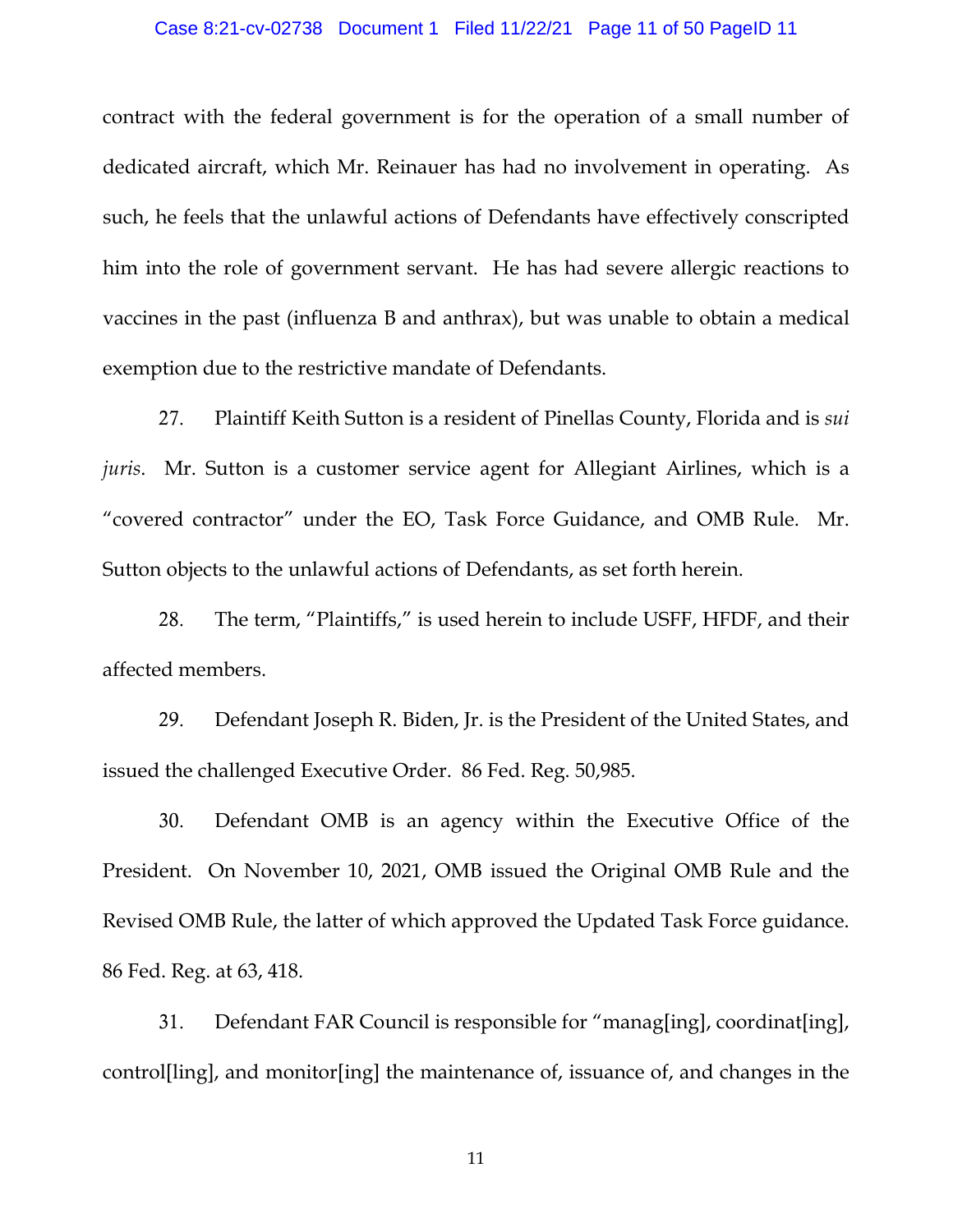Federal Acquisition Regulation." 41 U.S.C. § 1303(d).

32. Defendant General Services Administration ("GSA") is an agency of the Executive Branch, which has responsibility for managing federal property and procurement. GSA has contractual relationships with Plaintiffs' employers, and is and will continue to seek to impose Defendants' unlawful requirements on those companies and their respective employees.

33. Defendant Shalanda D. Young is the Acting Director of OMB. She is sued in her official capacity.

34. Defendants Lesley A. Field is the Acting Administrator for Federal Procurement for OMB and a Member of the FAR Council. She is sued in her official capacities as to both OMB and the FAR Council.

35. Defendant John M. Tenaglia is the Principal Director of Defense Pricing and Contracting, and a Member of the FAR Council. He is sued in his official capacities as to both the Department of Defense and the FAR Council.

36. Jeffrey A. Koses is the Senior Procurement Executive & Deputy Chief Acquisition Officer of GSA and a Member of the FAR Council. He is sued in his official capacities as to both GSA and the FAR Council.

37. Defendant Karla S. Jackson is the Assistant Procurement Administrator for the National Aeronautics and Space Administration and a Member of the FAR Council. She is sued in her official capacity as a Member of the FAR Council.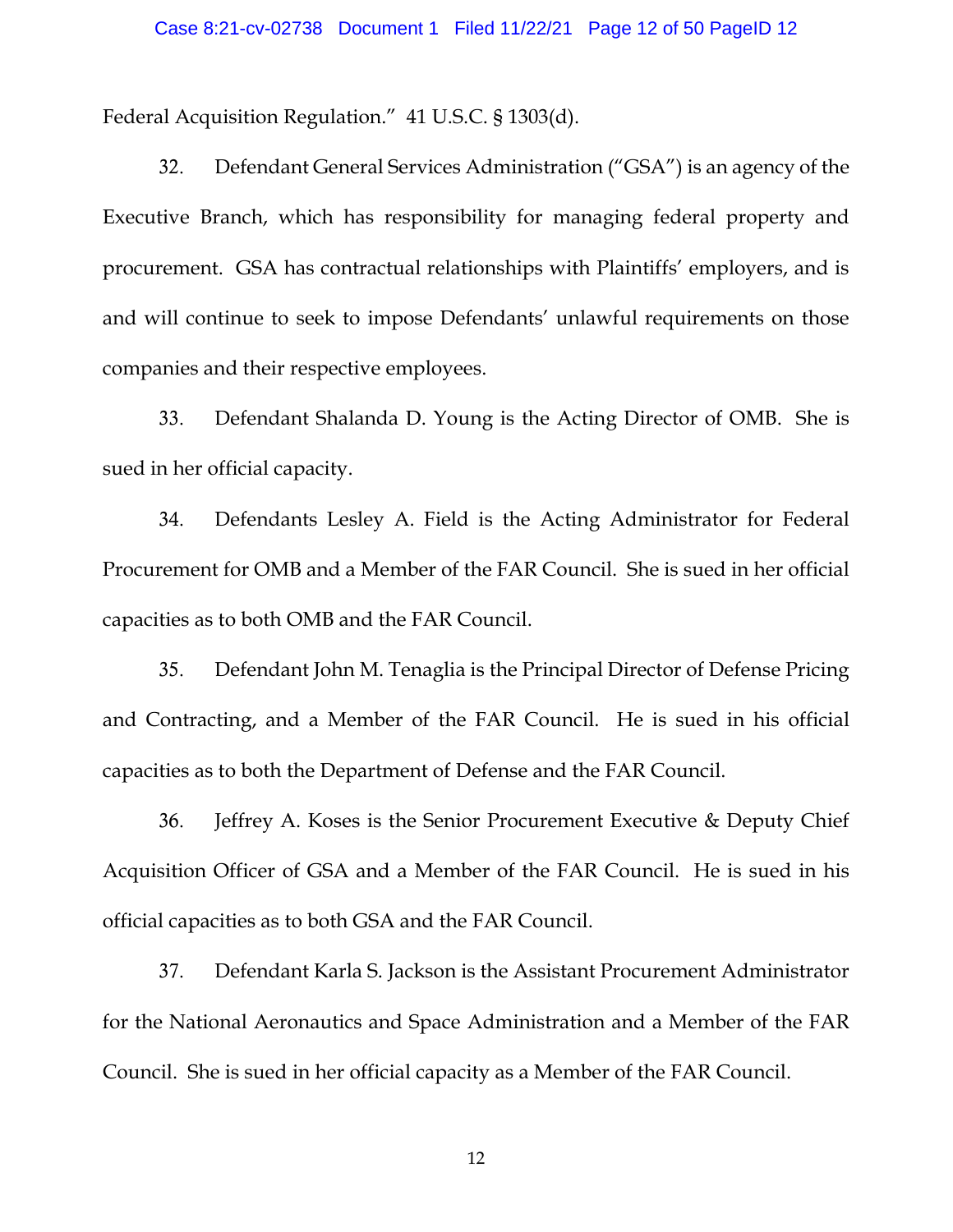#### Case 8:21-cv-02738 Document 1 Filed 11/22/21 Page 13 of 50 PageID 13

38. Defendant Robin Carnahan is the Administrator of GSA. She is sued in her official capacity.

### **JURISDICTION AND VENUE**

39. The Court has subject matter jurisdiction pursuant to 28 U.S.C. §§ 1331, 1346, 1361 and 5 U.S.C. §§ 702–03.

40. The Court is authorized to award the requested declaratory and injunctive relief under 5 U.S.C. § 706, 28 U.S.C. §§ 1361, 2201–02, the Constitution, and the Court's equitable powers.

41. Venue lies in this district pursuant to 28 U.S.C. § 1391(e)(1) because the individual Plaintiffs, as well as members of Plaintiffs USFF and HFDF, reside in this District and in this Division.

### **FACTUAL ALLEGATIONS AND LEGAL BACKGROUND**

42. The government of the United States is widely recognized as "the world's single largest purchaser of goods and services, spending over \$650 billion in contracts in fiscal year 2020 alone."2 The government contracts with hundreds if not thousands of private sector companies, which in turn employ millions of people. If you work for any large provider of goods or non-personal services, there is a fair chance that you work for a government contractor, even if your work never touches

<sup>2</sup> https://www.whitehouse.gov/briefing-room/statements-releases/2021/10/15/factsheet-biden-administration-roadmap-to-build-an-economy-resilient-to-climate-change-impacts/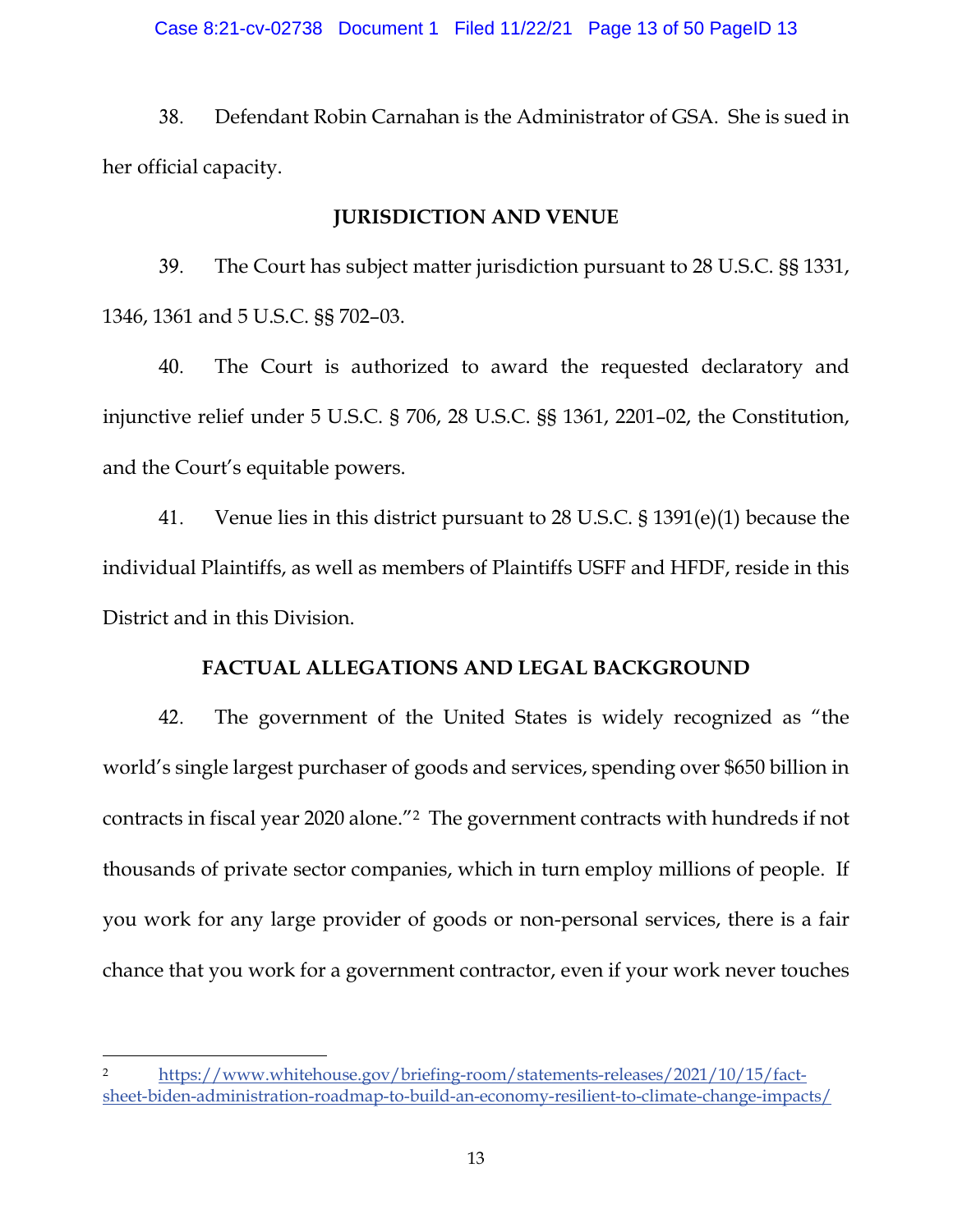#### Case 8:21-cv-02738 Document 1 Filed 11/22/21 Page 14 of 50 PageID 14

on government contract matters. This is especially true in the travel and logistics industries.

43. Recognizing in the aftermath of World War II that the federal government needed a more efficient system for procurement and property management, Congress enacted the FPASA in order to "to provide the Federal Government with an economical and efficient system for," among other things, "[p]rocuring and supplying property and nonpersonal services, and performing related functions including contracting, inspection, storage, issue, setting specifications, identification and classification, transportation and traffic management, establishment of pools or systems for transportation of Government personnel and property by motor vehicle within specific areas." 40 U.S.C. § 101(1).

44. By way of example, GSA awards contracts to select airlines to provide travel to government agencies, pursuant to its "City Pair Program." GSA selected eight carriers to provide air passenger transportation services to federal government travelers for fiscal year 2022: American Airlines, Delta Air Lines, Hawaiian Airlines, JetBlue Airways, Silver Airways, Southwest Airlines and United Airlines.3

45. According to GSA's website, "[t]he City Pair Program offers the federal government a nearly 50 percent discount on comparable commercial fares for official

https://www.govconwire.com/2021/07/gsa-selects-8-airlines-for-fy-2022-city-pairprogram-contracts/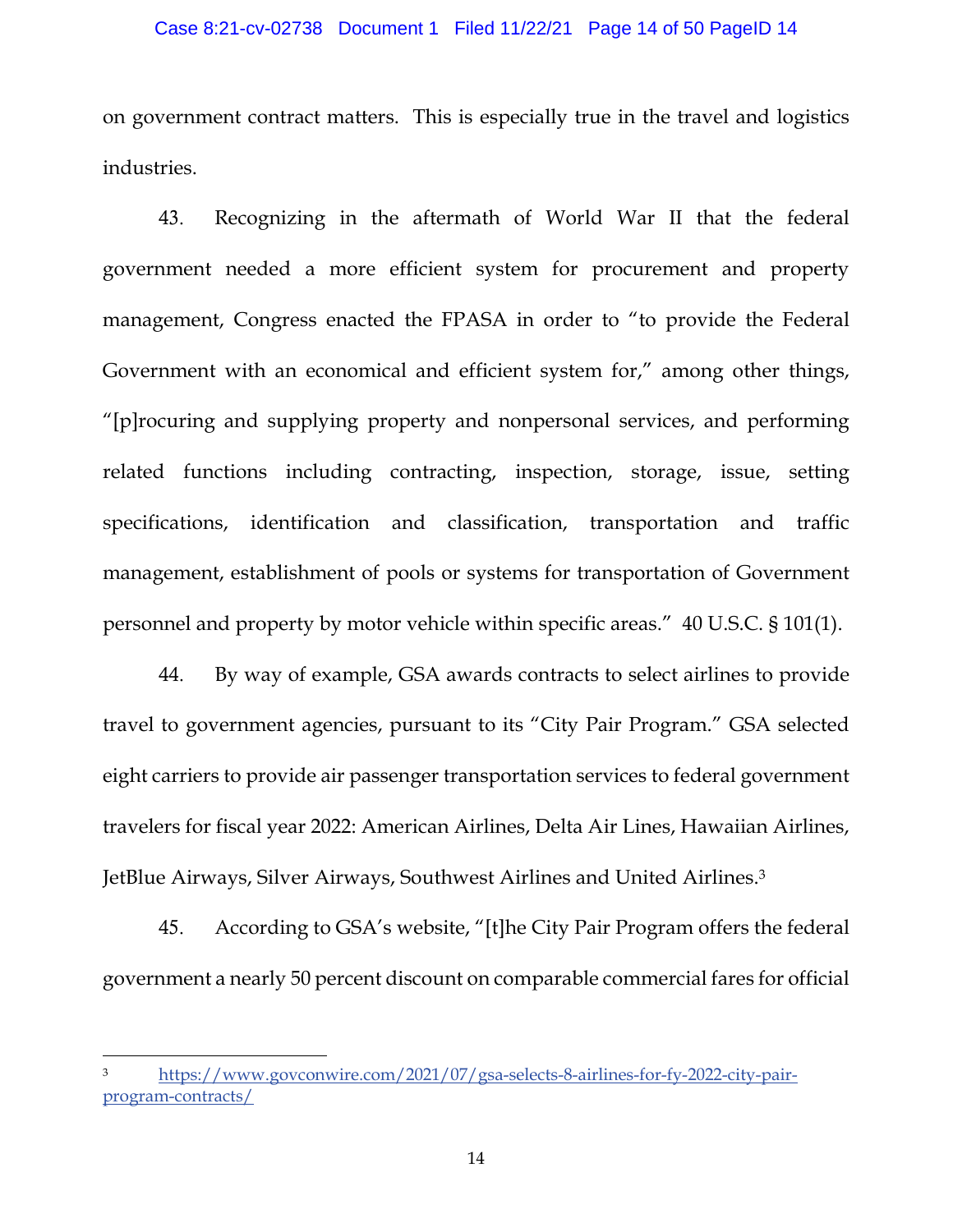#### Case 8:21-cv-02738 Document 1 Filed 11/22/21 Page 15 of 50 PageID 15

travel and provides agencies flexibility in booking air travel." GSA "considers the availability of nonstop service, flight availability, total number of flights, price of service and average elapsed flight time as factors when awarding contracts to airlines through the City Pair program."4

46. In other words, GSA's goal is to use economies of scale to obtain predictable and deeply-discounted airfare prices for government travel. Nowhere is it mentioned that GSA considers the health of employees in evaluating whether to award a contract.

47. Many other companies are selected by GSA to provide freight, air cargo, and other logistical services to the U.S. government.

48. Congress authorized the President to "prescribe policies and directives that the President considers necessary to carry out" the provisions of FPASA. 40 U.S.C. § 121(a). However, Congress only authorized GSA's Administrator to prescribe regulations with the force and effect of law. *Id*. at § 121(c).

49. Congress established the Federal Acquisition Regulation ("FAR") Council "to assist in the direction and coordination of Government-wide procurement policy and Government-wide procurement regulatory activities in the Federal Government." 41 U.S.C. § 1302(a). The makeup of the FAR Council includes

<sup>4</sup> *Id*.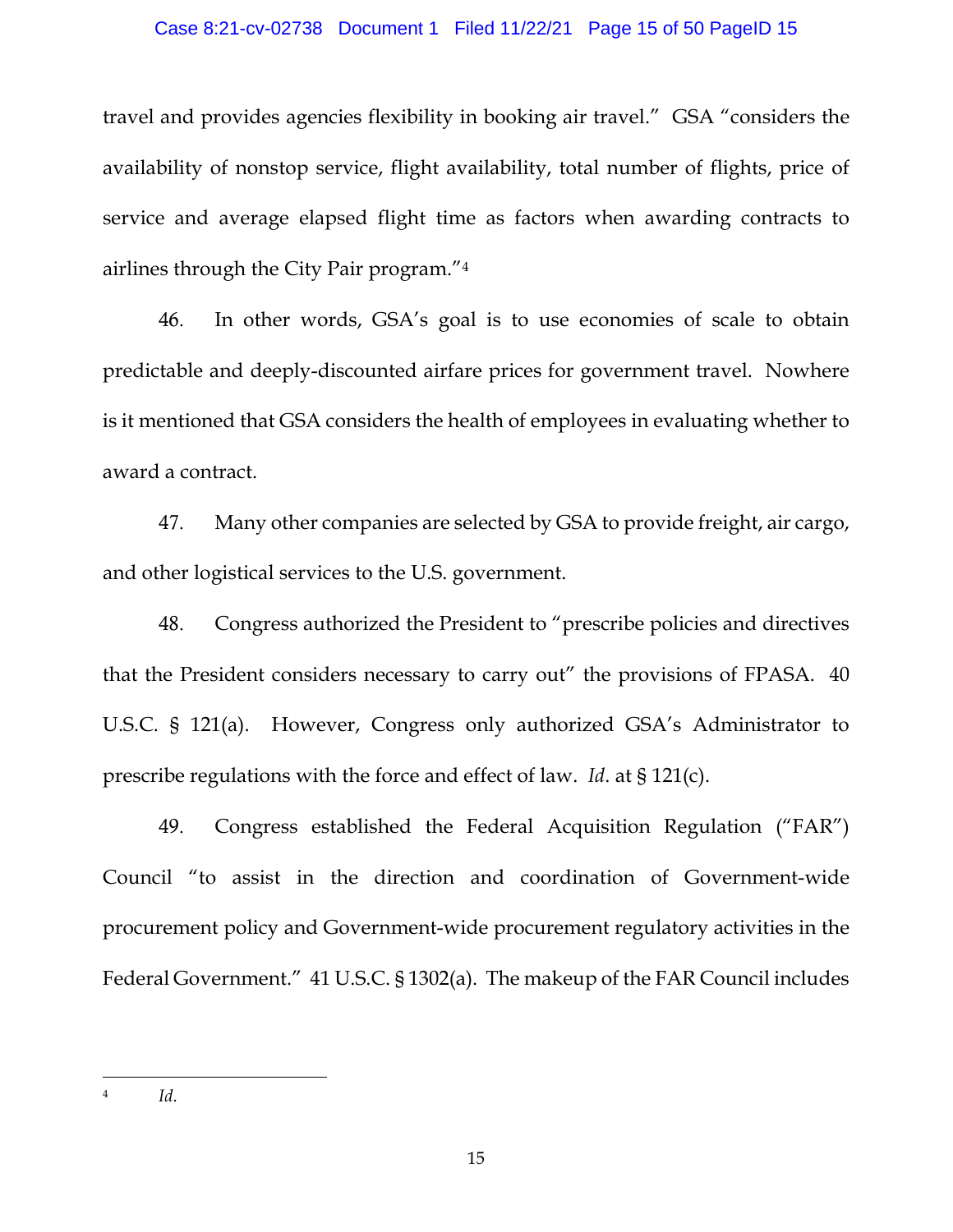#### Case 8:21-cv-02738 Document 1 Filed 11/22/21 Page 16 of 50 PageID 16

the Administrator of General Services. *Id*. at § 1302(b).

50. Section 1303(a)(1) exclusively directs the FAR Council to "issue and maintain . . . a single Government-wide procurement regulation, to be known as the Federal Acquisition Regulation." The FAR Council is also directed to "[e]nsure consistent regulations." *Id*. at § 1303(a)(3). Neither the President nor any other agency is authorized to issue government-wide procurement regulations.

51. As well, any new procurement policy, regulation, procedure, or form is subject to a mandatory notice and comment period of 60 days. 41 U.S.C. § 1707(a)(1). A regulation can take effect earlier than 60 days "when there are compelling circumstances . . . , but the effective date may not be less than 30 days after the publication date." *Id*. at § 1707(a)(2). A waiver of the notice and comment period can only take effect "if urgent and compelling circumstances make compliance" with the notice and comment provisions impracticable. *Id*. at § 1707(d).

### The Biden Administration's Federal Contractor Vaccine Mandate

52. Notwithstanding Press Secretary Psaki's assurance that mandating vaccination is "not the role of the federal government," the Biden Administration has repeatedly overreached in seeking to use agencies of the federal government to dictate public health policy. *See BST Holdings,* 2021 U.S. App. LEXIS 33698 (granting stay of OSHA's ETS mandate for employers of 100 persons or more); *Ala. Ass'n of Realtors v. HHS*, 141 S. Ct. 2485 (2021) (striking down CDC's eviction moratorium);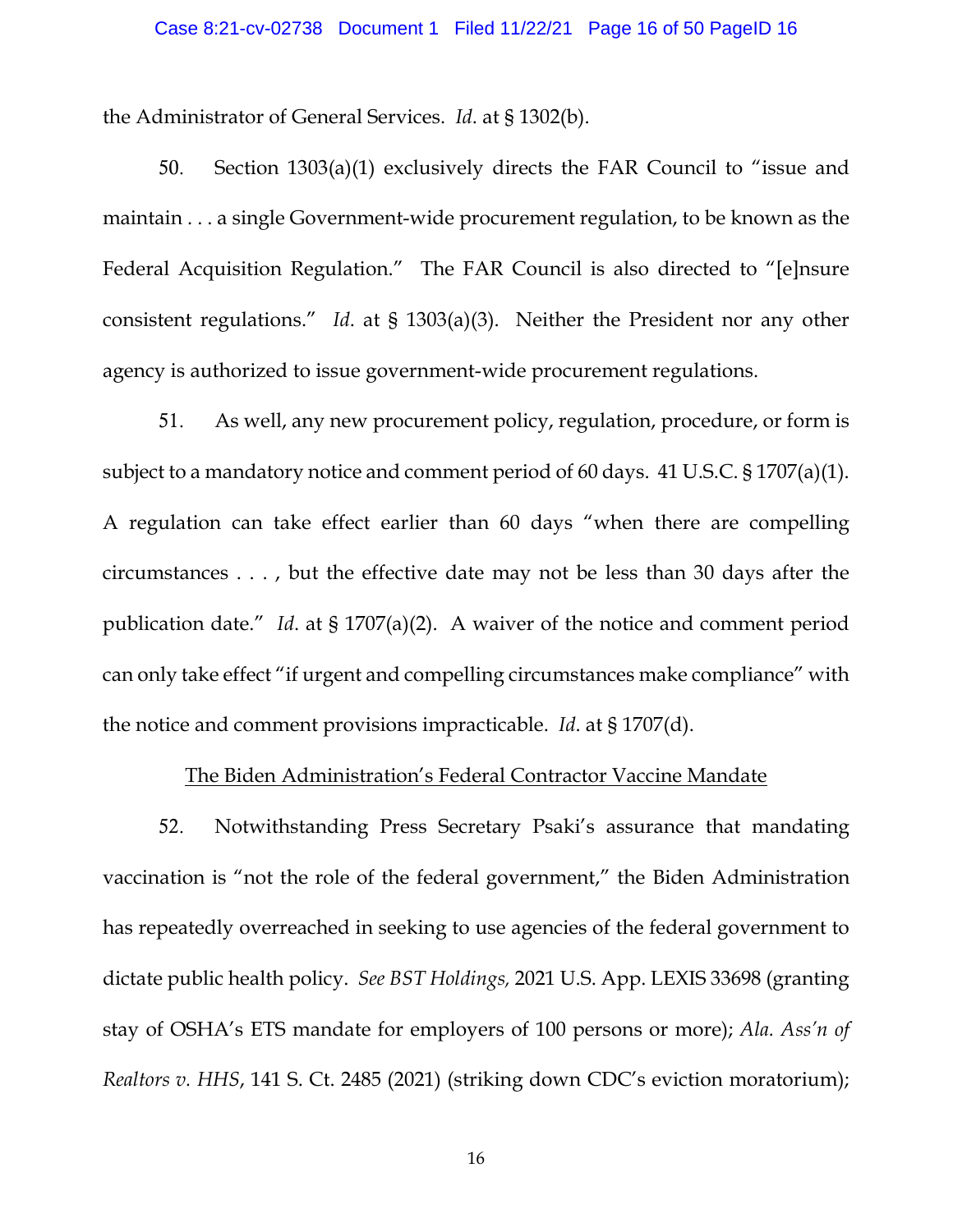*Florida v. Becerra*, Case No. 8:21-cv-839, 2021 U.S. Dist. LEXIS 114297, 2021 WL 2514138 (M.D. Fla. June 18, 2021) (striking down CDC's conditional sail order restricting the operations of cruise lines). This case presents another instance of the same pattern.

53. On September 9, 2021, while expressing his anger at and loss of patience with the unvaccinated population, the President announced three new administrative actions aimed at compelling much of the adult population, including Plaintiffs, to be vaccinated against COVID-19.5 Among these was the EO at issue, here, commanding all Executive Branch employees and employees of federal contractors be vaccinated.6

54. On that same day, President Biden issued the EO at issue, here. 86 Fed. Reg. at 50,985. The EO purports to rely on FPASA, the Constitution, and the President's power under 3 U.S.C. § 301 to delegate his statutory authorities. *Id*. However, § 301 only allows the President to delegate functions that have been "vested" in him by law, or that are subject to his approval by law. Congress clearly vested the Administrator of OMB, not the President, with the authority to

<sup>5</sup> One of those initiatives – an OSHA rule mandating that private employers with 100 or more employees require that their employees be vaccinated or submit to weekly testing – has already been stayed by the Fifth Circuit. *See BST Holdings, supra*.

<sup>6</sup> The mandate with respect to federal employees is also being challenged in this Division. *See Health Freedom Defense Fund, Inc., et al v. Joseph R. Biden, et al*, Case No. 8:21-cv-2679, filed November 12, 2021.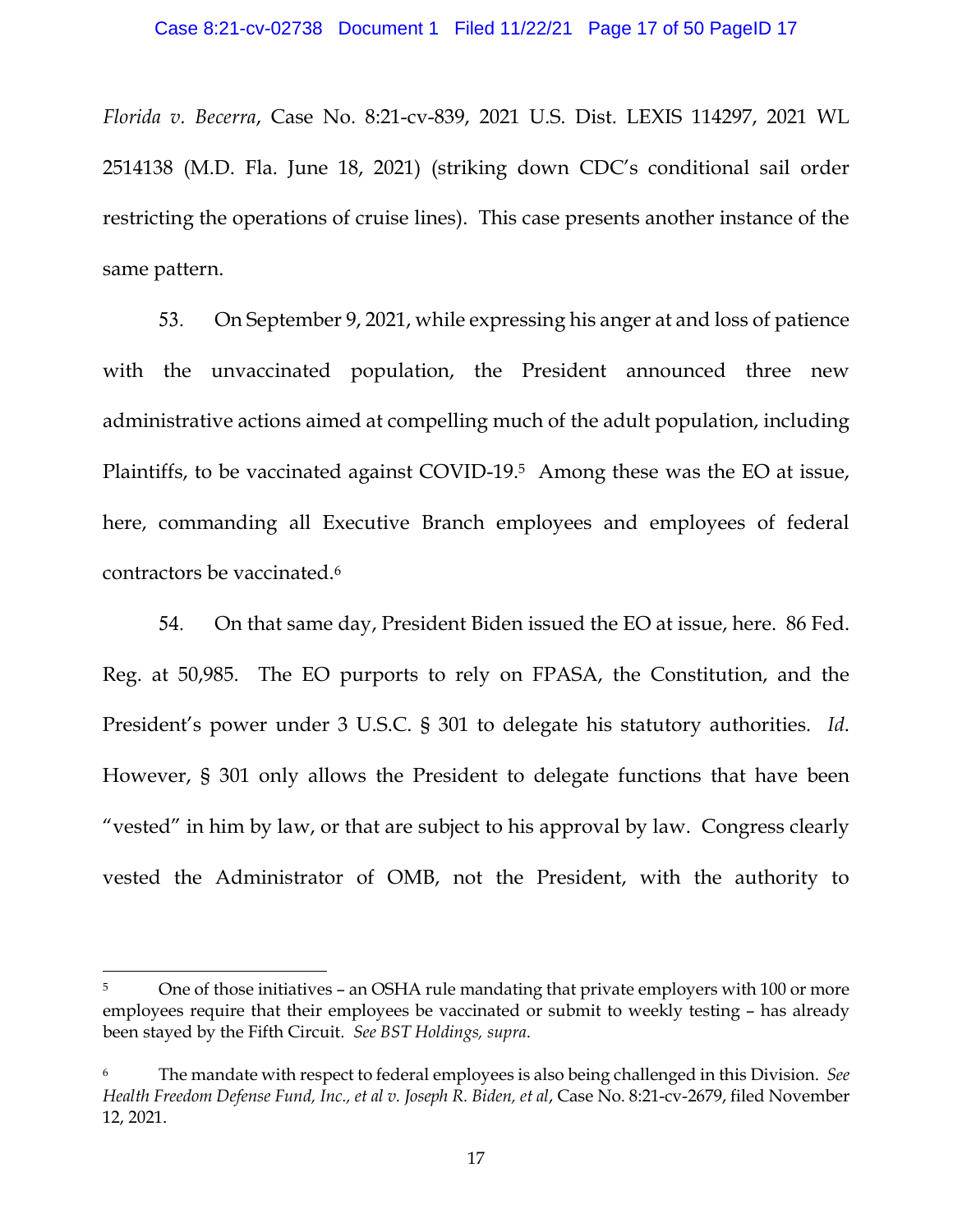#### Case 8:21-cv-02738 Document 1 Filed 11/22/21 Page 18 of 50 PageID 18

promulgate regulations to carry out Title 40 of the U.S. Code. 40 U.S.C. § 121(c).

55. The EO nevertheless claims that it will "promote[] economy and efficiency in Federal procurement by ensuring that the parties that contract with the Federal Government provide adequate COVID-19 safeguards to their workers performing or in connection with a Federal Government contract or contract-like instrument. . . ." The EO proclaims that "[t]hese safeguards will decrease the spread of COVID-19, *which will decrease worker absence, reduce labor costs, and improve the efficiency* of contractors and subcontractors at sites where they are performing work for the Federal Government." 86 Fed. Reg. at 50,985 (emphasis added).

56. The EO directs all agencies to ensure that "contracts and contract-like instruments [covered by the EO] . . . include a clause [that specifies] that the contractor or subcontractor shall, for the duration of the contract, comply with all guidance for contractor or subcontractor workplace locations published by the "Safer Federal Workforce Task Force," subject to that guidance being approved by the OMB Director. *Id*.

57. The EO further instructs the Task Force to develop this guidance and directs the OMB Director to determine whether the Task Force guidance "will promote economy and efficiency in Federal contracting. . . ." 86 Fed. Reg. 50,985-86. If the OMB Director makes this determination and approves the Task Force guidance, agencies are to include the clause in covered contracts.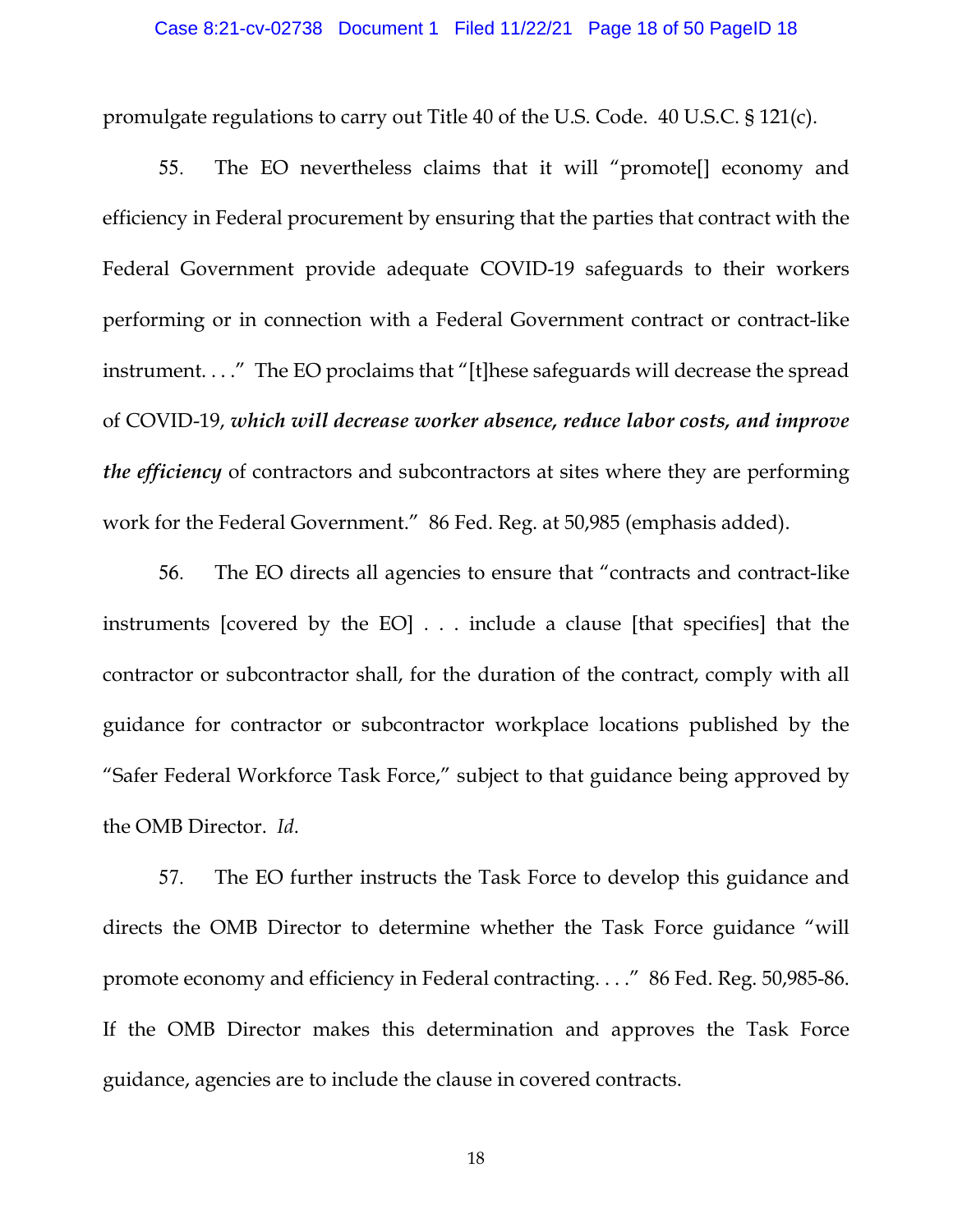#### Case 8:21-cv-02738 Document 1 Filed 11/22/21 Page 19 of 50 PageID 19

58. The EO instructs the FAR Council to "amend the [FAR] to provide for inclusion in Federal procurement solicitations and contracts subject to" the EO the contract language set forth in the EO, and further directs agencies to seek to implement the clause in contracts not covered by the FAR.

59. The Task Force issued its initial guidance on September 24, 2021,7 then issued an "Updated" guidance on November 10, 2021.8 Both mandate that "Federal contractors and subcontractors with a covered contract be required to conform" to "safety protocols," including "COVID-19 vaccination of covered contractor employees, except in limited circumstances where an employee is legally entitled to an accommodation." *See* Updated Task Force Guidance. The Updated guidance also mandates compliance "related to masking and physical distancing while in covered contractor workplaces," and requires covered contractors to designate "a person or persons to coordinate COVID-19 workplace safety efforts at covered contractor workplaces." *Id*. A "Frequently Asked Questions" page states that recovery from COVID-19 does not satisfy the vaccination requirement.9

<sup>7</sup> *See* Safer Federal Workforce Task Force COVID-19 Workplace Safety: Guidance for Federal Contractors and Subcontractors:

https://www.saferfederalworkforce.gov/downloads/Guidance%20for%20Federal%20Co ntractors\_Safer%20Federal%20Workforce%20Task%20Force\_20211110.pdf

<sup>8</sup> Updated Task Force Guidance dated November 10, 2021 available at: https://www.saferfederalworkforce.gov/downloads/Guidance%20for%20Federal%20Co ntractors\_Safer%20Federal%20Workforce%20Task%20Force\_20211110.pdf

<sup>9</sup> https://www.saferfederalworkforce.gov/faq/contractors/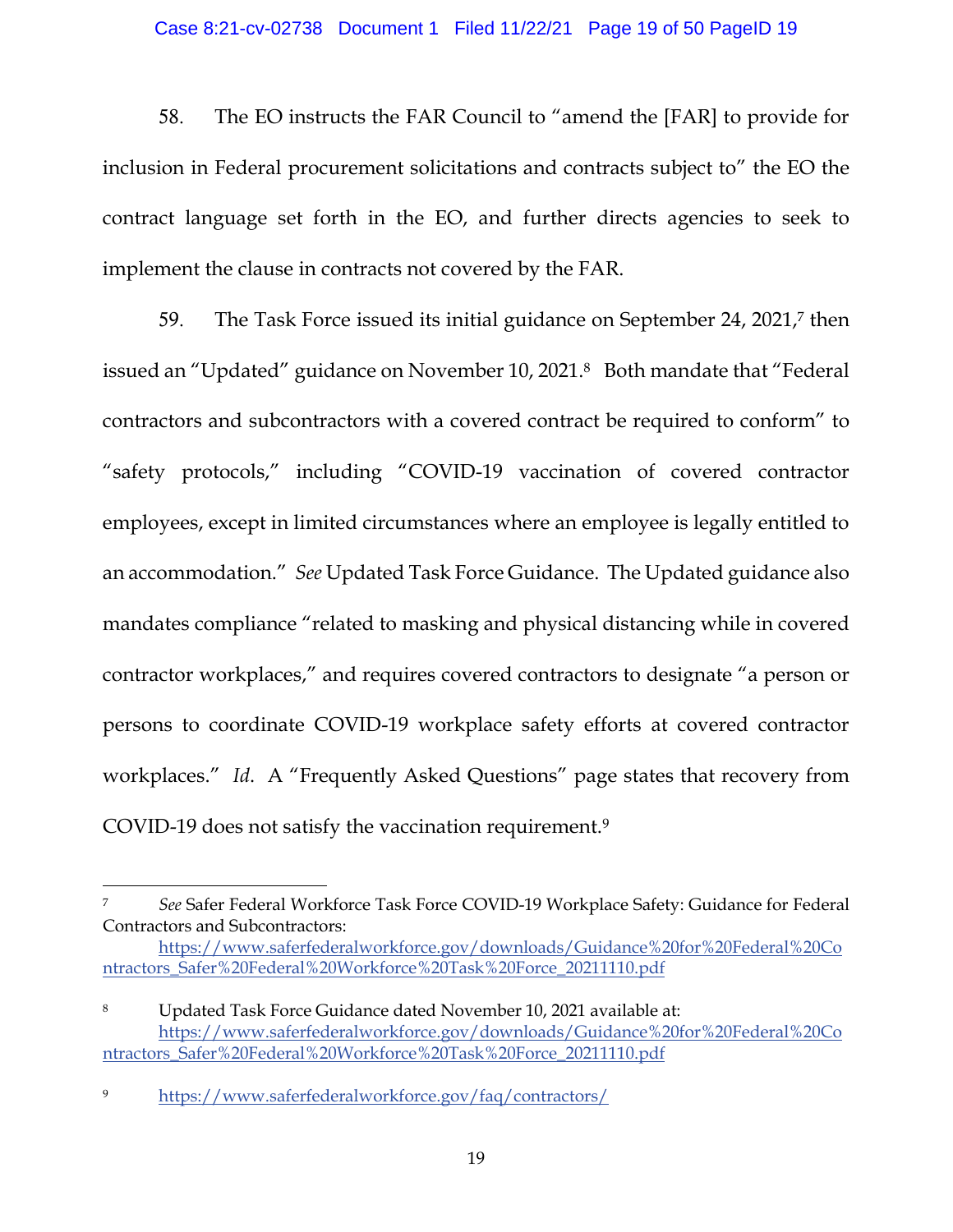#### Case 8:21-cv-02738 Document 1 Filed 11/22/21 Page 20 of 50 PageID 20

60. While characterized as "guidance," the Updated guidance is expressed as a mandate: "Covered contractors *shall* adhere to the requirements of this Guidance." (emphasis added).

61. The original Task Force guidance set a deadline of December 8, 2021 for all covered contractor employees to be fully vaccinated. Upon realizing that terminating thousands of transportation and logistics employees would exacerbate the ongoing logistics and transportation crisis going into the Holidays, this deadline was extended to January, 18, 2022 in the Updated guidance.10 Because the Updated Task Force guidance defines "fully vaccinated" as being two weeks after an employee has received the second dose of a two-dose series, the effective deadline to receive a second dose is January 4, 2022.

62. On September 28, 2021, the OMB Director published a notice of determination regarding the Task Force guidance, resulting in the Original OMB Rule. 86 Fed. Reg. 53,691. Without offering any analysis or reasoning, the Director made the conclusory pronouncement that, based on her review of the Task Force guidance, and exercising the President's delegated authority, she had determined that "compliance by Federal contractors and subcontractors with" the Task Force guidance "will improve economy and efficiency by *reducing absenteeism and* 

<sup>10</sup> *See* Updated Guidance dated November 10, 2021: https://www.saferfederalworkforce.gov/downloads/Guidance%20for%20Federal%20Contractor s\_Safer%20Federal%20Workforce%20Task%20Force\_20211110.pdf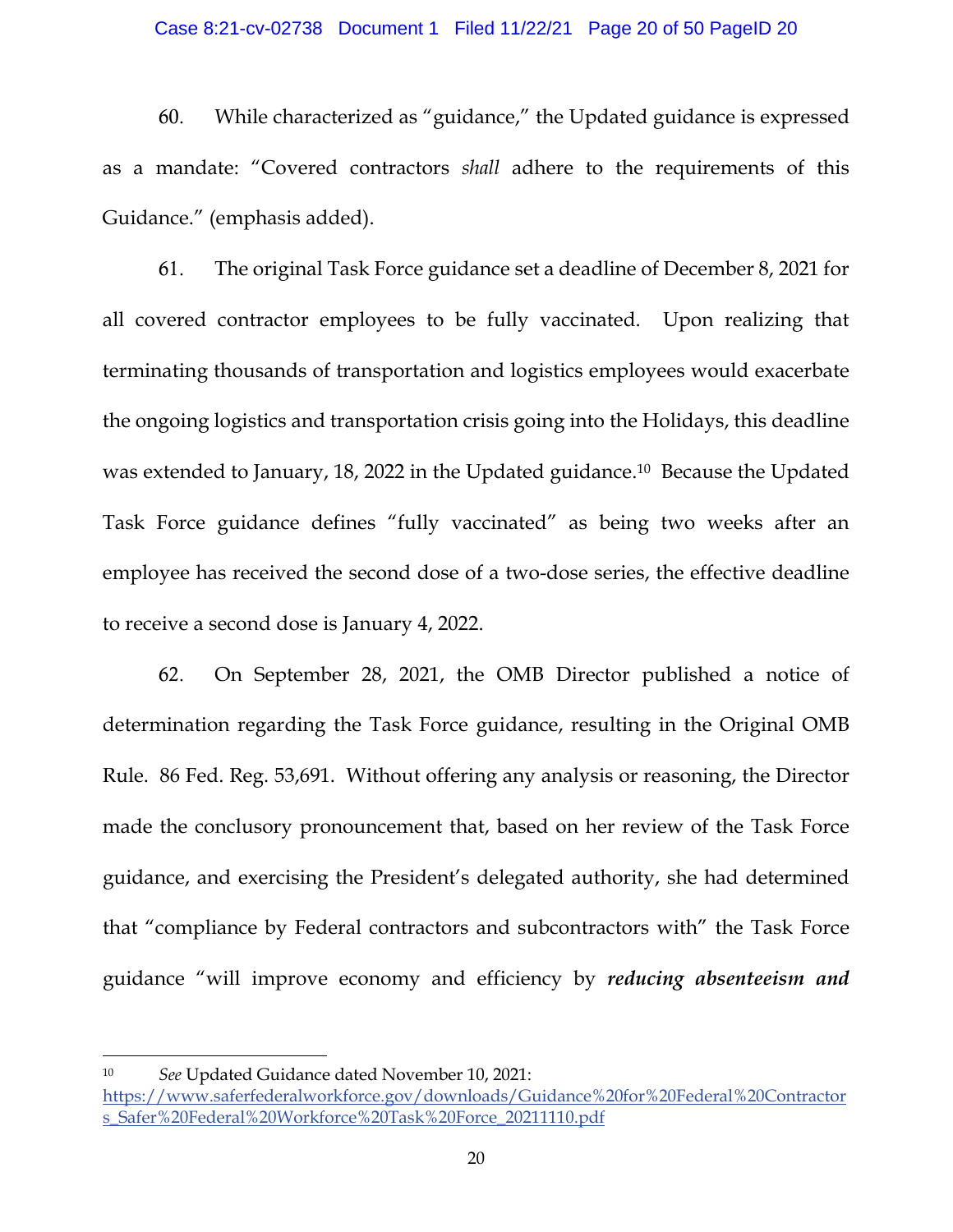#### Case 8:21-cv-02738 Document 1 Filed 11/22/21 Page 21 of 50 PageID 21

*decreasing labor costs* for" federal government contractors and subcontractors. 86 Fed. Reg. at 53,692 (emphasis added).

63. Apart from the fact that this conclusory pronouncement usurped the exclusivity provision of § 1303, and that it was based on an *ultra vires* exercise of Presidential authority, the OMB Rule was patently deficient under the APA in that it reflected no reasoning at all.

64. The Original OMB Rule also did not allow for any notice and comments, but at the same time did not even deign to invoke the "urgent and compelling circumstances" provision of the FPASA that would allow waiver of the mandatory notice and comment period. *See* 41 U.S.C. § 1707(d). Even if the Director had invoked that provision, no such "urgent and compelling circumstances" existed. By then, we had been living with the COVID-19 pandemic for some 18 months, without any declaration from either OMB or the FAR Council that urgent and compelling circumstances existed.

65. On September 30, 2021, the FAR Council—purporting to comply with theEO—issued its "guidance" entitled "Issuance of Agency Deviations to Implement Executive Order 14042." *See* FAR Council guidance.11 In its guidance, the FAR Council "encourage[s] [agencies] to make . . . deviations" to the FAR, which should

<sup>11</sup> https://www.whitehouse.gov/wp-content/uploads/2021/09/FAR-Council-Guidanceon-Agency-Issuance-of-Deviations-to-Implement-EO-14042.pdf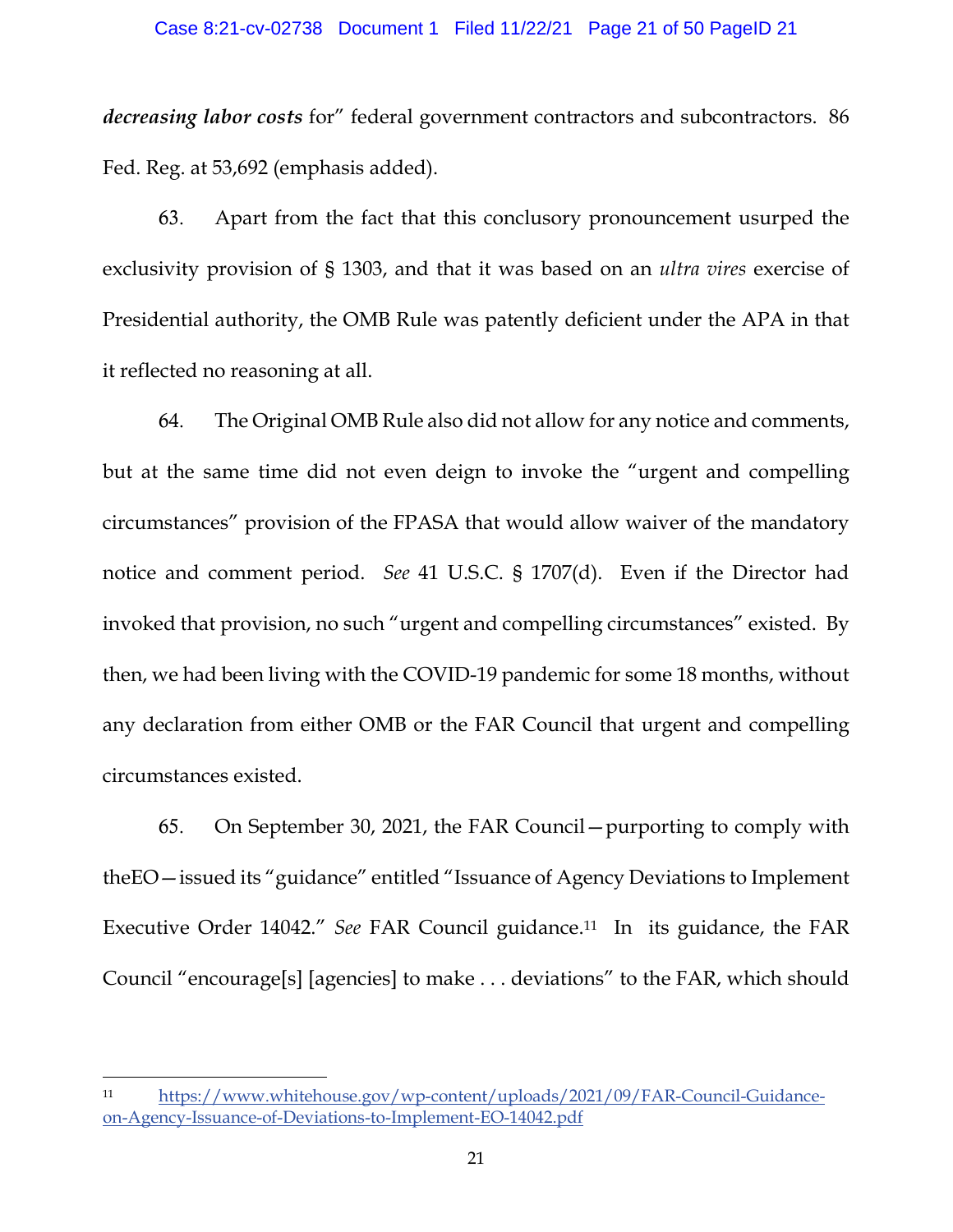be "effective until the FAR is amended." *Id.* at 3.

66. A deviation clause is a clause that is inconsistent with the FAR. FAR § 1.401. The FAR prescribes procedures for both individual deviations and class deviations. *Id.* § 1.403–04. Deviations are not an appropriate manner to implement a government-wide procurement policy, and "[w]hen an agency knows that it will require a class deviation on a permanent basis, it should propose a FAR revision." *Id.* § 1.404.

67. The draft contract clause cites the EO as the sole authority for these deviations and contains little substantive content other than requiring compliance with the Task Force guidance, even if that guidance is amended during performance of the contract. FAR Council guidance at 3–5.

68. The FAR Council guidance "reminds" agencies that they are required to include an implementing clause in new contracts and new solicitations, as well as extensions or renewals of existing contracts awarded on or after October 15 and options on existing contracts exercised on or after October 15. *Id*. at 2.

### The State of Florida Files Suit, and Defendants Attempt a Clean-Up

69. On October 28, 2021, the State of Florida filed suit in *State of Florida v. Nelson, et al*, Case No. 8:21-2524-SDM-TGW, in which the State pointed out the illegality of Defendants' above-described actions.

70. The Task Force published its Updated guidance on November 10, 2021,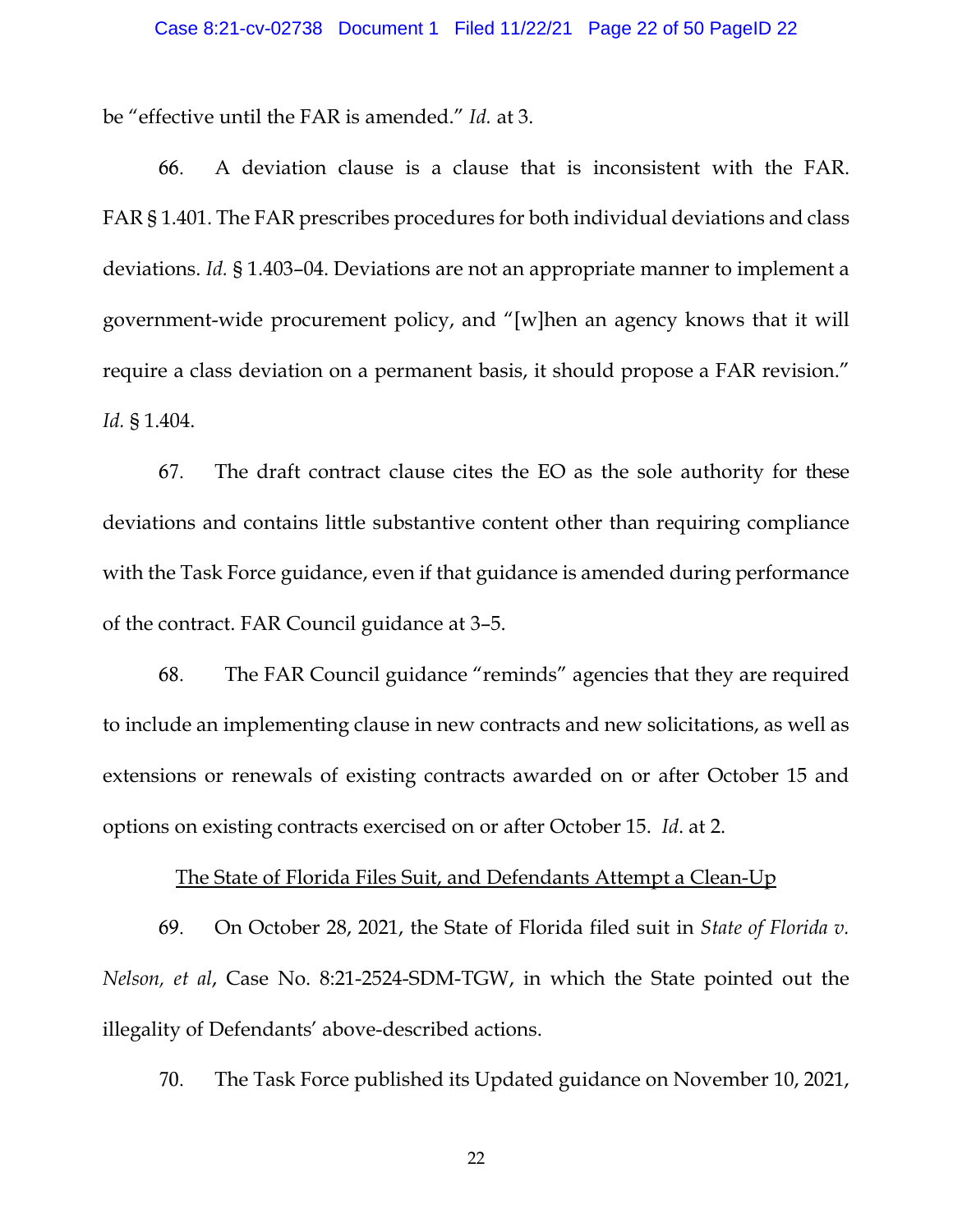#### Case 8:21-cv-02738 Document 1 Filed 11/22/21 Page 23 of 50 PageID 23

and OMB Director Revised her determination, which was published on November 16, 2021. 86 Fed. Reg. 63,418 (the "Revised OMB Rule").

71. Tacitly recognizing the problems raised with respect to the Original OMB Rule by the State of Florida in *Nelson*, the Revised OMB Rule provides greater detail, but fails to cure the original rule's fundamental flaws. It is divided into three parts: Part I, which simply recites the language of the Updated Task Force guidance, 86 Fed. Reg. at 63,418-21; Part II, which purports to engage in an "Economy-and-Efficiency Analysis," in other words, an attempt to justify converting the Task Force guidance into a government-wide rule, *id*. at 63,421-23; and Part III, which addresses the Director's legal and procedural justifications. *Id*. at 63,423-25.

### The OMB's Economy-and-Efficiency Analysis Fails to Articulate a Government Interest in Requiring Employees of Government Contractors to Be Vaccinated

72. In Part II of the Revised OMB Rule, the Director proposes a conclusory thesis that reducing COVID-19 infection by requiring vaccination, masking, and physical distancing of federal contractor employees will reduce costs for employers, and that this will somehow promote economy and efficiency in federal procurement. 86 Fed. Reg. at 63421-3. However, the Director fails to articulate any objective support for this proposition.

73. First, the Director asserts that "[t]he primary goal of the safety protocols [described in the Task Force guidance] is to reduce the spread of COVID-19 among contractor employees." 86 Fed. Reg. at 63,421. This statement simply belies the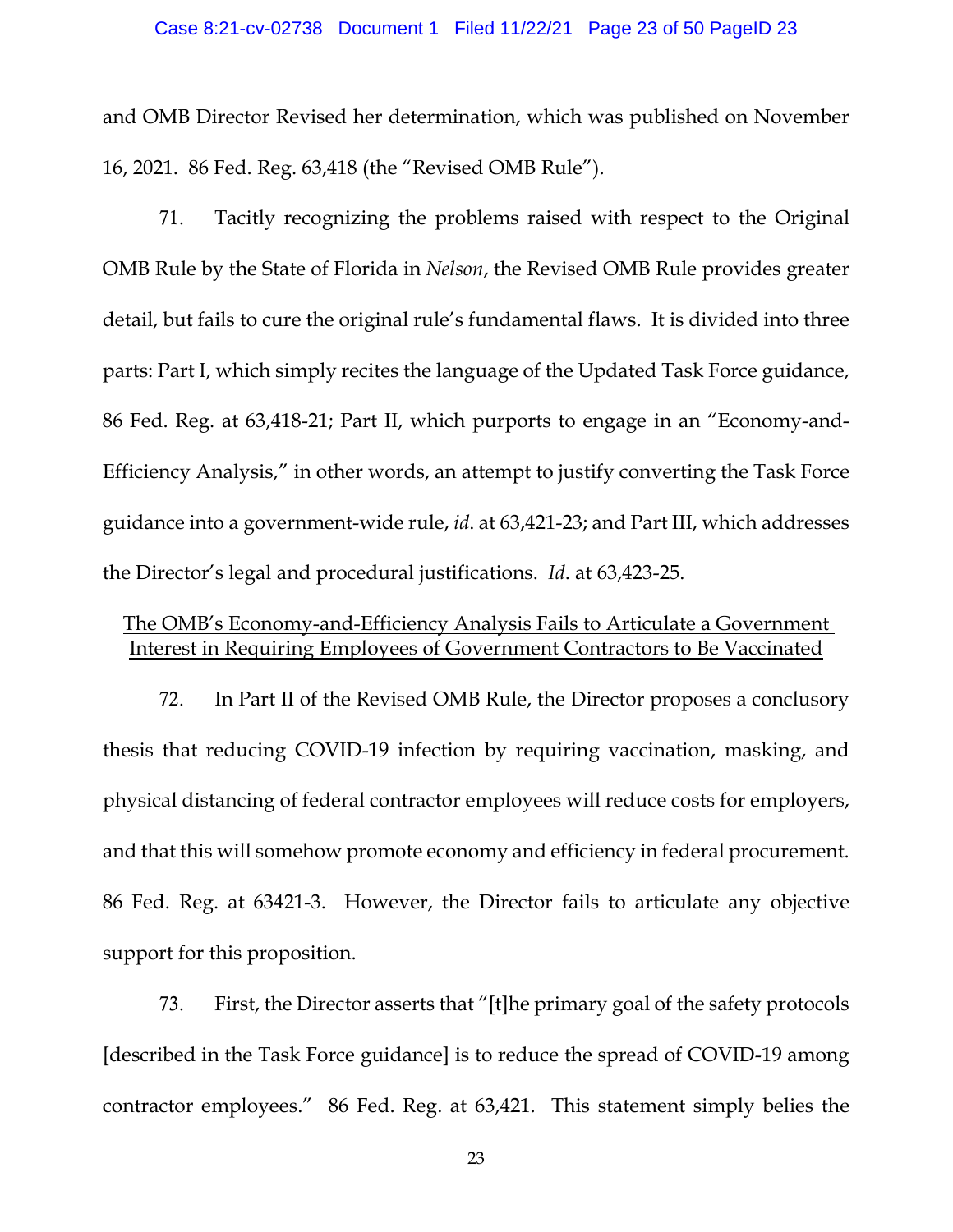pretextual nature of the administration's actions while failing to explain how reducing the spread of COVID-19 among contractor employees would benefit the government.

74. The Director claims that workers who are unable to work, either due to being sick or having to self-isolate, "generate substantial costs on employers." *Id*. at 63422. She proposes that "[a]n imperfect proxy for the cost to an employer of a foregone hour of work is the worker's hourly pay," which, "if borne by contractors, . . . would be expected to be passed on to the Federal Government, either in direct cost or lower quality, including delays." *Id*.

75. The Director's reasoning is nothing more than fanciful speculation. Businesses do not calculate lost productivity due to employee absenteeism simply based on what they pay their employees.12 But even if they did, the Director utterly fails to articulate just how those "costs" would be passed on to the government. Presumably, government contracts require concrete deliverables, based on agreed rates and prices. And if civilian contractors are somehow passing on their lost productivity costs to the government, *then OMB is not doing its job*.

76. Worse, the Director's reasoning implies that OMB has the power to dictate all manner of policies to government contractors regarding worker health,

<sup>&</sup>lt;sup>12</sup> To illustrate just how nonsensical OMB's reasoning is, consider a formula by which an employee who clocked in and spent the day twiddling his thumbs would not count towards lost productivity, whereas an employee who called in sick would.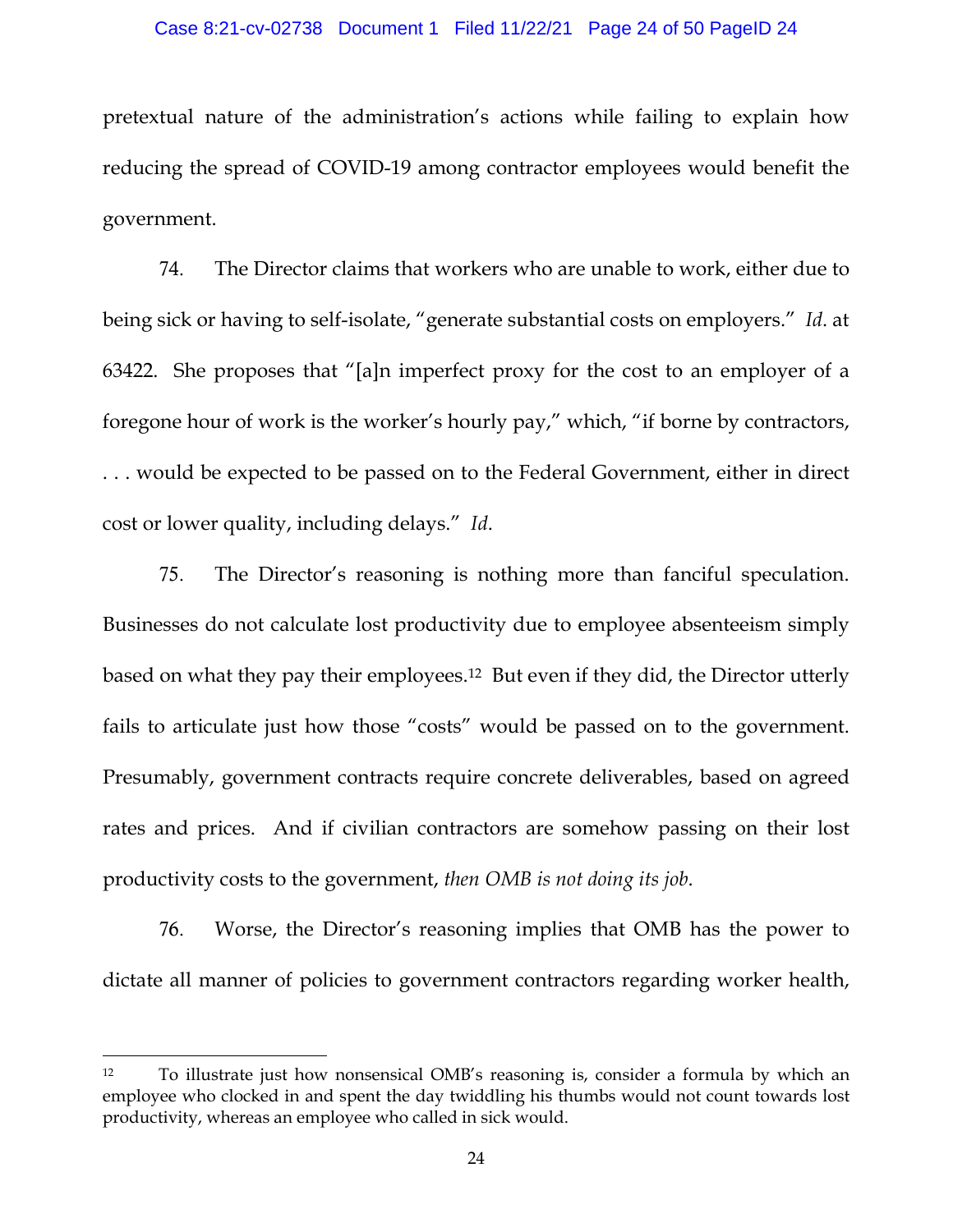#### Case 8:21-cv-02738 Document 1 Filed 11/22/21 Page 25 of 50 PageID 25

productivity, and absenteeism. Why stop at COVID vaccination? Why not include mandates for flu shots, weight loss programs, cancer screenings, and bans on unhealthy habits such as smoking and consuming too much alcohol? Why not include measures to control how much time employees spend making personal phone calls, running errands, texting, or browsing the internet? The notion that OMB could have such boundless control over working conditions and employee behavior for federal contractors exposes a fundamental defect in the Director's reasoning.

77. The Director goes on to argue that, "[w]hile anecdotal reports suggest that vaccine mandates may lead some workers to quit their jobs rather than comply, . . . we know of no systematic evidence that this has been a widespread phenomenon, or that it would be likely to occur among employees of Federal contractors." *Id*. But this rationale is belied by the primary reason, if not the *sole* reason, why the Biden Administration postponed the compliance deadline until after the Holidays: Workers quitting to avoid vaccination would worsen our current transportation and supply chain crisis, right before the Holidays.<sup>13</sup>

78. Even considered on its own terms, the Director's reasoning fails to articulate the likely difference in lost productivity due to unvaccinated contractor

<sup>13</sup> *See* https://www.cnbc.com/2021/11/04/biden-vaccine-mandate-businesses-have-untilafter-christmas-to-comply.html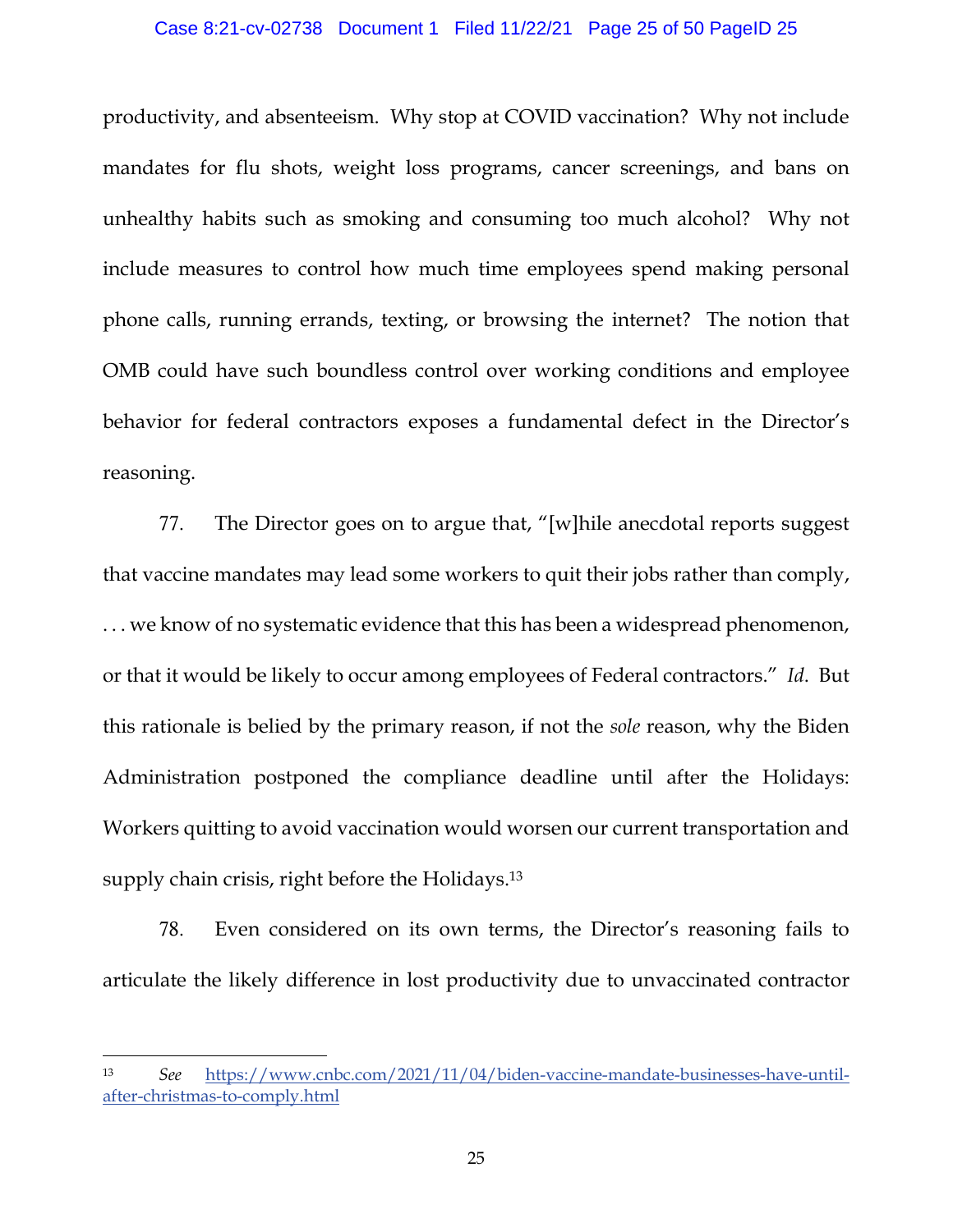#### Case 8:21-cv-02738 Document 1 Filed 11/22/21 Page 26 of 50 PageID 26

employees quitting or being terminated *vis a vis* employees missing work due to illness. For example, assume *arguendo* that, as the Director claims, 99.7% of United Airlines' workforce is vaccinated. *Id*. If the remaining 0.3% of employees refuse to comply and are not accommodated, then it is a certainty that 0.3% of United employees will be terminated,<sup>14</sup> but it is far from certain that the same cohort would fall ill from COVID-19 if allowed to remain employed, or that the unvaccinated are the only cohort that is vulnerable to contracting the disease.

79. As well, the Director fails to address the stark reality that the current tight labor market, exacerbated by buyouts and early retirement incentives in 2020, will only be made worse by terminating thousands of valuable employees. This will undoubtedly drive upward pressure on wages for those who remain.

80. Finally, the Director's reasoning – that employer mandates have had great success in various industries – is no justification for such a raw exercise of government power. Just because something may seem like a good idea does not mean that the government has, or should have, the power to do it. And the question that still remains unanswered is: How would the government benefit?

### The OMB's Legal Justifications for Waiving Notice and Comment Fail

81. In Part III, the Director makes the conclusory assertion that her Revised

<sup>14</sup> According to the website, statista.com, United Airlines shrank from over 90,000 employees in 2019 to 70,634 employees in 2020. Assuming that the latter number is still accurate (the current number is almost certainly higher), 0.3% of the workforce would be over 2,000 employees.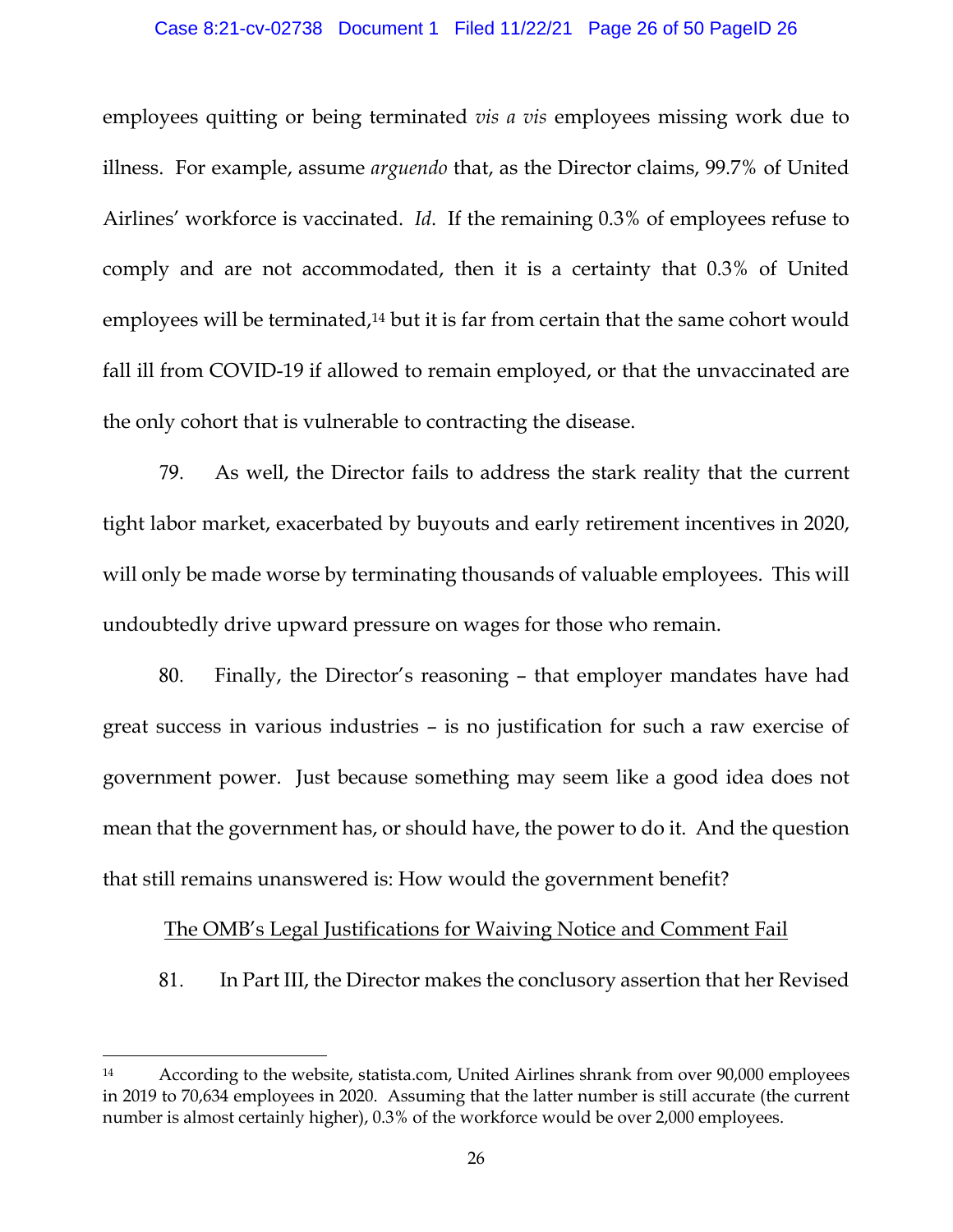#### Case 8:21-cv-02738 Document 1 Filed 11/22/21 Page 27 of 50 PageID 27

determination is not subject to review under the APA because the President delegated his authority to promulgate the rule under 3 U.S.C. § 301. 86 Fed. Reg. at 63,423. But the President cannot shield agency action from review under the APA by purporting to delegate powers that he does not have.

82. Under § 301, the President can only delegate a function "vested in [him] by law," or "any function which such officer is required or authorized by law to perform only with or subject to [his] approval, ratification, or other action. . . ." 3 U.S.C. § 301. Here, 40 U.S.C. § 121(c) expressly vests the authority to "prescribe regulations" under Title 40 in the "Administrator" of the GSA,15 not the President. Thus, the Revised OMB Rule is patently amenable to review under the APA. *See* 5 U.S.C. § 702.

83. Alternatively, the OMB Director purports to invoke the "urgent and compelling circumstances" provision of 41 U.S.C. § 1707(d) and FAR section 1.501- 3. First, as noted above, no such "urgent and compelling circumstances" exist. We have been living with COVID-19 for at least 18 months, and it never occurred to OMB prior to that time to decide that "urgent and compelling" circumstances justified issuing an intrusive, government-wide procurement regulation contractor employee health, let alone without notice and comment. Indeed, the Director's very

<sup>15</sup> Under Chapter 40, the term "Administrator" refers to the Administrator of General Services, who is the head of the GSA. *See* 40 U.S.C. § 302(a). Under Chapter 41, the term "Administrator" refers to the head of the Office of Federal Procurement Policy. *See* 41 U.S.C. § 1102(a).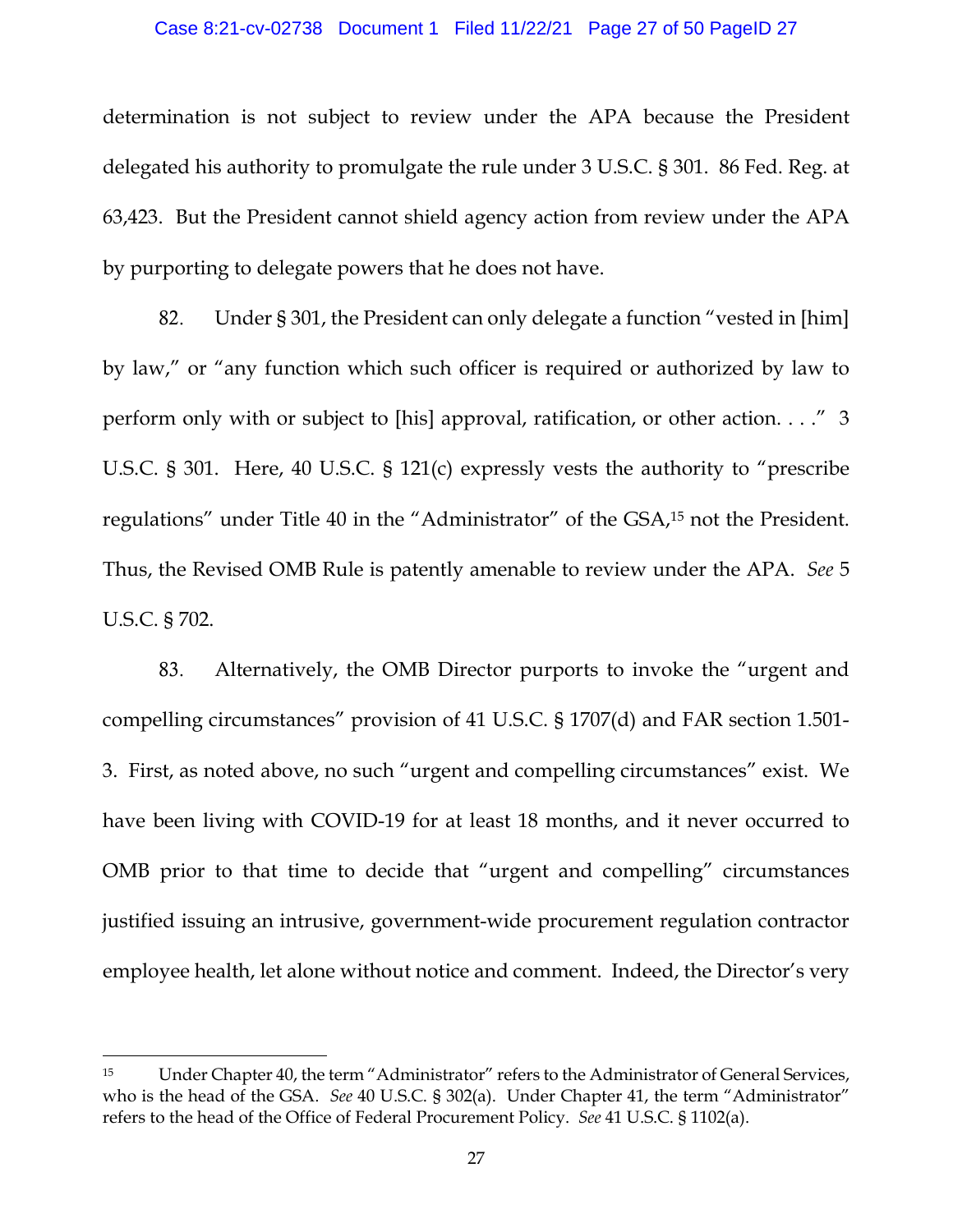#### Case 8:21-cv-02738 Document 1 Filed 11/22/21 Page 28 of 50 PageID 28

reasoning here is patently undermined by the Biden Administration's decision to delay the deadline until after the Holidays. In real life, "urgent and compelling circumstances" never take a break for the Holidays.

84. The Director's reasoning also misrepresents the text of FAR 1.501-3, which provides:

> Advance comments need not be solicited when urgent and compelling circumstances make solicitation of comments impracticable prior to the effective date of the coverage, **such as when a new statute must be implemented in a relatively short period of time**. In such case, the coverage shall be issued on a temporary basis and shall provide for at least a 30 day public comment period.

FAR 1.501-3(b) (emphasis added).

85. The Revised OMB Rule clearly does not implement a new statute. As well, following the doctrine of statutory construction which holds that specific examples necessarily limit the scope of a general proposition, the Director cannot claim in good faith that her authority is any broader than circumstances similar to implementing a new statute. *See Becerra*, 2021 U.S. Dist. LEXIS 114297 at \*55-56. Creating a new rule from whole cloth, where the alleged circumstances have existed for a year and a half, does not fit within this limitation.

86. As well, while the Revised OMB Rule purports to allow 30 days for comments, 86 Fed. Reg. at 63,418, and claims to be temporary, *id*. at 63,424, it contains no sunset date.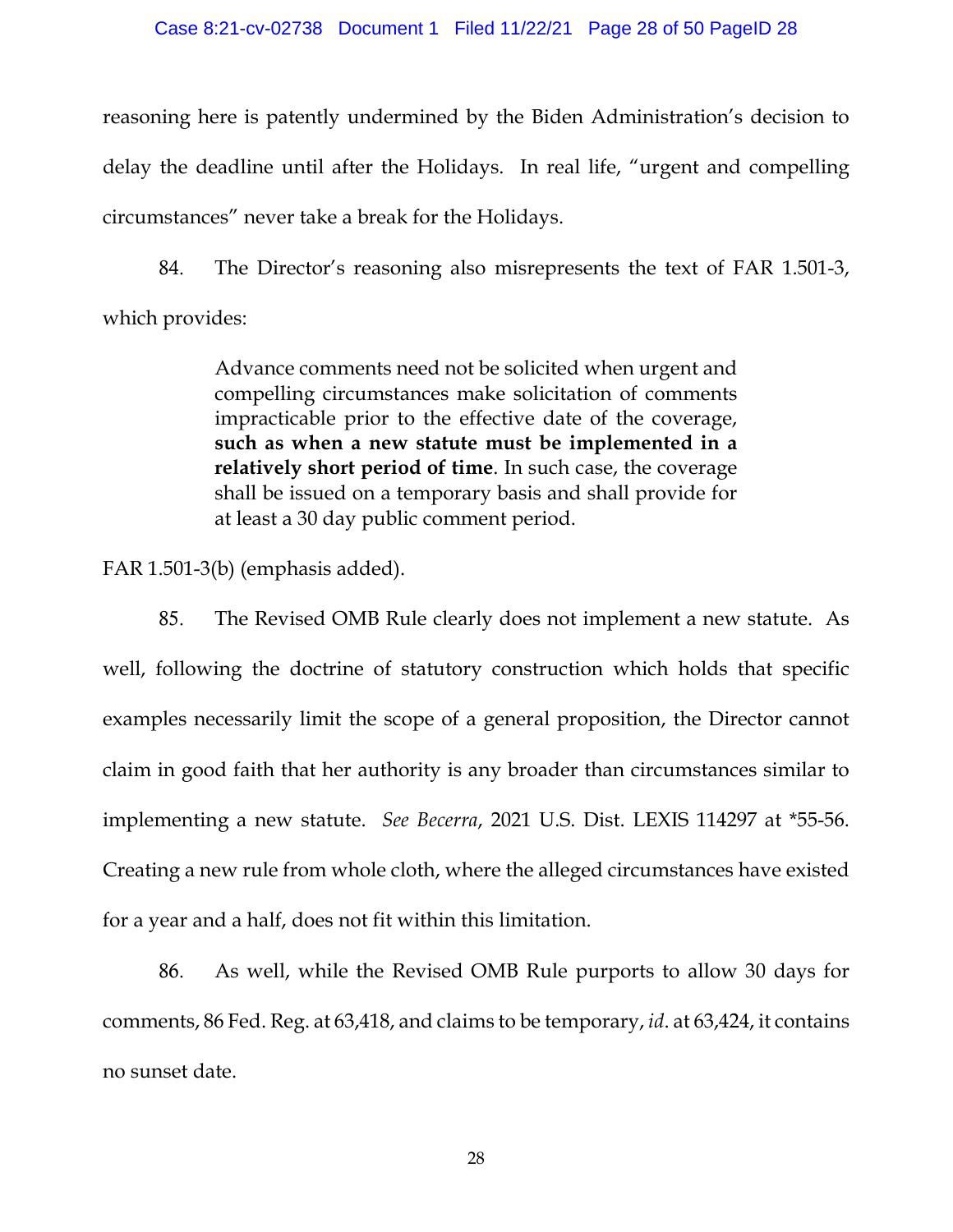#### Case 8:21-cv-02738 Document 1 Filed 11/22/21 Page 29 of 50 PageID 29

87. Even if the Director could invoke the "urgent and compelling circumstances" provisions of § 1707 and FAR section 1.501-3, her reasoning is highly strained and, frankly, difficult to comprehend. First, she seems to say that, if the rule were delayed, it would prevent the Updated Task Force guidance from taking effect on-time. 86 Fed. Reg. at 63,423-24. Second, she argues that a delay would interfere with the purpose of the Updated Task Force guidance because it would fail to harmonize with the OSHA ETS and with the Centers Medicaid & Medicare Services (CMS) rules, both of which have deadlines of January 4, 2022 for employees to receive their final dose. *Id*. at 63424.

88. Both explanations put the cart before the horse. The fact that the Task Force chose a new deadline of January 18, 2022 for employees to be fully vaccinated (two weeks after their final dose), and that OSHA and CMS chose a deadline of January 4, 2022 for employees to receive their final dose, does not create an "urgent and compelling" circumstance. To say otherwise suggests that an administration could create urgent circumstances simply by placing arbitrary deadlines on compliance with any new proposed rule.

89. The Director's rationale also presumes that the Task Force guidance, OSHA ETS, and CMS rule all had the force and effect of law from the time they were published. That is simply not correct and, even if it were, the OSHA ETS has been suspended following the 5th Circuit's stay order in *BST Holdings*.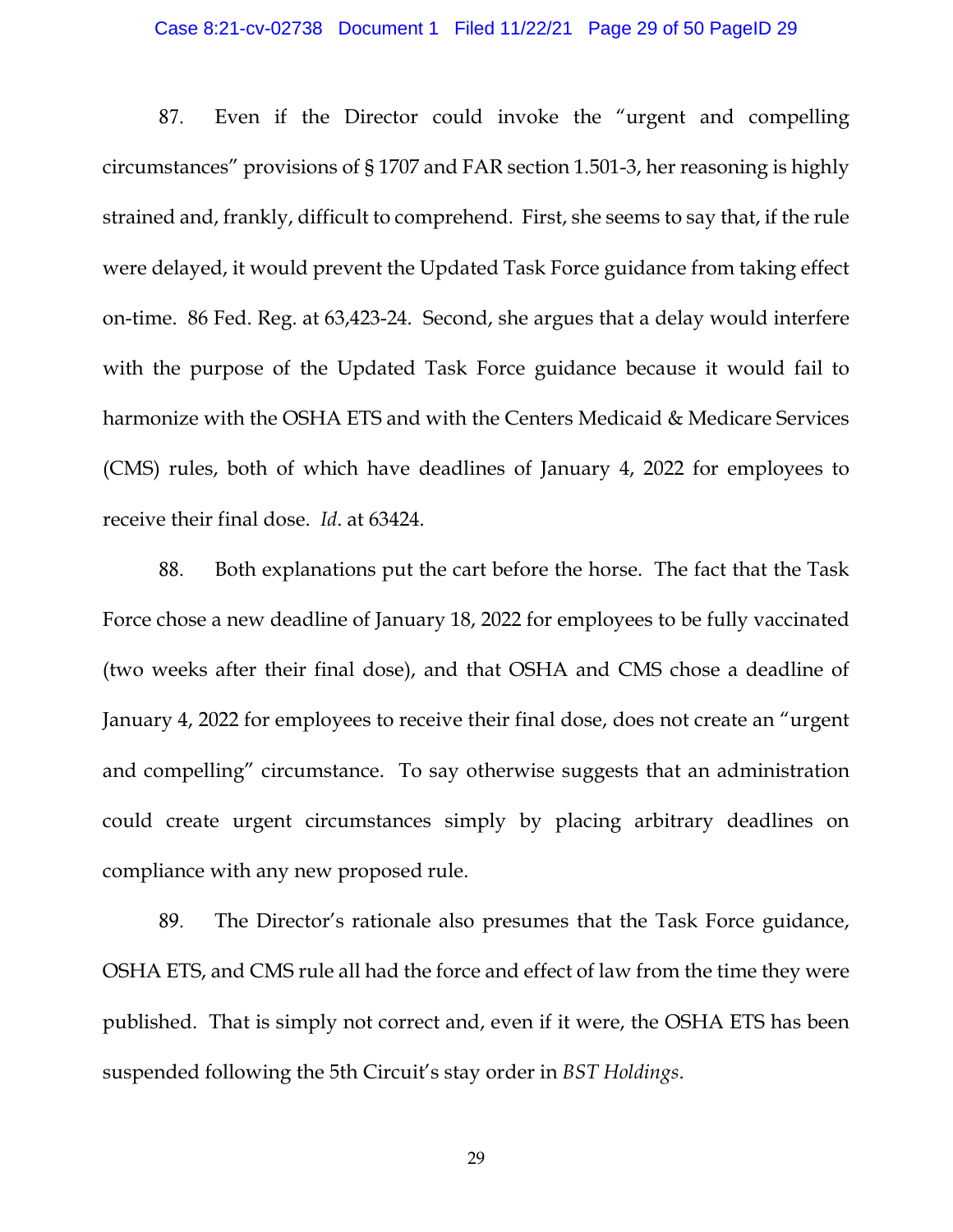#### Case 8:21-cv-02738 Document 1 Filed 11/22/21 Page 30 of 50 PageID 30

90. The Director also, or alternatively, purports to waive the notice and comment requirement based on a strained reading of 5 U.S.C. § 553 of the APA. 86 Fed. Reg. at 63,424. Her reasoning necessarily goes through two steps, neither of which holds water. First, she claims that because the Revised OMB Rule relates to "contractors," it falls within the scope of  $\S 553(a)(2)$ , which includes rules governing "contracts." But the purpose of that provision is to free the government from having to go through the notice and comment procedure every time it decides to enter into, rescind, or cancel a government contract. *See Rainbow Valley Citrus Corp. v. Fed. Crop Ins. Corp.*, 506 F.2d 467, 469 (9th Cir. 1974). It is not a mandate to promulgate government-wide regulations governing contracts without notice and comment.

91. The Director next argues that the waiver provision of § 553(b)(3)(B) applies, because "[n]otice and comment is impracticable where delay would result in harm." 86 Fed. Reg. at 63,424. But, for the same reasons why the Director cannot invoke the "urgent and compelling circumstances" provisions of 41 U.S.C. § 1707(d) and FAR section 1.501-3, the Director cannot reasonably claim that any delay would result in harm. This is especially so, given the Administration's own decision to delay enforcement until after the Holidays.

92. Moreover, as already noted, government-wide procurement regulations, which the Original OMB Rule and Revised OMB Rule surely are, can only be issued by the FAR Council. 41 U.S.C. § 1303(a)(1). The scope of authority of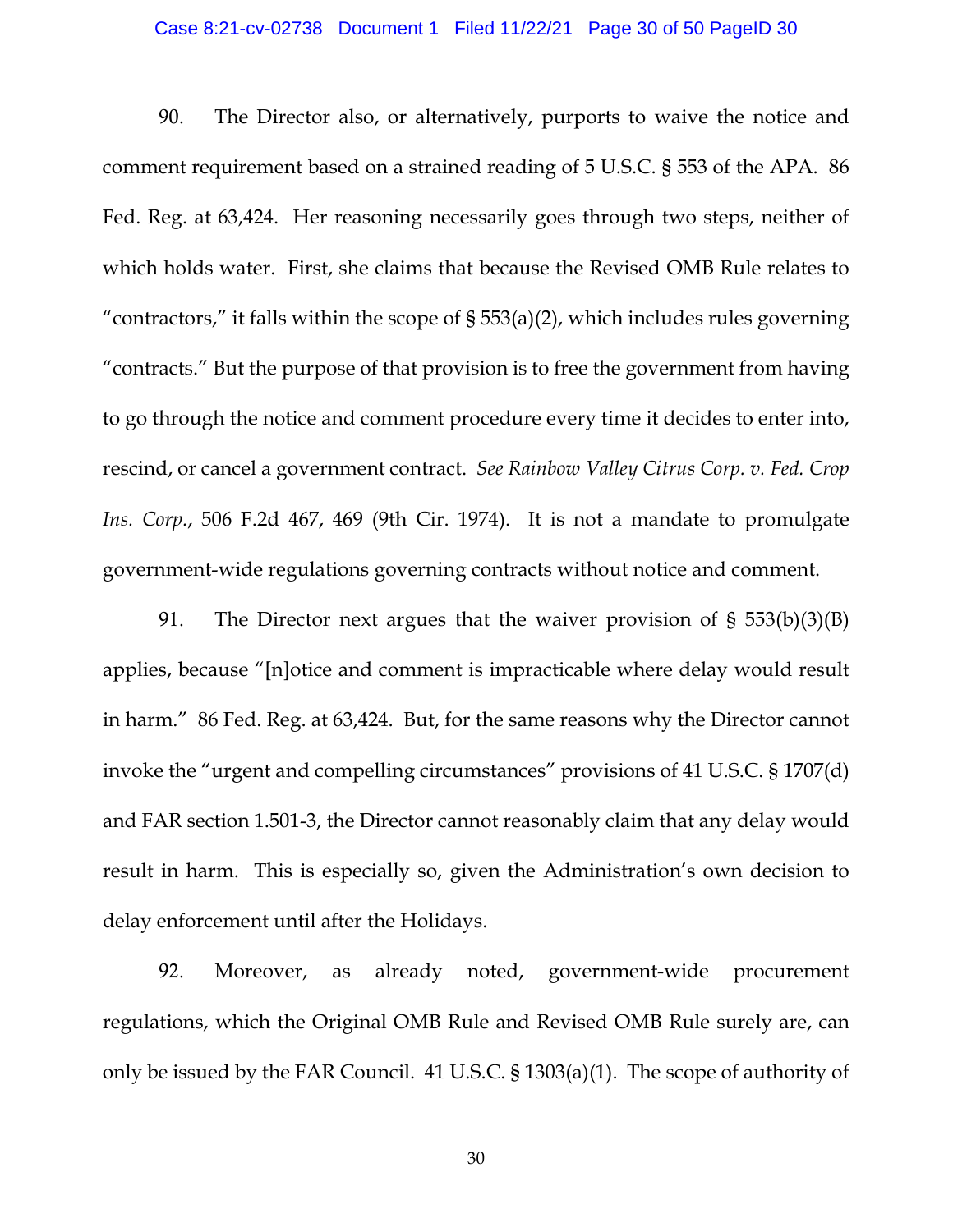the Administrator (in this case, the Administrator of OFPP) is limited to ensuring, "in consultation with the  $[FAR]$  Council,  $\ldots$  that procurement regulations prescribed by executive agencies are consistent with" the FAR. *Id*. § 1303(3).

#### Defendants' Actions Will Cause the Opposite of Their Purported Intent

93. The EO, original and Updated Task Force guidance, and the original and Revised OMB Rule all mandate that, by a specified deadline, all employees of federal contractors and subcontractors be vaccinated against COVID-19, except for employees who must be accommodated by law. The only way for contractors to comply with this mandate is to terminate unvaccinated employees who have not been fully vaccinated or obtained an accommodation. To date, some covered contractors have "accommodated" their employees by requiring them to take an unpaid leave of absence.

94. This moment is perhaps the worst possible time in our nation's history (excepting the Civil War and Word Wars I and II) to start terminating workers from the transportation and logistics industries. As the country emerges from the COVID-19 crisis, a serious workforce shortage has already wreaked havoc on the airline industry, resulting in hundreds if not thousands of flight cancellations. According to the Transportation Safety Administration's website, "TSA tracking checkpoint travel numbers," as of the date of this filing air passenger volume was nearing pre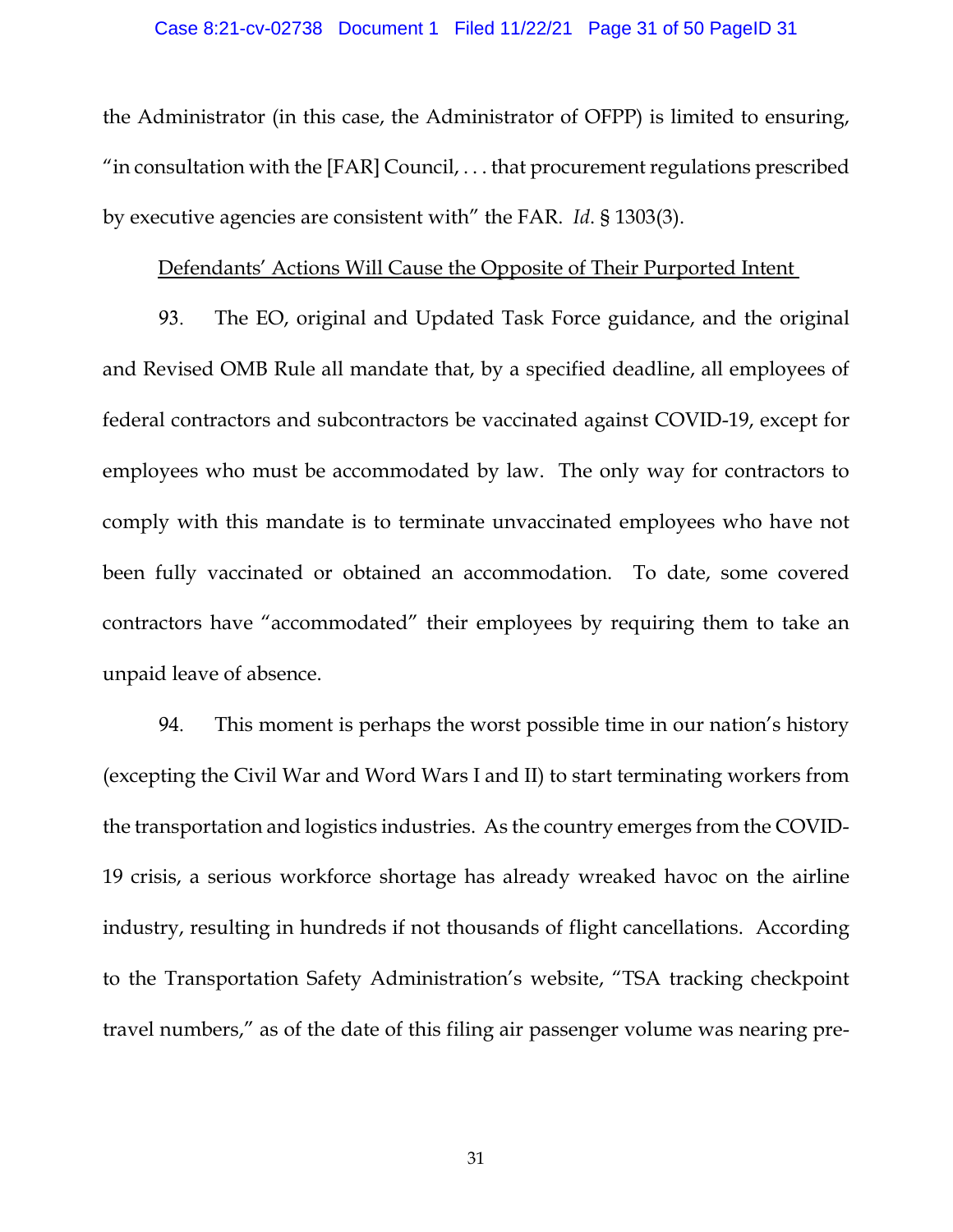pandemic levels, double the volume from the same dates in 2020.16 Airlines, which had offered early retirement and buyout programs to reduce their workforces early in the pandemic, now struggle to rebuild their workforces to accommodate a surge in demand.

95. The current supply chain crisis is also largely attributable to labor shortages in logistics industries, most acutely in trucking, freight, air cargo, and other industries relating to the distribution of goods. Anyone who has witnessed an empty grocery shelf can attest to the fact that our logistics and supply chain is currently under a great deal of stress.

96. As such, Defendants actions will actually undermine the conclusory rationale for the EO, Task Force guidance and Updated Task Force guidance, and OMB Rule and Revised OMB Rule of "reducing absenteeism" (86 Fed. Reg. 53,692) among affected transportation and logistics companies by forcing terminations of critical employees, thus threatening to exacerbate an already-critical situation.

97. Defendants' actions will also cause the opposite of "decreasing labor costs," *id*., as airlines and other transportation-related industries have been forced to *raise* wages to plug the gaps that were created when they were forced to reduce their workforces by government-mandated lockdowns and reduced travel demand.17

<sup>16</sup> *See* https://www.tsa.gov/coronavirus/passenger-throughput.

<sup>17</sup> *See, e.g.,* https://www.cnbc.com/2021/11/19/jetblue-dangles-1000-attendance-bonusesfor-flight-attendants-ahead-of-holiday-rush.html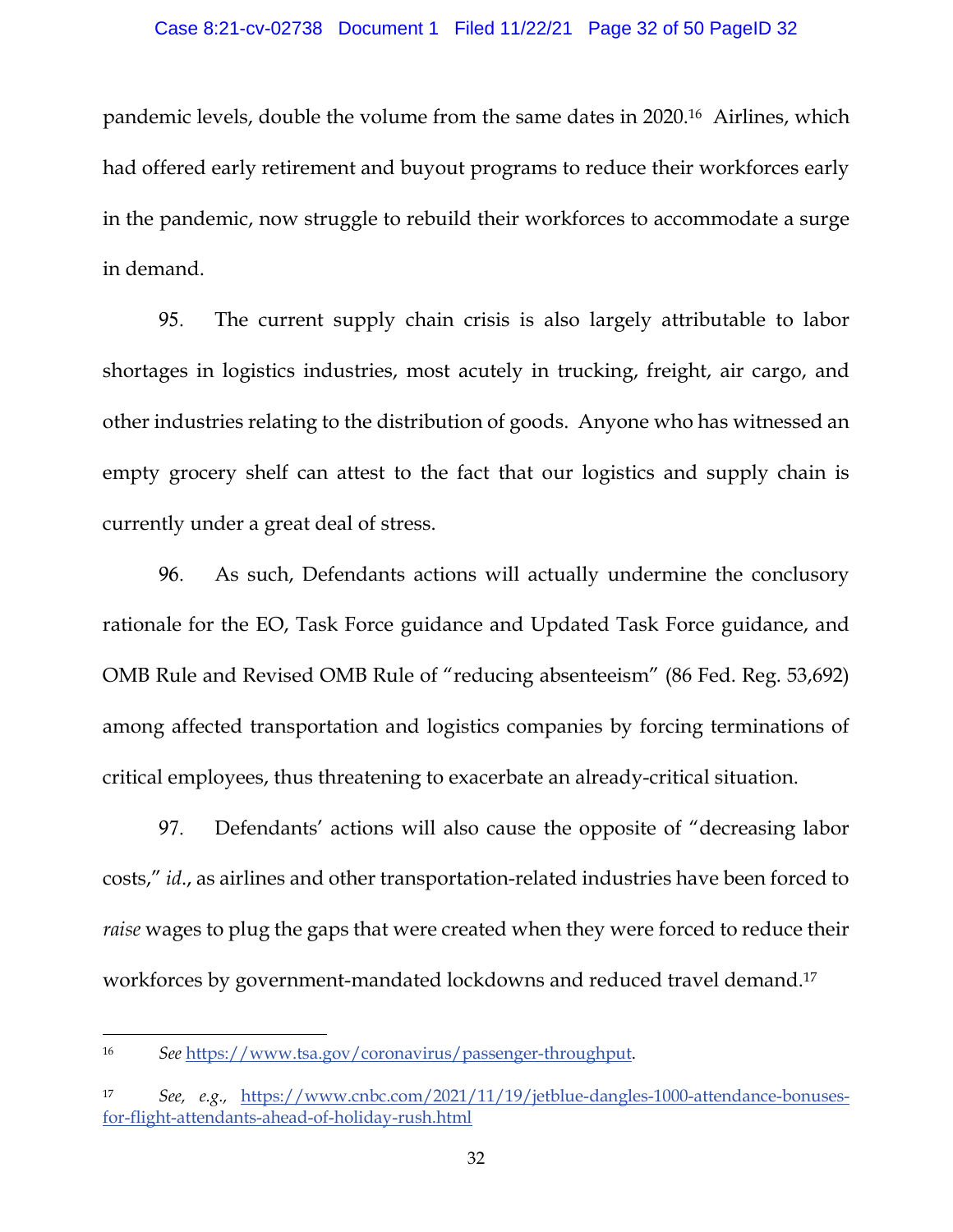#### Case 8:21-cv-02738 Document 1 Filed 11/22/21 Page 33 of 50 PageID 33

98. The Biden Administration is aware of this very issue. In October, the president of the National Association of Wholesaler-Distributors, Eric Hoplin, sent an open letter to the administration, stating that if the EO is enforced as written, "thousands of valued employees will be forced out of their jobs shortly before the holidays, the already compromised supply chain will be under added pressure during the busiest time of the year, and the already tight labor market will make it immeasurably more difficult to replace laid off employees, compounding supply chain disruptions."18

99. In a tacit acknowledgment of the problem, and not wanting the be seen as the Grinch who stole Christmas, on November 4, 2021 the administration changed the deadline for compliance to January 2022.

100. Thus, by their own tacit admission, Defendants' purported rationale for the EO, the original and Updated Task Force guidance, and the First and Revised OMB Rules – that it will promote economy and efficiency by, in part, reducing worker absenteeism and lowering labor costs – is completely untethered to reality, demonstrating beyond doubt that Defendants' reasoning is arbitrary, capricious, and pretextual.

<sup>18</sup> See NAW Letter at https://tt0dl1563d22haik02ol9k9a-wpengine.netdna-ssl.com/wpcontent/uploads/2021/10/Ltr-to-Biden-re-EO-14042-10.20.21.pdf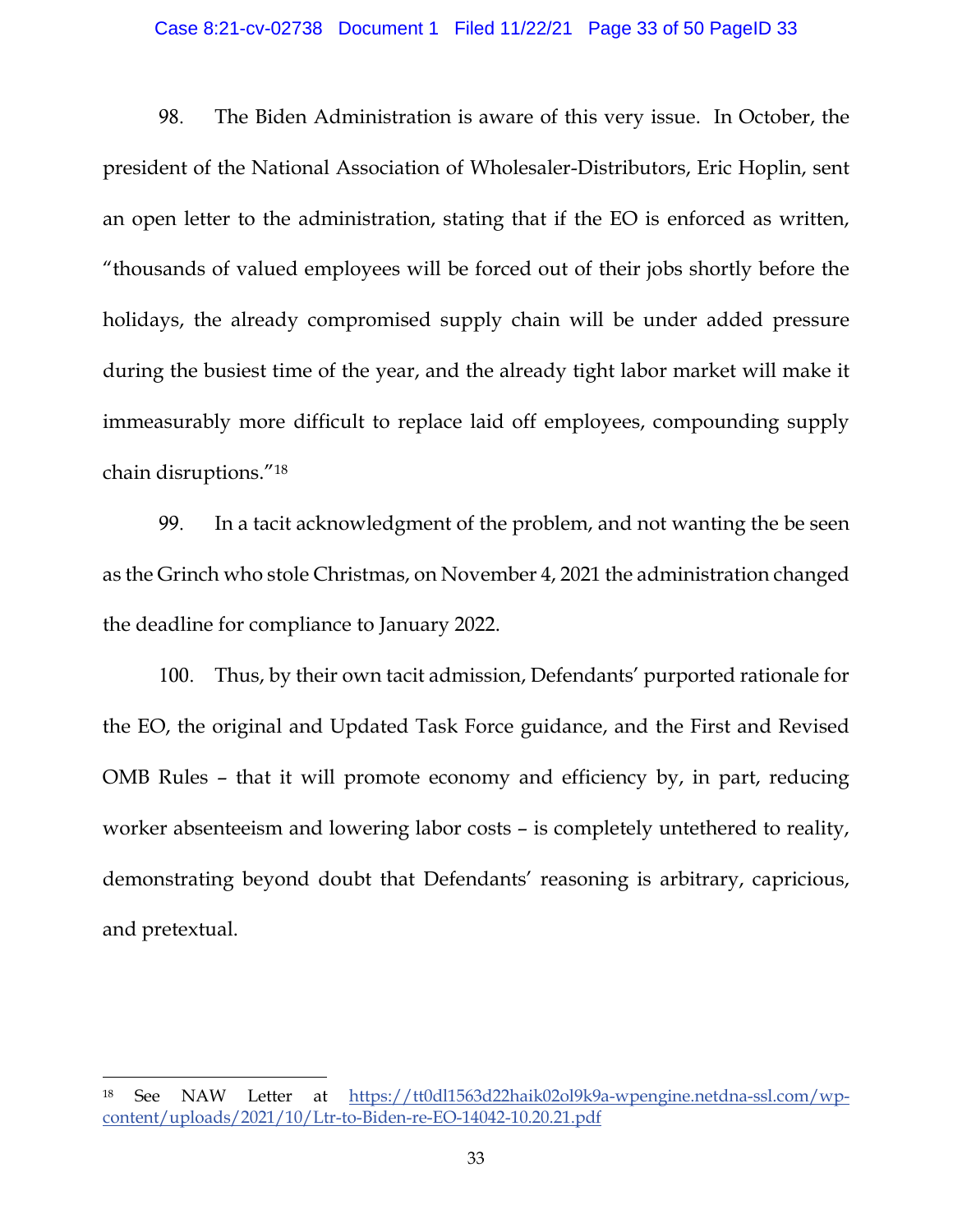### Plaintiffs Will Be Irreparably Harmed by Defendants' Actions

101. Plaintiffs are employees of "covered contractors" under the EO, the Task Force guidance, and the OMB Rule. The individual Plaintiffs, as well as most members of USFF and many affected members of HFDF, work for transportation and logistics companies that directly contract with the federal government for the provision of transportation and logistics services.

102. Plaintiffs have staked their livelihoods, including years of accrued seniority and retirement plan contributions, on careers in these industries. The actions of Defendants threaten to take all of that from them by forcing them to be terminated if they do not comply or obtain an accommodation.

103. Even for those who are in a position to obtain an "accommodation," that accommodation is often illusory in that it amounts to a forced leave of absence, which is tantamount to termination. Even if the leave of absence is temporary, the result is not just lost income, but lost seniority and lost pension accruals and contributions, among other benefits.

104. Plaintiffs have no adequate remedy at law for these imminent harms, as the OMB Rule "threatens to substantially burden the liberty interests of reluctant individual recipients put to a choice between their job(s) and their jab(s)." *BST Holdings*, 2021 U.S. App. LEXIS 33698 at \*24. "[T]he loss of constitutional freedoms 'for even minimal periods of time . . . unquestionably constitutes irreparable injury."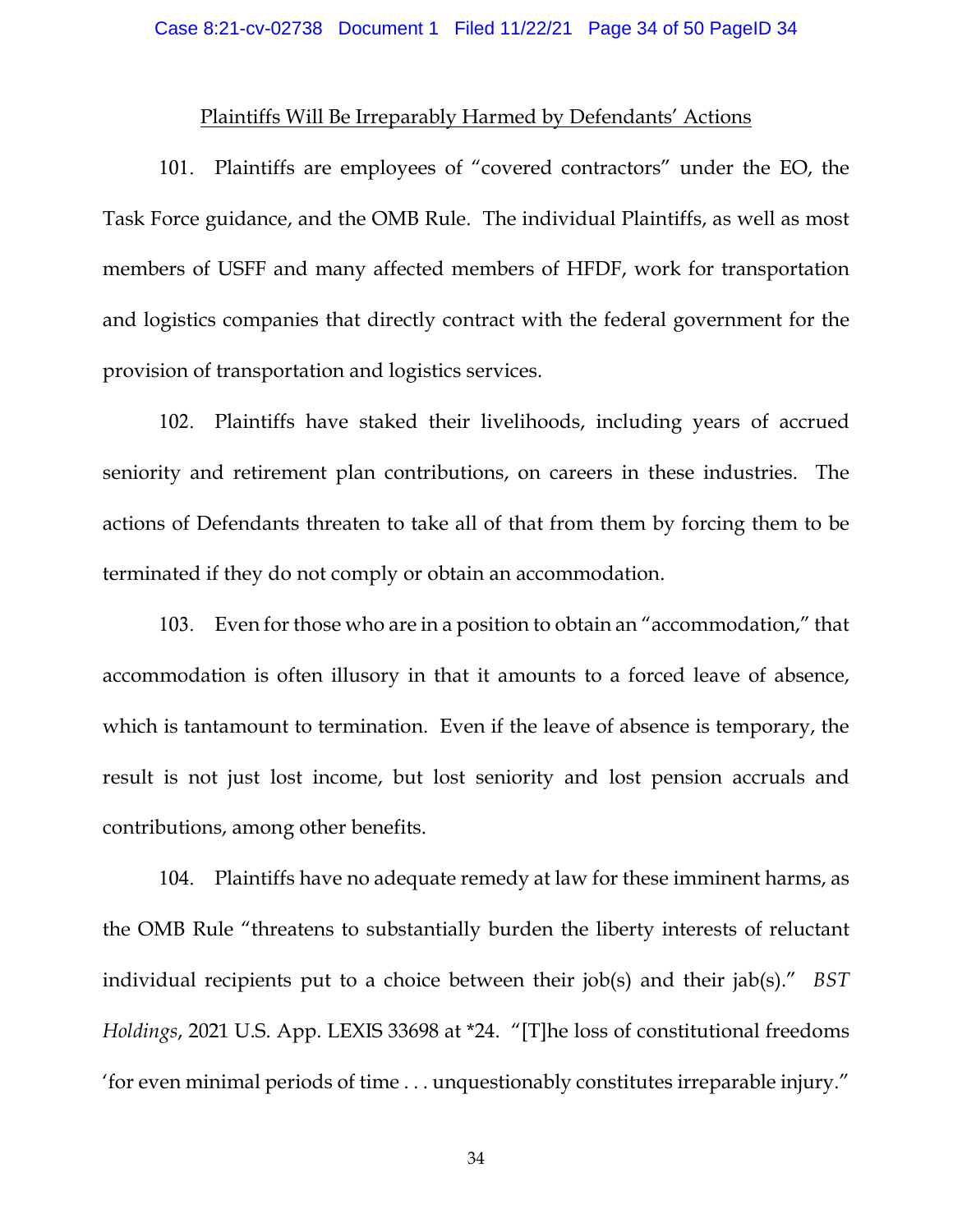*Id*. (quoting *Elrod v. Burns*, 427 U.S. 347, 373 (1976)).

### **COUNT I Agency action that is not in accordance with law and is in excess of authority (Original OMB Rule, 86 Fed. Reg. 53,691)**

105. Plaintiffs repeat and incorporate by reference the allegations of paragraphs 1 through 104, and further state:

106. A court must "hold unlawful and set aside agency action" that is "not in accordance with law" or "in excess of statutory . . . authority, or limitations, or short of statutory right." *See* 5 U.S.C. § 706(2)(A), (C).

107. The Original OMB Rule is unlawful for several reasons:

108. *First*, the plain intent and meaning of FPASA is to provide for efficiency in government procurement. Nowhere in the text of the statute did Congress leave any indication that it intended to authorize the President, FAR Council, OMB, GSA, or any other agency of the federal government to regulate the health of government contractor employees.

109. *Second*, the Original OMB Rule is the product of an unlawful delegation of Presidential authority under 3 U.S.C. § 301. The President was never vested by statute with the authority to regulate the health of government contractor employees.

110. *Third,* the Original OMB Rule violates the exclusivity provision of 41 U.S.C. § 1303(a) because it is a government-wide procurement regulation, which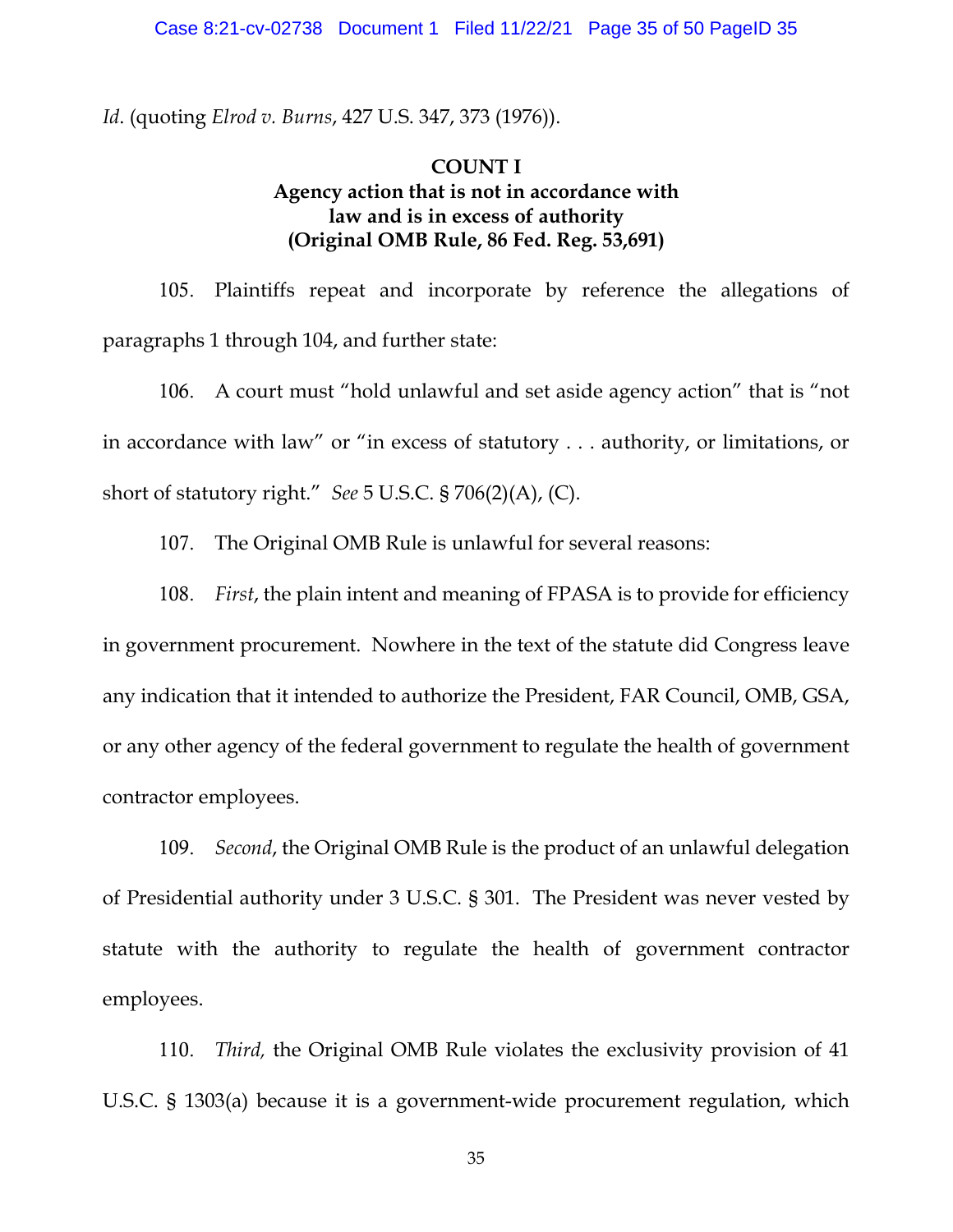only the FAR Council may issue, not the President or the OMB Administrator.

111. *Fourth*, the Original OMB Rule is unlawful because FPASA does not grant the President the power to issue orders with the force or effect of law. The best evidence of this is that Congress only gave the President authority to "prescribe policies and directives that the President considers necessary to carry out" FPASA. 40 U.S.C. § 121(a). By contrast, in the same section of the statute Congress authorized the GSA Administrator to "prescribe regulations." *Id*. at § 121(c).

112. *Fifth*, even if FPASA authorized the President to issue orders with the force or effect of law, it does not authorize approval of the Task Force guidance. The President seems to assume that he can rely on FPASA's prefatory language to issue any rule he deems to fit with that language. Compare 40 U.S.C. § 101 with 86 Fed. Reg. at 50, 985. FPASA's prefatory language is not a grant of authority.

113. And even if FPASA did grant the President authority to issue binding procurement orders and regulations solely because they promote economy and efficiency, the Original OMB Rule does not do so. Providing the federal government with an "economic and efficient system for" procurement is not a delegation of authority to mandate nationwide social policy that Congress has not authorized, and assuming that Congress itself had the constitutional authority to do so. *See BST Holdings; NFIB v. Sebelius, supra*.

114. The EO and Original OMB Rule will also undermine the very rationale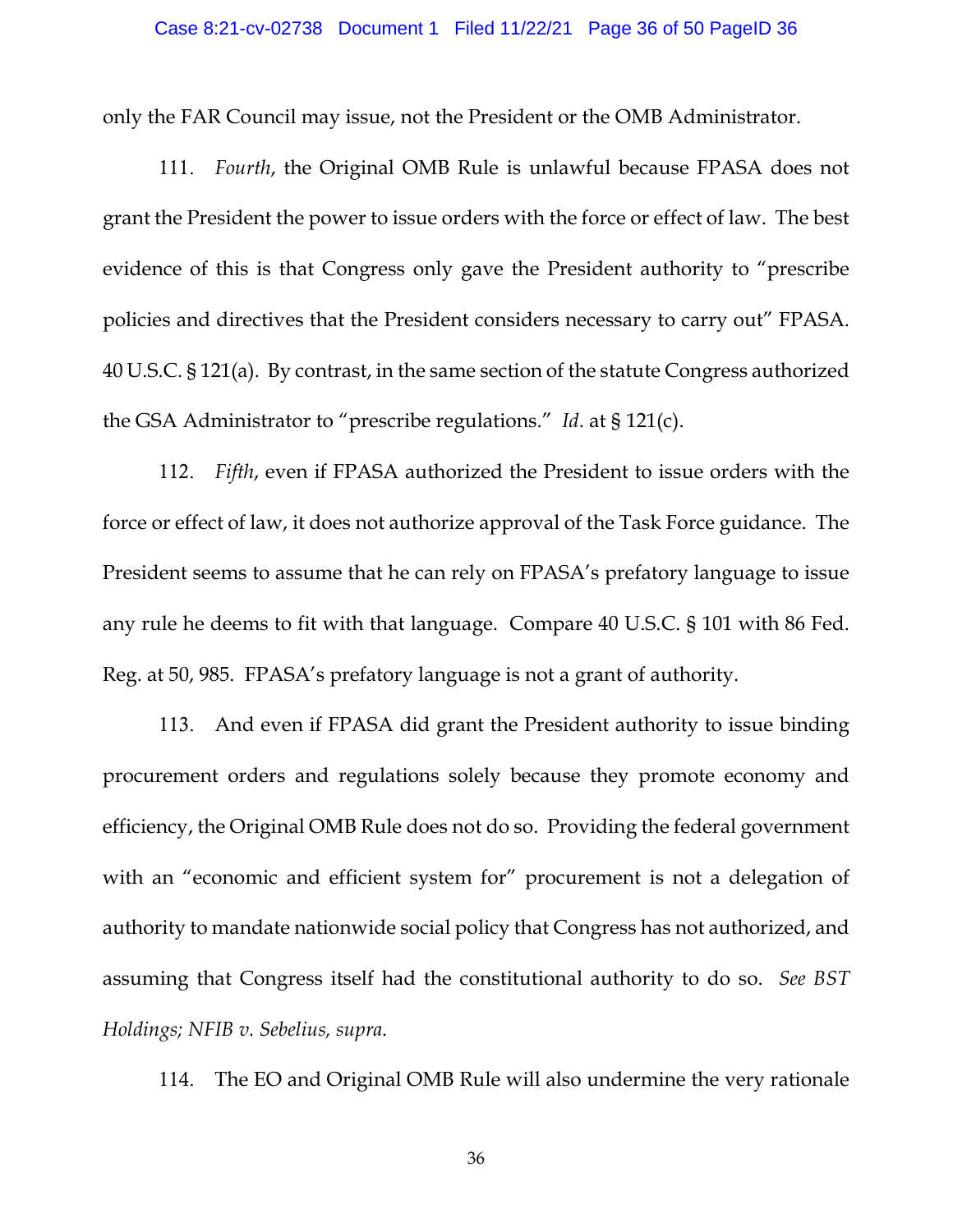#### Case 8:21-cv-02738 Document 1 Filed 11/22/21 Page 37 of 50 PageID 37

on which they purport to be based, in that they will interfere with procurement, exacerbate labor shortages, increase flight cancellations and/or restrict available routes, and exacerbate wage inflation.

115. *Sixth*, the Original OMB Rule violates 41 U.S.C. § 3301 by freezing out an entire class of contractors and potential contractors from bidding competition without regard to their ability to perform a government contract.

116. Because the Original OMB Rule is not authorized by FPASA, violates § 1303(a), seeks to exercise a delegated power the President does not possess, relies on a misreading of FPASA, and violates § 3301, it is contrary to law and in excess of OMB's authority.

## **COUNT II Agency action that is not in accordance with law and is in excess of authority (Revised OMB Rule, 86 Fed. Reg. 63,418)**

117. Plaintiffs repeat and incorporate by reference the allegations of paragraphs 1 through 116, and further state:

118. For the same reasons recited in Count I, above, the Revised OMB Rule

is contrary to law and in excess of the OMB's authority.

### **COUNT III Failure to provide notice and allow comment (Original OMB Rule)**

119. Plaintiffs repeat and incorporate by reference the allegations of paragraphs 1 through 104, and further state: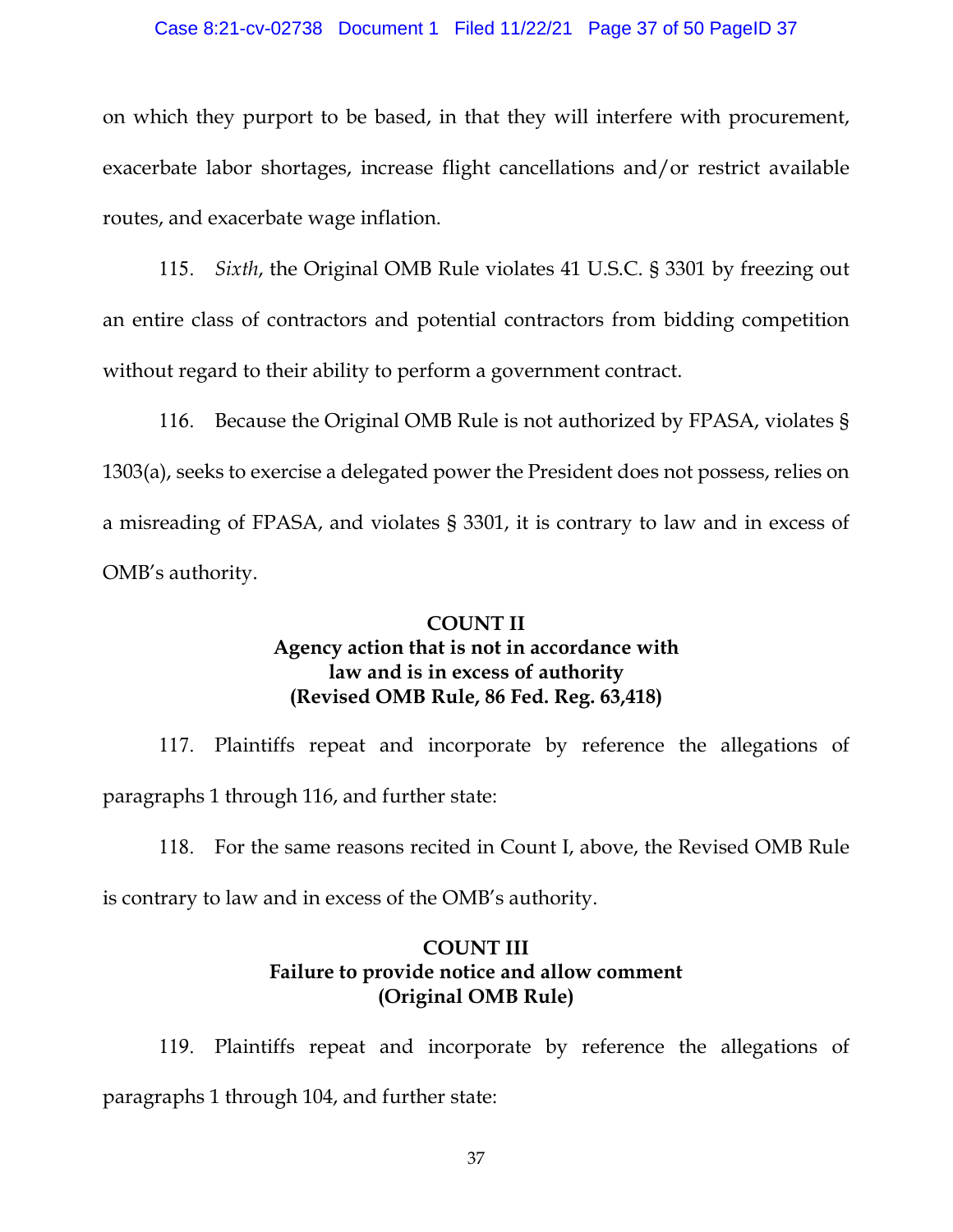120. Under 41 U.S.C. § 1707(a)–(b), procurement "polic[ies], regulation[s], procedure[s], or form[s]" must go through notice and comment, so long as they "relate to the expenditure of appropriated funds" and either (i) have "a significant effect beyond the internal operating procedures of" the issuing agency, or (ii) have "a significant cost or administrative impact on contractors or offerors."

121. The Original OMB Rule clearly satisfies these requirements. As well, the government has not invoked the "urgent and compelling circumstances" exception of § 1707(d), nor could it. The COVID-19 pandemic had been ongoing for some 18 months as to the time that the Original OMB Rule was published. There was no reason by that point to suddenly claim that anything was "urgent" or "compelling."

122. Even if OMB had invoked the "urgent and compelling circumstances" exception, no such circumstances existed at the time. As well, the decision to postpone the compliance deadline, from December 8, 2021 to January 18, 2022, patently demonstrates that no such urgency existed.

## **COUNT IV Failure to provide notice and allow comment (Revised OMB Rule)**

123. Plaintiffs repeat and incorporate by reference the allegations of paragraphs 1 through 104 and 120, and further state:

124. The Revised OMB Rule was enacted without notice and comment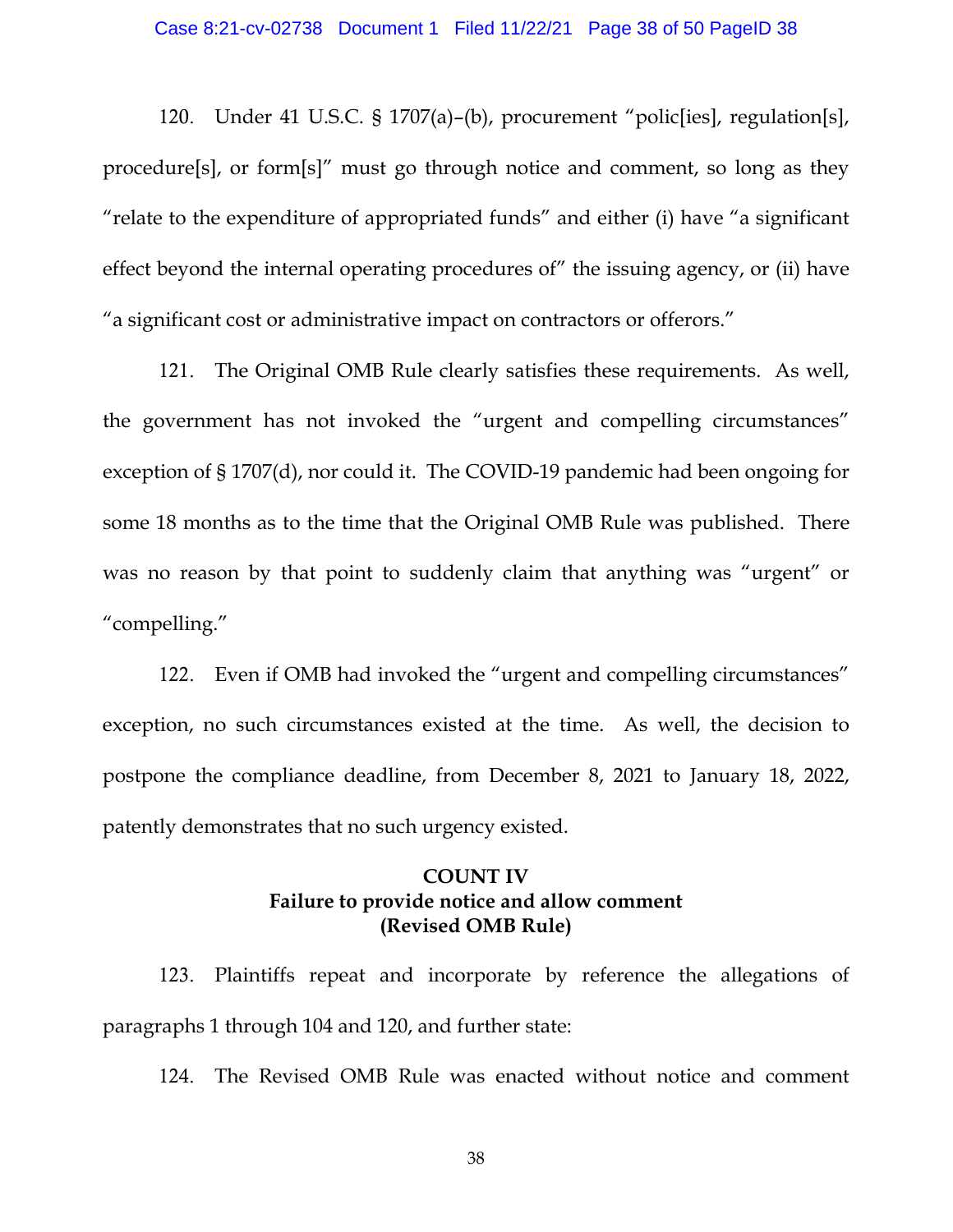required by 41 U.S.C. § 1707(a)–(b), and seeks to avoid that requirement in a number of ways, none of which are legally justified.

125. *First*, the OMB Director claims that the Revised OMB Rule is not subject to review under the APA because the President delegated his authority under 3 U.S.C. § 301. But Congress never vested the President with authority to promulgate regulations governing federal procurement contracts, let alone regulations governing the health of contractor employees.

126. *Second*, the OMB Director's invocation of the "urgent and compelling circumstances" provisions of 41 U.S.C. § 1707(d) is likewise unavailing. Given the passage of time since the COVID-19 pandemic began, and given the administration's decision to postpone the effective date, no urgent and compelling circumstances exist that would justify waiving the notice and comment requirement.

127. As well, the Director's argument that any delay would interfere with the deadlines imposed by the Updated Task Force guidance, as well as the OSHA ETS and CMS rule, presumes that those measures all have the force and effect of law. They do not. The OSHA ETS has been stayed and suspended, and the CMS rule is also being challenged. But in any event, there is no basis for OMB to claim that a matter is urgent simply because other agencies have promulgated rules that contain arbitrary deadlines.

128. *Third*, the Director's reliance on FAR section 1.501-3 is unavailing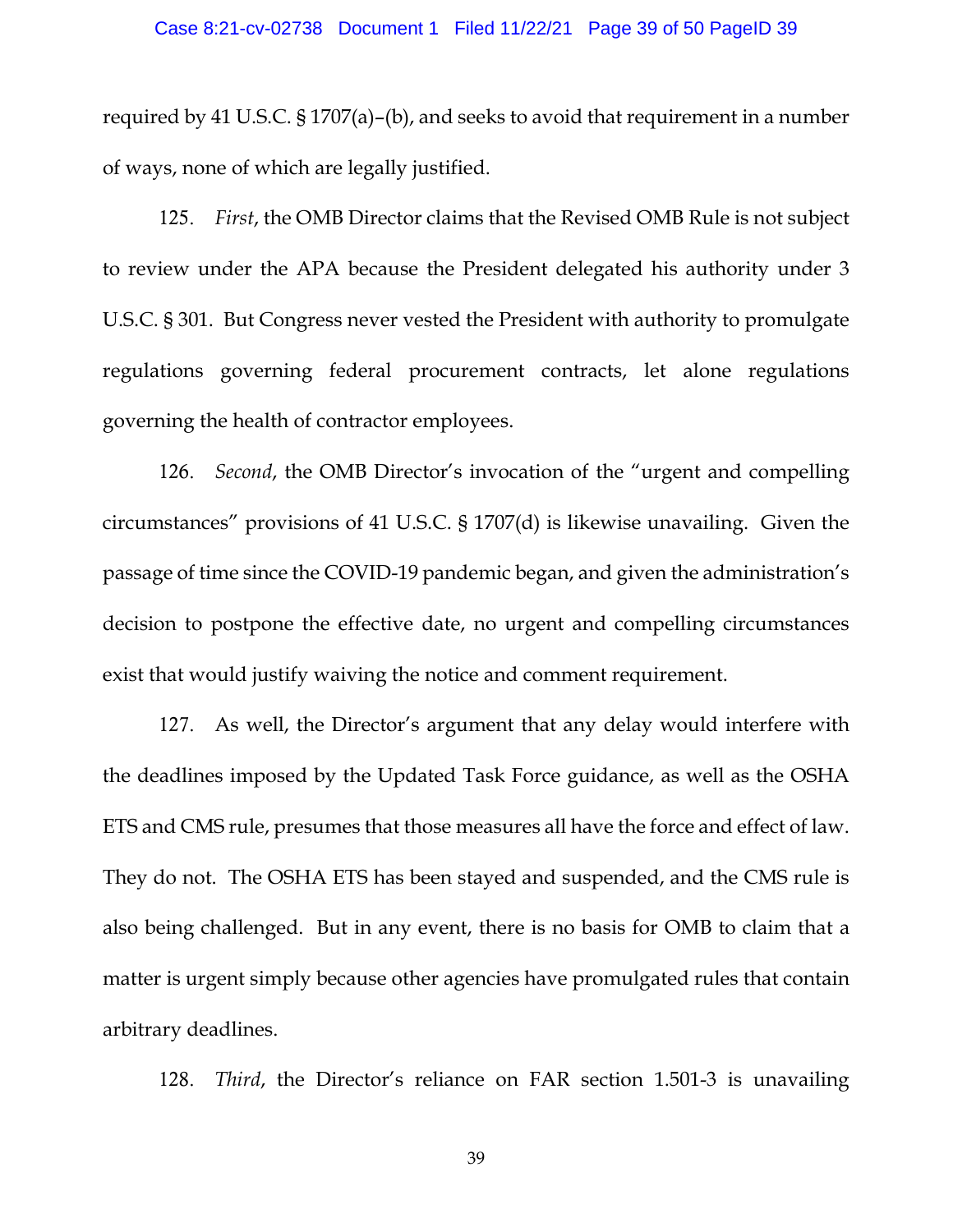because the Revised OMB Rule exceeds the authority of that provision.

129. *Fourth*, the Director's purported waiver under 5 U.S.C. § 553 is unavailing, because that waiver provision does not extend broadly to the type of government-wide regulation created by the Revised OMB Rule.

130. *Fifth*, the Director's contention that further delay would result in harm is unavailing, for the same reasons that her invocation of the "urgent and compelling circumstances" provision of § 1707(d).

## **COUNT V Arbitrary and capricious agency action (Original OMB Rule)**

131. Plaintiffs repeat and incorporate by reference the allegations of paragraphs 1 through 104, and further state:

132. Under the APA, a court must "hold unlawful and set aside agency action" that is "arbitrary [or] capricious." 5 U.S.C. § 706(2)(A).

133. An agency action is arbitrary or capricious if it fails to "articulate a satisfactory explanation for its action including a rational connection between the facts found and the choice made." *Motor Vehicle Mfrs. Ass'n v. State Farm Mut. Auto Ins. Co.*, 463 U.S. 29, 43 (1983).

134. The original OMB Rule contains no explanation or reasoning at all. All the OMB Director offered was a rote, conclusory recitation of the Task Force guidance: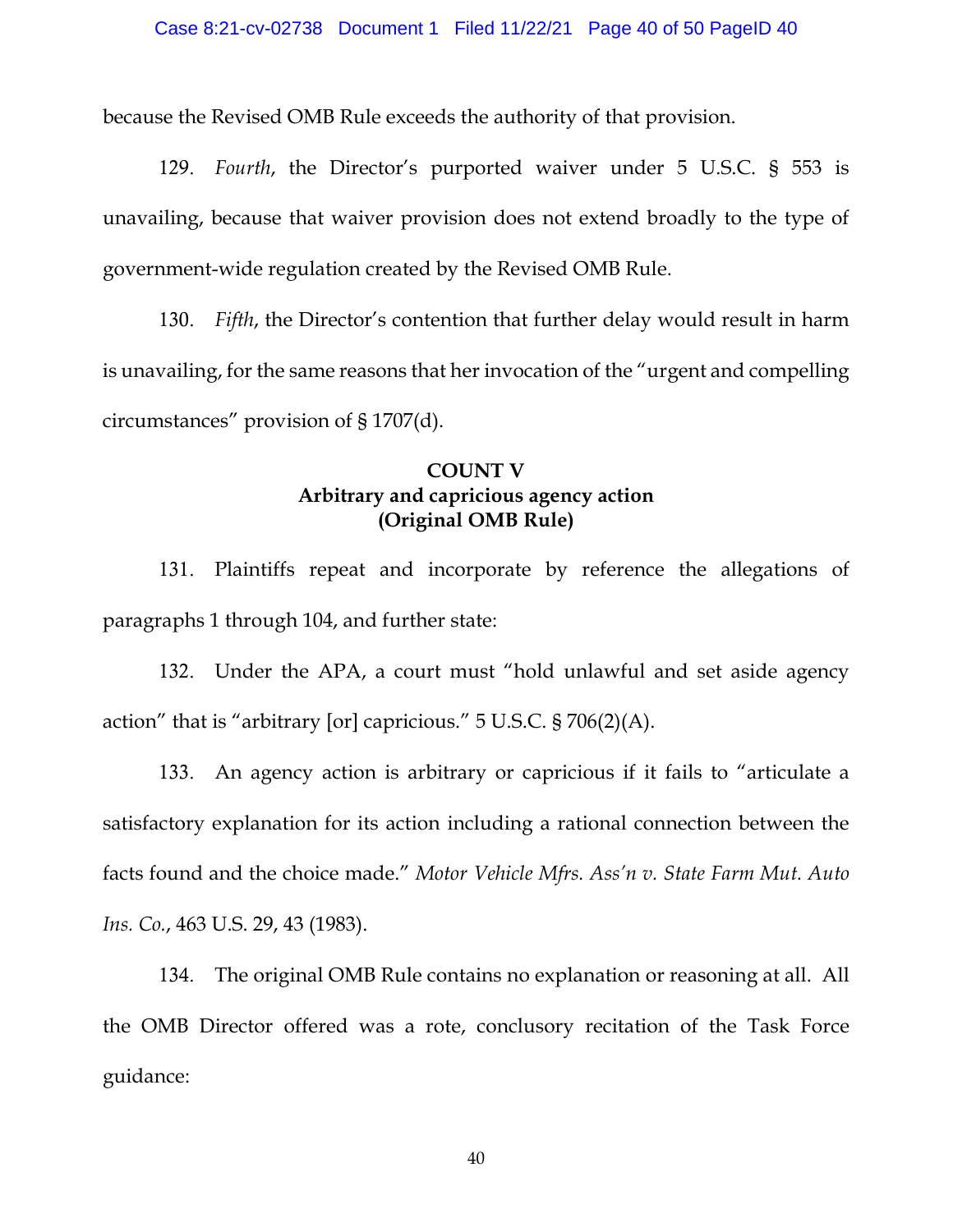I have determined that compliance by Federal contractors and subcontractors with the COVID–19- workplace safety protocols detailed in that guidance will improve economy and efficiency by reducing absenteeism and decreasing labor costs for contractors and subcontractors working on or in connection with a Federal Government contract.

86 Fed. Reg. at 53, 692.

135. First, this sort of conclusory recitation fails to articulate how the guidance will improve economy and efficiency. More to the point, this purported "rationale" is arbitrary and capricious because the Task Force guidance does not actually promote economy and efficiency. If anything, it will damage economy and exacerbate inefficiency by freezing out potential bidding competitors, and will wreck the economy by exacerbating the current supply chain and transportation crisis. It also fails to address likely compliance costs for contractors.

136. The OMB Director's conclusion that the Task Force guidance will improve procurement efficiency by reducing absenteeism and decreasing labor costs is clearly pretextual. As Plaintiffs have explained, it will have the opposite effect by exacerbating workforce shortages and driving up labor costs in the most highlystressed sectors of the U.S. economy: transportation and logistics.

137. Indeed, Defendants tacitly acknowledged the inherent defect in their rationale when they postponed the compliance deadline to January 18, 2022.

138. Lacking any realistic connection to its purported rationale, the Original OMB Rule is clearly a pretext for federal regulation of public health, something that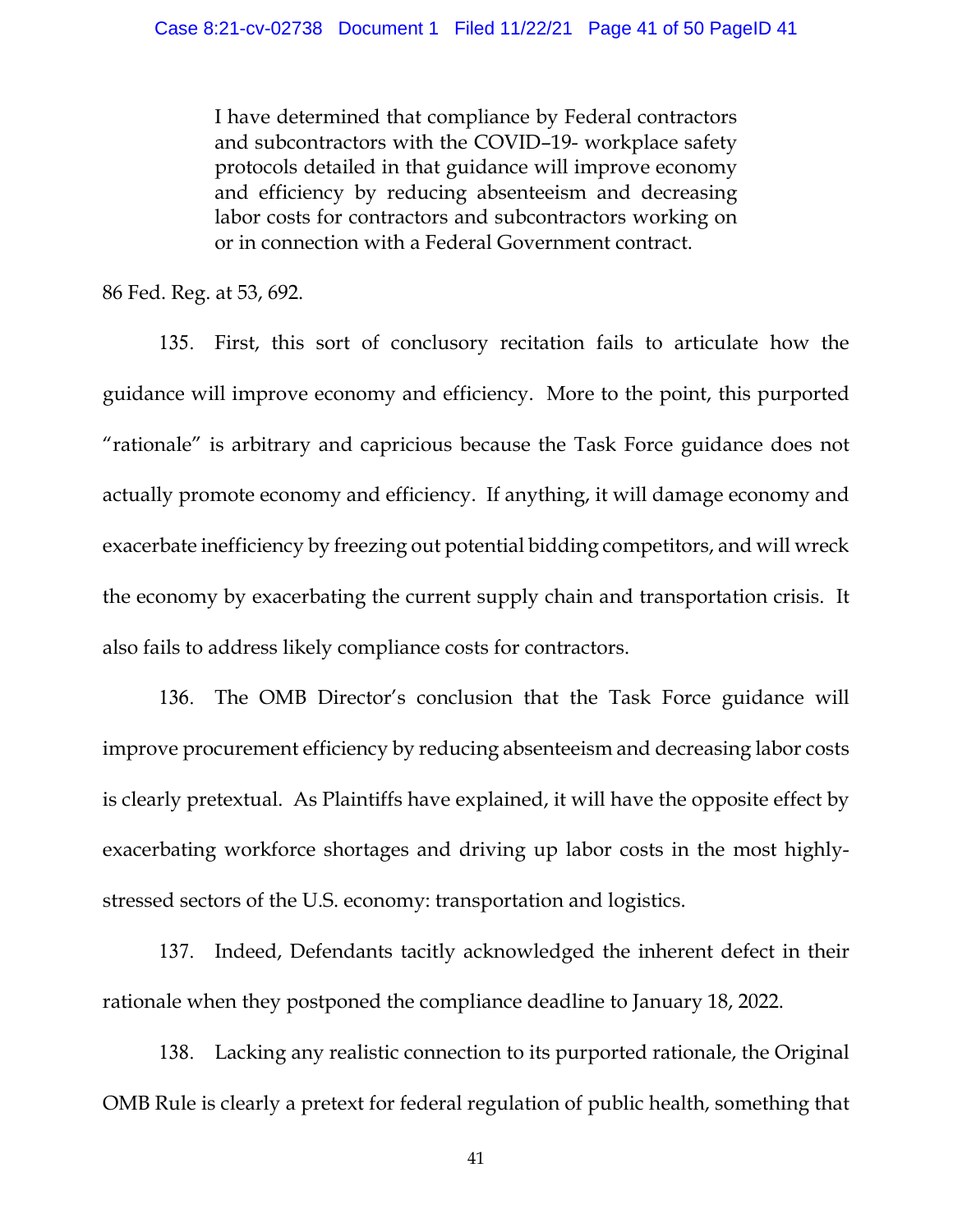#### Case 8:21-cv-02738 Document 1 Filed 11/22/21 Page 42 of 50 PageID 42

Congress never purported to authorize OMB to do. This is further evidenced by the President's own remarks of September 9, 2021, as well as the FAR Council's admission that the goal is "getting more people vaccinated and decreas[ing] the spread of COVID-19." *See* Updated Task Force Guidance, dated November 10, 2021 (stating that "[o]ne of the main goals of [the President's] science-based plan is to get more people vaccinated. As part of that plan, the President signed Executive Order 14042.").

139. Accordingly, the Original OMB Rule is arbitrary and capricious.

### **COUNT VI Arbitrary and capricious agency action (Revised OMB Rule)**

140. Plaintiffs repeat and incorporate by reference the allegations of paragraphs 1 through 104 and 132 through 133, and further state:

141. The Revised OMB Rule is arbitrary and capricious for the following reasons:

142. *First*, the Revised OMB Rule fails to provide a coherent explanation as to how a vaccination mandate for federal contractor employees will improve worker productivity and reduce costs and, most critically, how those savings would be passed on to the federal government. The reasoning provided amounts to fanciful speculation. The proxy used for calculating losses due to worker absenteeism is patently deficient, and even if reasonably accurate, fails to articulate how those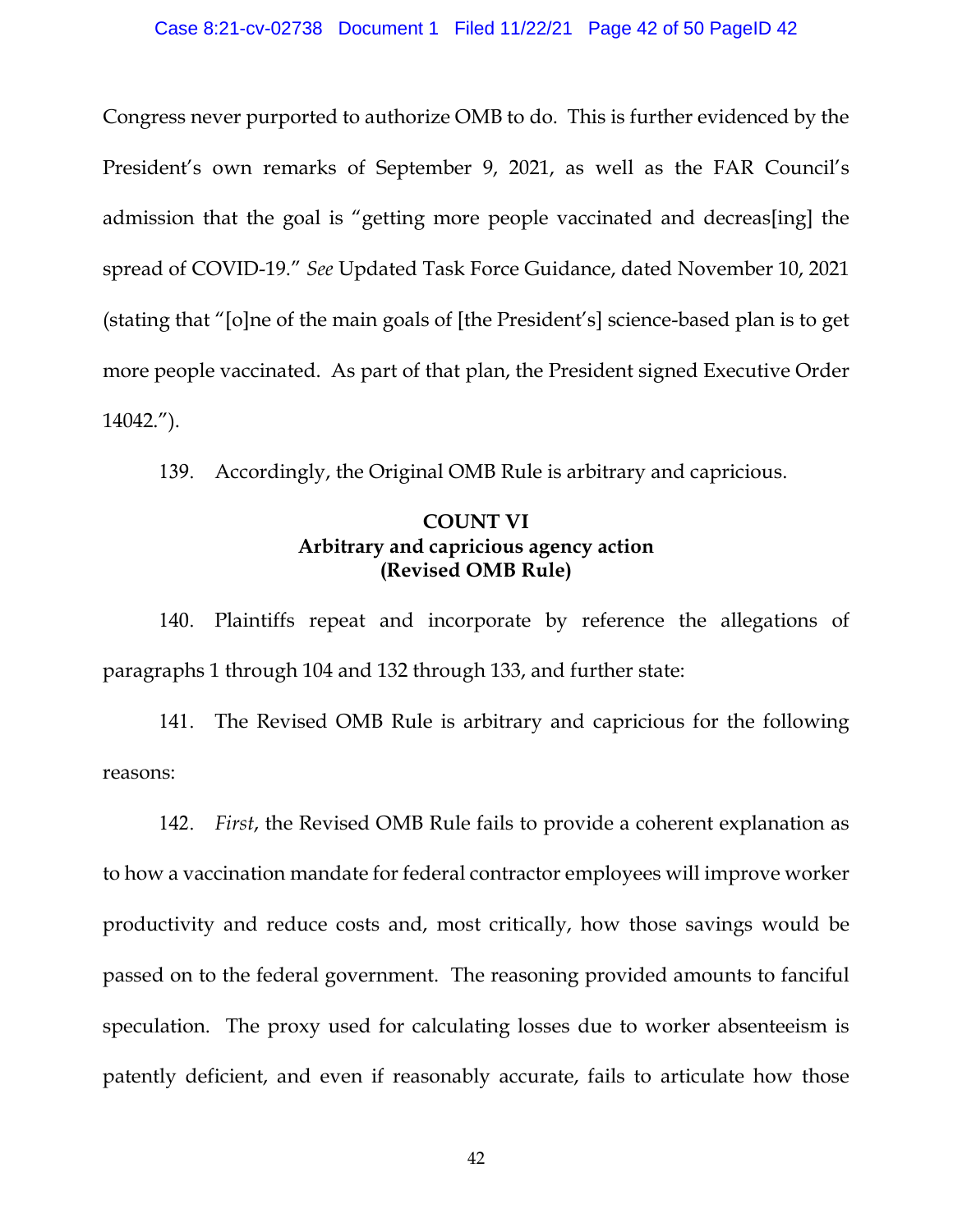#### Case 8:21-cv-02738 Document 1 Filed 11/22/21 Page 43 of 50 PageID 43

losses would be incurred by the government.

143. Indeed, if government contractors are failing to provide agreed, concrete deliverable at agreed prices, then *OMB is not doing its job*.

144. *Second*, the Director's reasoning is arbitrary and capricious in that it implies a power for OMB to dictate all manner of policies regarding the health and productivity of government contractor employees, the implication being that OMB has boundless authority over the health and behavior of every person who happens to be employed by a federal contractor, even those who never work on government business or enter a federal worksite.

145. *Third*, the Revised OMB Rule fails to provide a coherent explanation as to why enforcement of the vaccination mandate will not result in significant worker attrition at a time when our national supply chain and transportation carriers are already over-stressed. In fact, the Biden Administration tacitly conceded that mass terminations of employees will likely result in further stresses on the supply chain and transportation services when it postponed enforcement until after the Holidays. The Rule also fails to provide any analysis of any likely difference in lost productivity due to worker illness versus employee attrition resulting from the vaccination requirement.

146. *Fourth*, the Revised OMB Rule utterly fails to address the likelihood that induced worker attrition will contribute to driving up labor costs, which the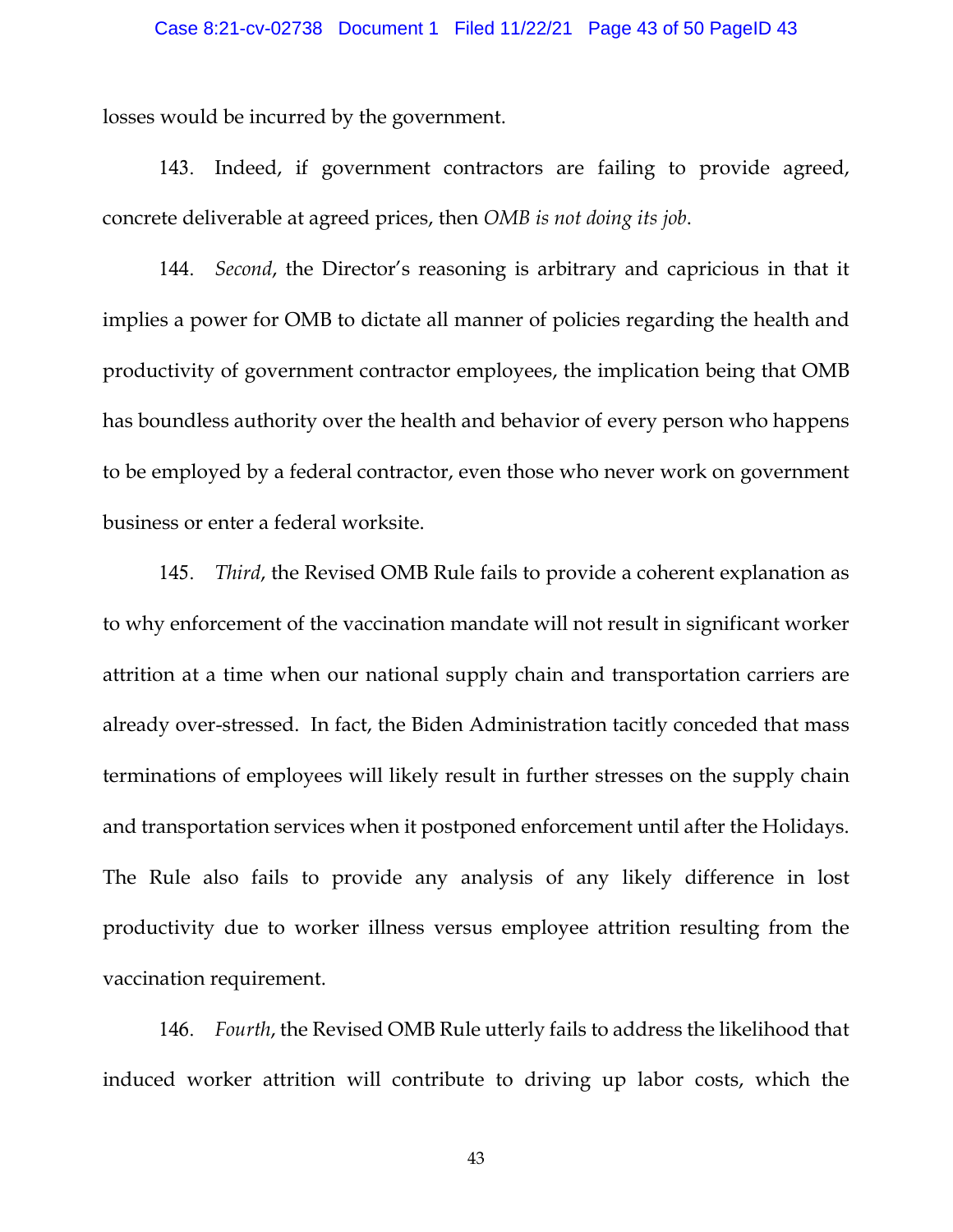government will, at some point, almost certainly have to absorb.

147. *Fifth,* the Revised OMB Rule espouses the view that it is a good idea because it has been successful in the private sector. But again, this fails to explain any benefit to the federal government.

148. Like the Original OMB Rule, the Revised OMB Rule is clearly a pretext for federal regulation of public health, something that Congress never purported to authorize OMB to do. This is further evidenced by the President's own remarks of September 9, 2021, as well as the FAR Council's admission that the goal is "getting more people vaccinated and decreas[ing] the spread of COVID-19." *See* Updated Task Force Guidance, dated November 10, 2021 (stating that "[o]ne of the main goals of [the President's] science-based plan is to get more people vaccinated. As part of that plan, the President signed Executive Order 14042."). *See also* Revised OMB Rule, 86 Fed. Reg. at 63,421 (stating that "[t]he primary goal of the safety protocols [described in the Task Force guidance] is to reduce the spread of COVID-19 among contractor employees.").

149. Accordingly, the Revised OMB Rule is arbitrary and capricious.

## **COUNT VII Agency action that is not in accordance with law and is in excess of authority (FAR Council Guidance)**

150. Plaintiffs repeat and incorporate by reference the allegations of paragraphs 1 through 118, and further state: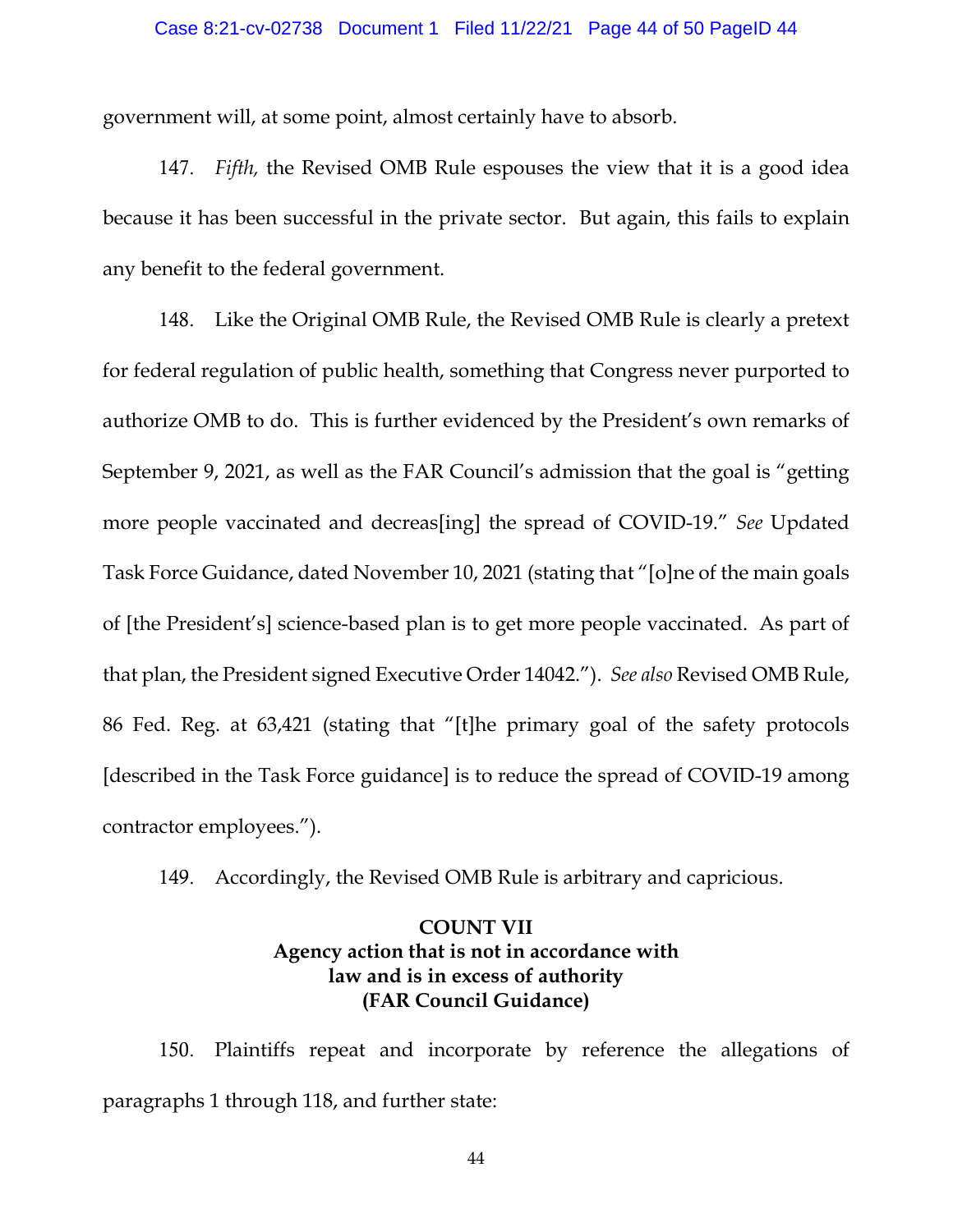151. The FAR Council claims to be issuing only "guidance," but that "guidance" is being applied in a way that indicates it is binding, and is therefore reviewable.

152. The guidance does not explain what authority was permit the FAR Council to create a government-wide procurement regulation mandating vaccination the employees of federal contractors and subcontractors. However, to the extent that the FAR Council relies on FPASA, it lacks the authority to do so for the reasons articulated in Counts I and II.

## **COUNT VIII Failure to conduct notice and comment (FAR Council Guidance)**

153. Plaintiffs repeat and incorporate by reference the allegations of paragraphs 1 through 104, and further state:

154. As set forth in Count II, 41 U.S.C. § 1707(a)–(b) requires procurement "polic[ies], regulation[s], procedure[s], or form[s]" to go through notice and comment.

155. Even if the FAR Council guidance is not being treated as binding – and it is – the guidance is a procurement policy.

156. Congress required notice and comment for government-wide pronouncements, whether binding or not, to notice and comment. The FAR Council guidance is therefore invalid.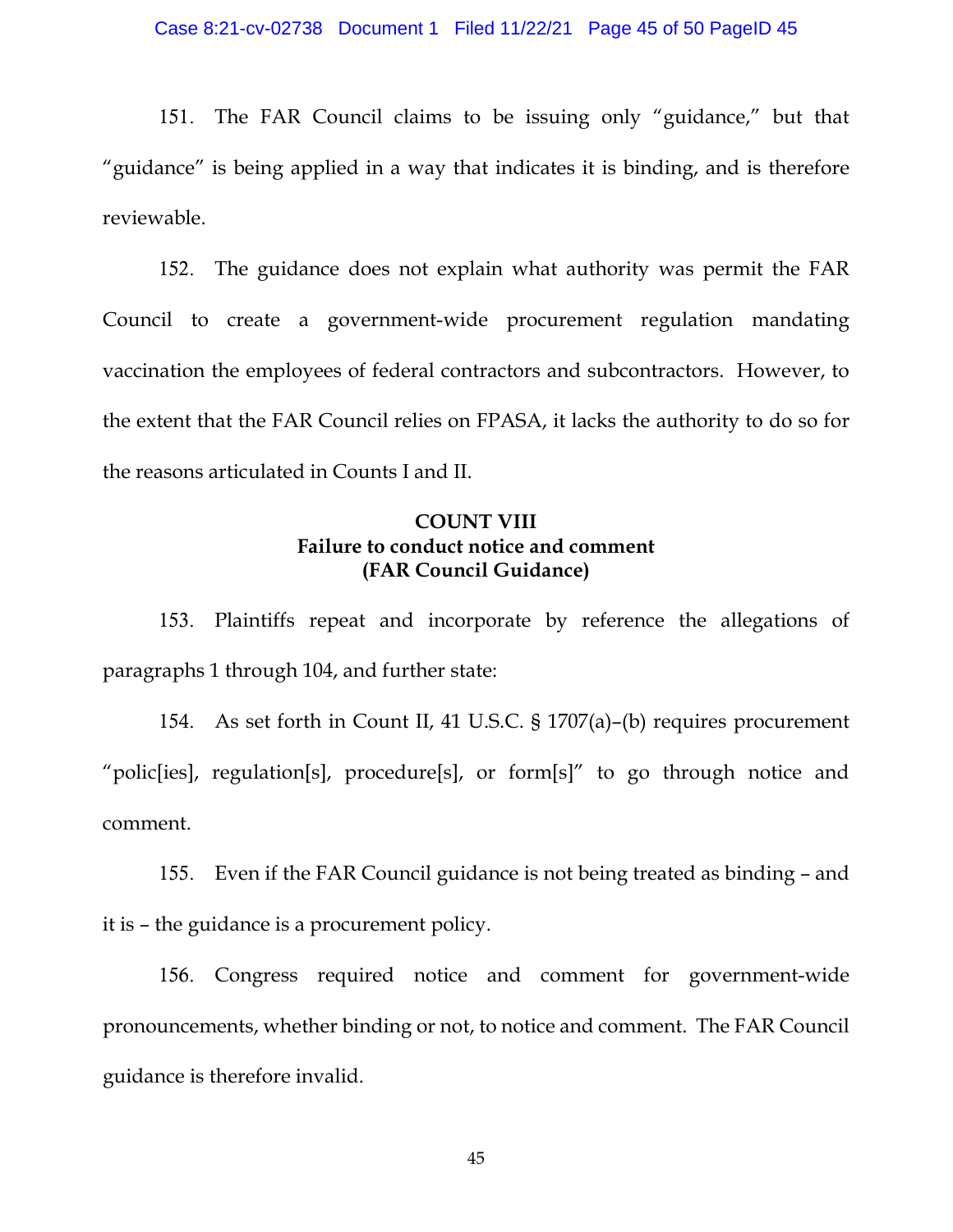Case 8:21-cv-02738 Document 1 Filed 11/22/21 Page 46 of 50 PageID 46

157. As well, the draft contract language in the guidance is a procurement form subject to notice and comment.

158. For these reasons, and the reasons addressed in Counts III and IV, the FAR Council guidance is invalid.

### **COUNT IX Arbitrary and capricious agency action (FAR Council Guidance)**

159. Plaintiffs repeat and incorporate by reference the allegations of paragraphs 1 through 104, and further state:

160. The FAR Council guidance is arbitrary and capricious for the reasons set forth in Counts V and VI.

## **COUNT X Ultra vires act of the President**

161. Plaintiffs repeat and incorporate by reference the allegations of paragraphs 1 through 104, and further state:

162. For the reasons set forth in Counts I and II, the President lacks any statutory authority to issue the EO.

163. As well, the President lacks any authority under Article II of the Constitution of the United States to issue the EO.

## **COUNT XI Violation of separation of powers**

164. Plaintiffs repeat and incorporate by reference the allegations of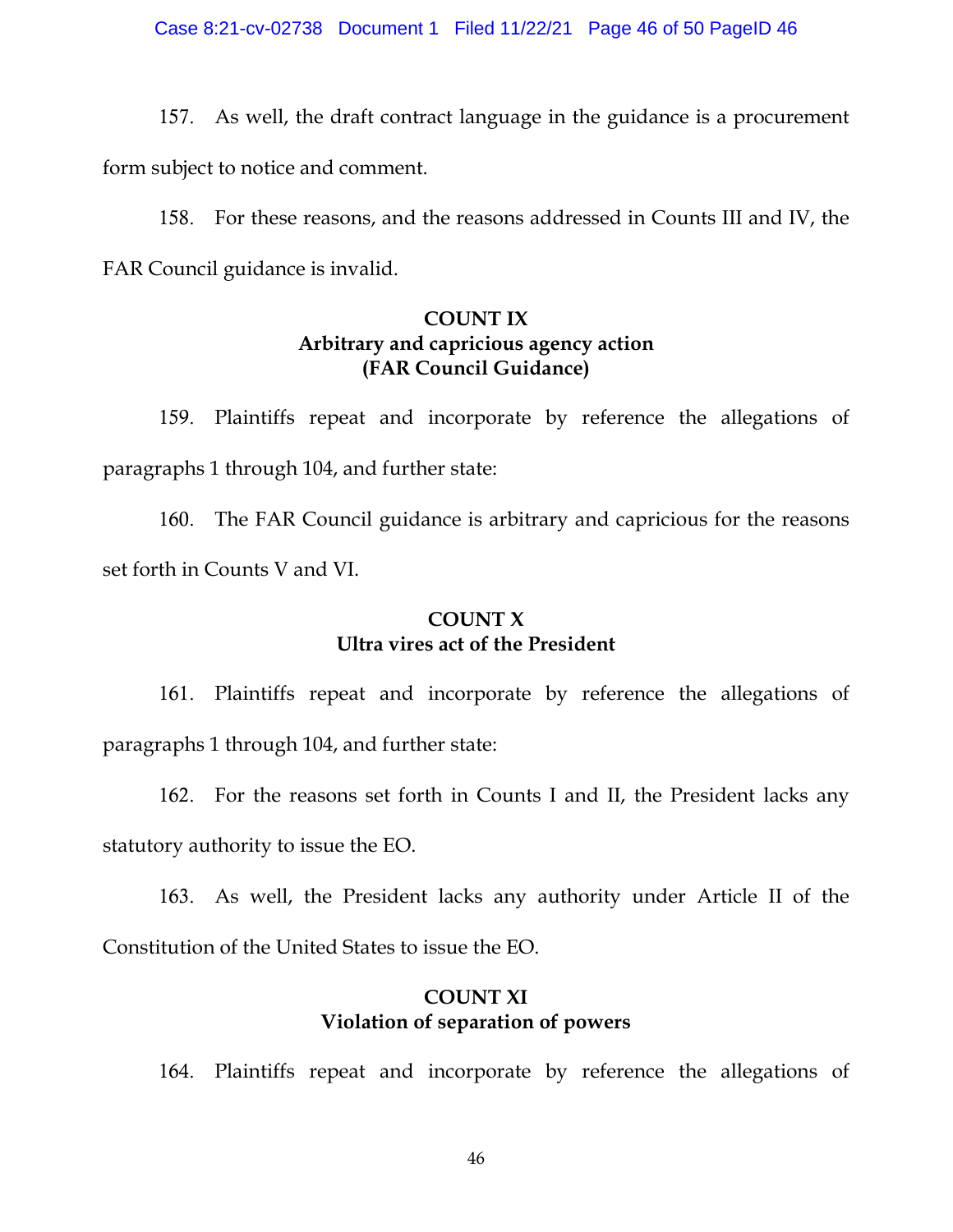paragraphs 1 through 104, and further state:

165. Article I, § 1 of the U.S. Constitution vests "[a]ll legislative powers" in Congress.

166. The EO, the Original OMB Rule, the Revised OMB Rule, and the FAR Guidance usurp the powers of the Legislative Branch under Article I of the United States Constitution, thereby violating the Constitution's Separation of Powers.

### **COUNT XII Violation of the non-delegation doctrine**

167. Plaintiffs repeat and incorporate by reference the allegations of paragraphs 1 through 104, and further state:

168. Article I, § 1 of the U.S. Constitution vests "[a]ll legislative powers" in Congress.

169. Should the Court conclude that FPASA authorizes the President to require government contractors to mandate vaccination to their employees, FPASA represents an unconstitutional delegation of legislative authority.

## **COUNT XIII Violation of substantive due process under the Fifth Amendment**

170. Plaintiffs repeat and incorporate by reference the allegations of paragraphs 1 through 104, and further state:

171. Plaintiffs have a fundamental substantive due process right to bodily integrity and against forced medical treatment.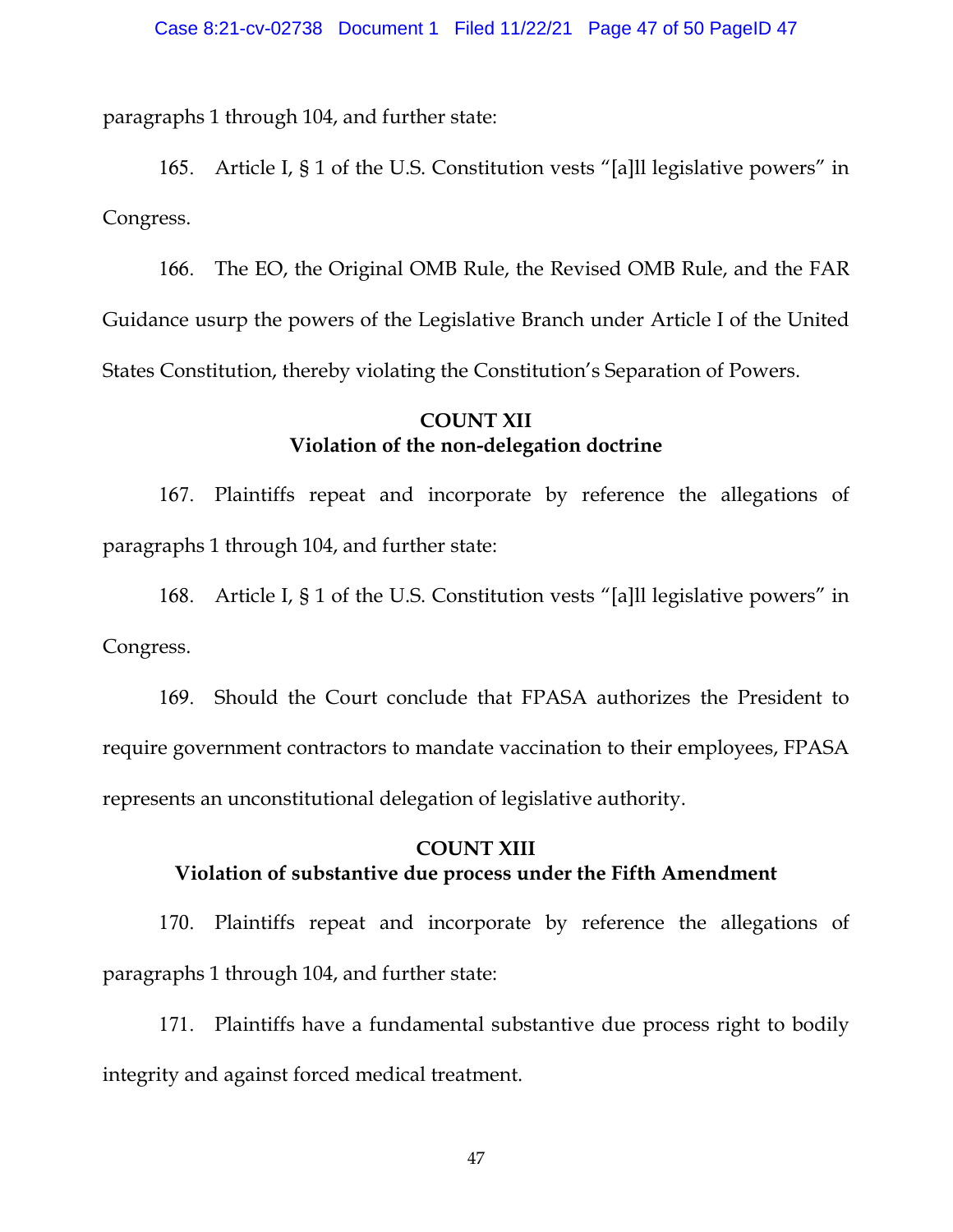#### Case 8:21-cv-02738 Document 1 Filed 11/22/21 Page 48 of 50 PageID 48

172. The EO, the First and Revised OMB Rules, and the FAR Council Guidance are not narrowly tailored to achieve a compelling interest of the government of the United States.

173. *First*, the United States has no general police power, and therefore cannot claim *any* interest in requiring employees of private companies who happen to contract with the federal government to be vaccinated against COVID-19.

174. *Second*, to the extent that the United States claims such an interest, the interest is not compelling. As set forth above, the United States has not made *any* showing that the forced vaccination of persons who happen to work for government contractors will materially benefit the government in any way. To the contrary, the challenged actions of Defendants are likely to harm government interests by causing further disruptions to transportation and supply chains, and by driving up wages of contractor employees.

175. *Third,* even if the United States had shown a compelling interest in requiring the vaccination of employees of government contractors, the solution is not sufficiently narrowly-tailored. As one example, the government refuses to recognize natural immunity in lieu of vaccination, which forces those who already have COVID antibodies to accept all of the *risk* of vaccination without any of the purported benefit.

176. Alternatively, Plaintiffs have a protected liberty interest in bodily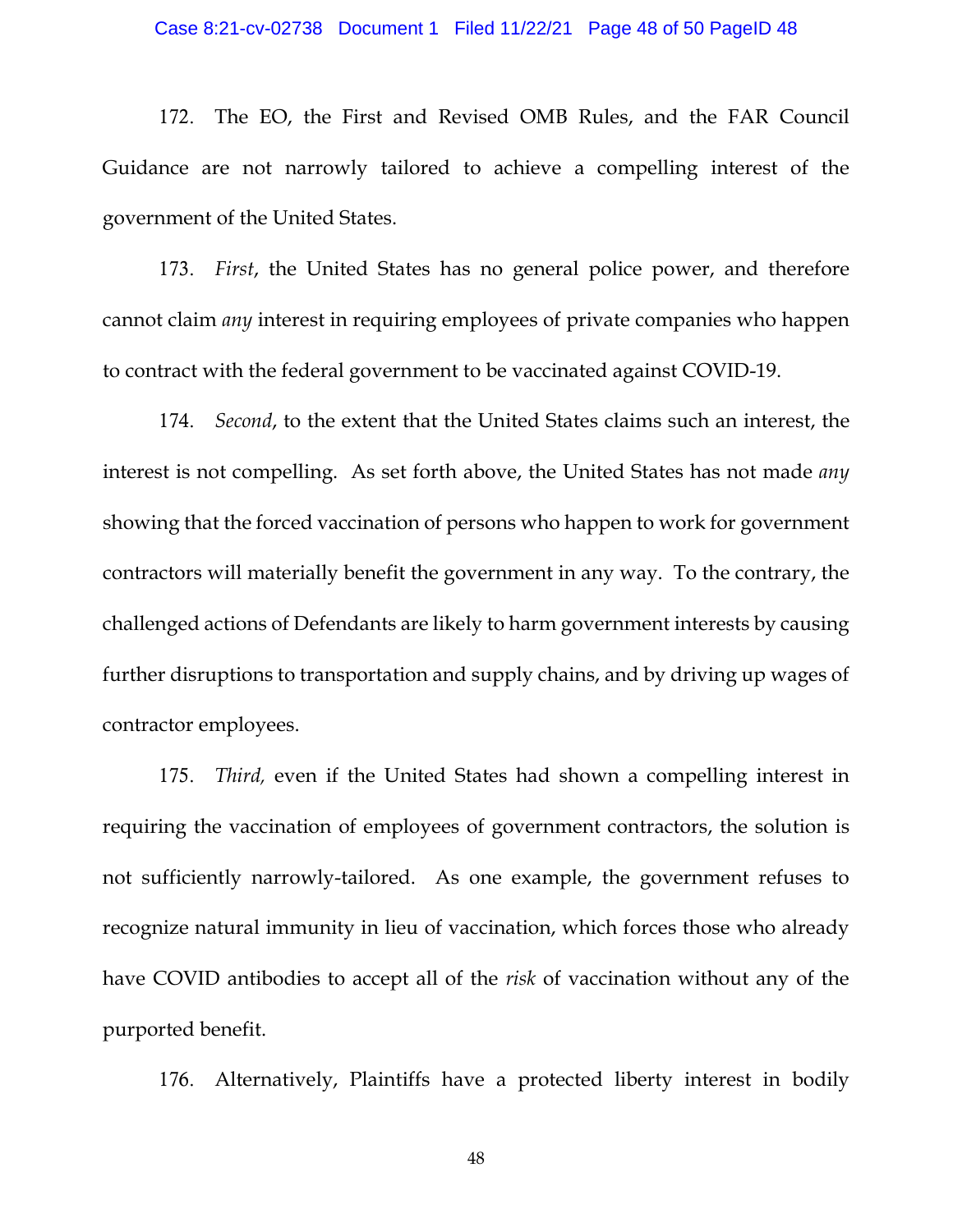autonomy and against forced medical treatment.

177. For the reasons set forth herein, the United States government has not demonstrated a rational basis for violating Plaintiffs' protected liberty interest.

## **COUNT XIV**

# **Declaration that the challenged actions are unlawful and/or unconstitutional**

178. Plaintiffs repeat and incorporate by reference the allegations of paragraphs 1 through 177, and further state:

179. For the reasons set forth in each of the previous counts, Plaintiffs are entitled to a declaratory judgment that Defendants are violating the law and/or the Constitution of the United States.

### **PRAYER FOR RELIEF**

For the foregoing reasons, Plaintiffs ask that the Court;

- a) Hold as unlawful and/or unconstitutional and set aside the Executive Order, the Original and Revised OMB Rules, and the FAR Council guidance.
- b) Issue preliminary and injunctive relief enjoining Defendants from enforcing the Executive Order, the Original and Revised OMB Rules, and the FAR Council guidance.
- c) Issue declaratory relief that Defendants' actions are unlawful and/or unconstitutional.
- d) Award Plaintiffs their costs and reasonable attorney's fees.